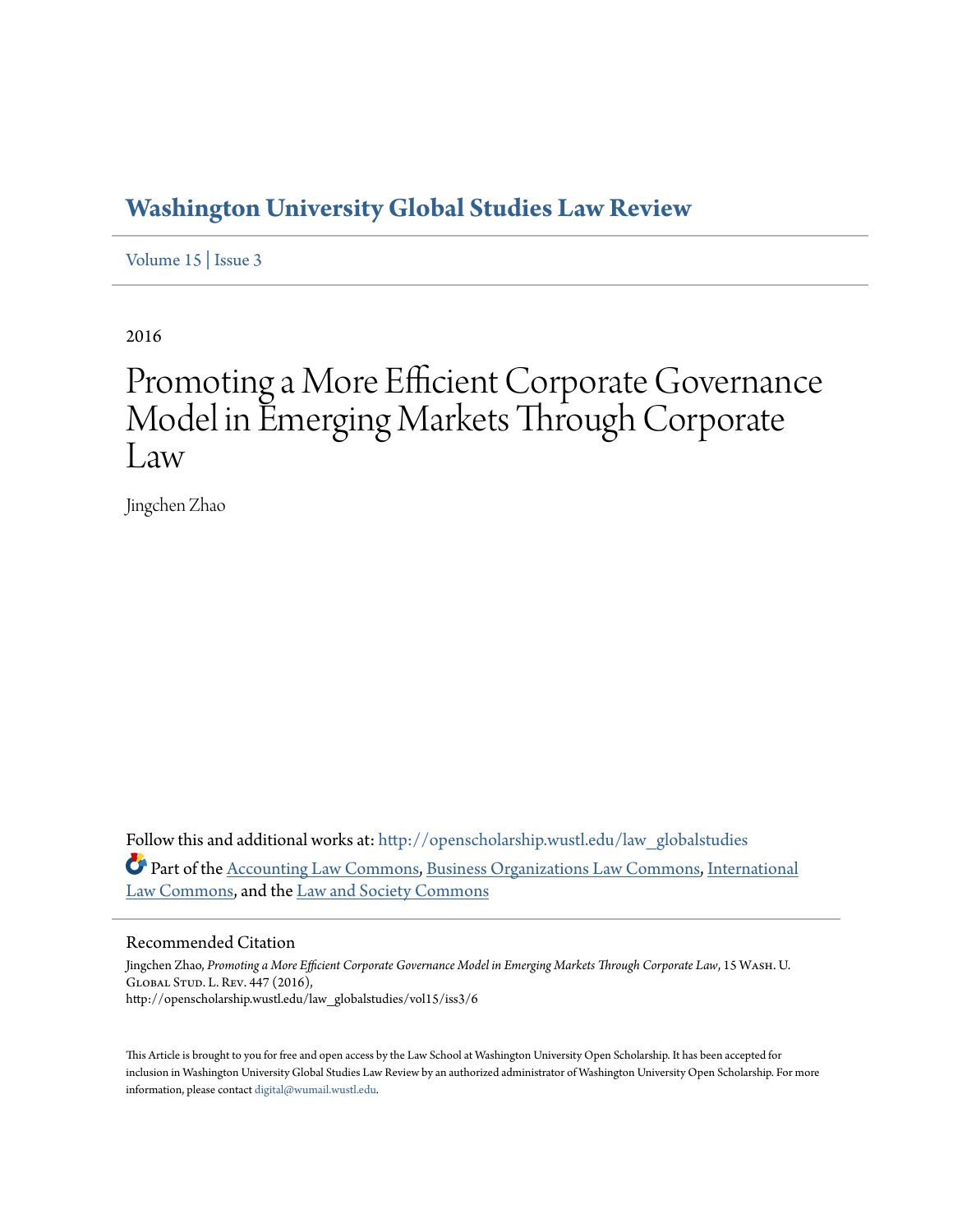# **PROMOTING A MORE EFFICIENT CORPORATE GOVERNANCE MODEL IN EMERGING MARKETS THROUGH CORPORATE LAW**

# **JINGCHEN ZHAO**

# **ABSTRACT**

*If we group together corporate governance models in countries with emerging markets, it is worthwhile to consider if reform suggestions could be offered to these counties collectively to address their shared weak points from a legal perspective. This article attempts to find common characteristics in corporate governance models from countries with emerging markets, who suffer from similar problems and challenges. The article traces many dimensions through which corporate governance functions in emerging markets can be characterized, with an emphasis on the legal foundations and responses to problems especially within corporate law, in order to promote the soundness of corporate governance systems measured according to criteria such as accountability, transparency, responsibility, and fairness. Focusing on corporate governance problems arising from state ownership, state control, board independence, and poor stakeholder and minority shareholder protection, several proposals are made at different levels. Hybrid regulatory sources from government legislation and soft law are suggested as appropriate for emerging markets. A series of elements are suggested, although some may have already been enforced individually in certain jurisdictions, including independent directors, employee representatives, more clearly defined directors' duties, especially their duties toward stakeholders, mandatory information disclosure of corporate social responsibility ("CSR") issues, legitimacy of cross-listing, effective auditing, and the appointment of independent external auditors in* 

Dr. Jingchen Zhao is Associate Professor in Law and Deputy Director of Centre of Business Law and Practice, School of Law, University of Leeds.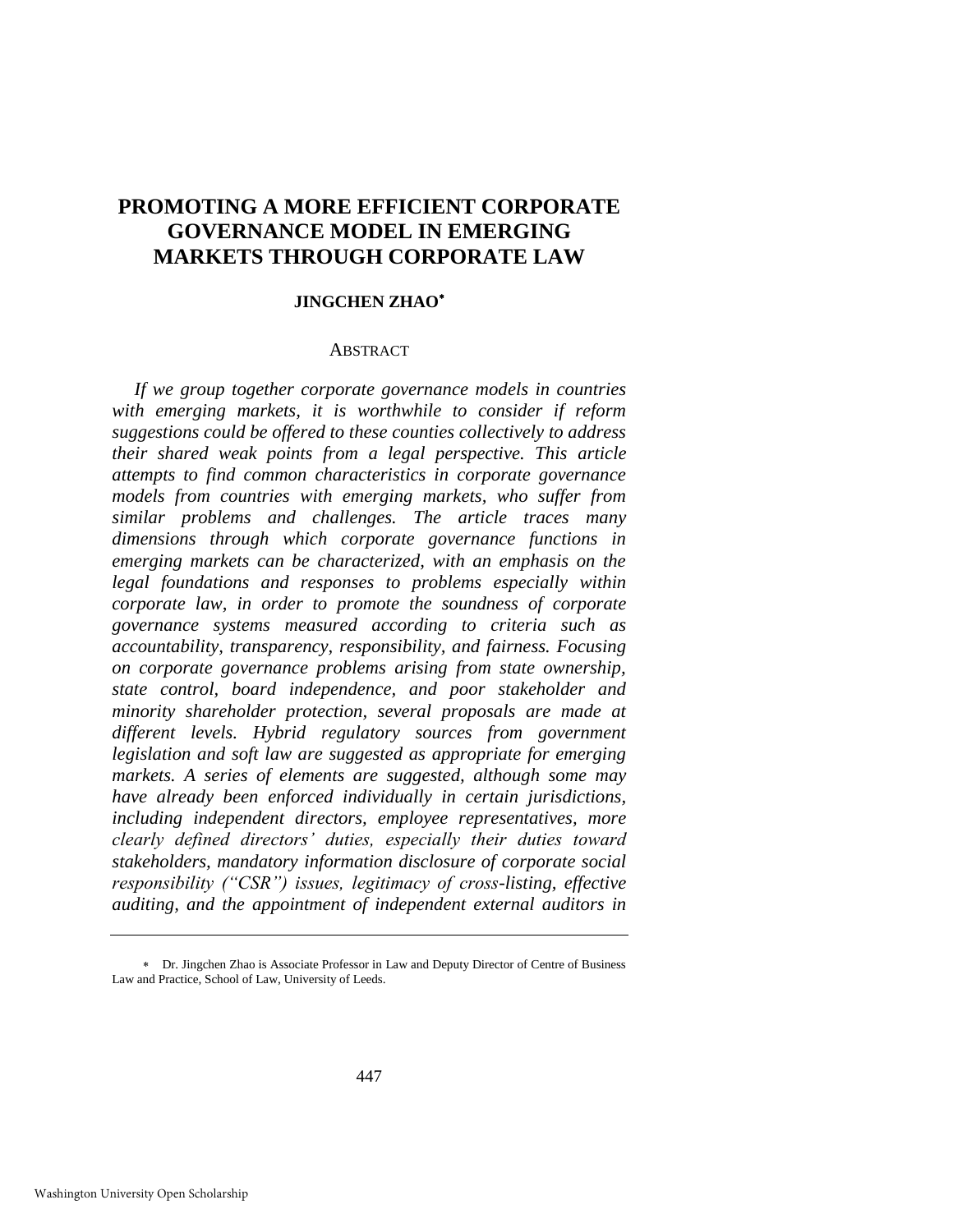*order to promote corporate governance and respond to inefficiencies in emerging markets.* 

#### I. INTRODUCTION

Corporate governance has attracted a great deal of attention over the past two decades as a global topic, with special attention paid to developing countries and emerging markets. This exposure has been driven by financial turmoil and corporate scandals, namely the Asian financial crisis in the late 1990s, scandals across the United States and Europe (including Enron, WorldCom and Ahold), and the recent financial crisis of 2008. It is widely accepted that poor governance quality hinders economic growth, financial market development, and establishment of a sound economic system that fits a jurisdiction. Academic theories concerning typical and classic corporate governance can be divided into two schools of thought,<sup>1</sup> centered on the shareholder primacy norm and stakeholder theory. These theories are typified by the Anglo-American "market orientated" outsider model and the continental European and Japanese "network orientated" insider model. Each has characteristic sets of structural elements, ownership patterns, and strengths and weaknesses.<sup>2</sup> The former is usually characterized by financing though equity, dispersed ownership, active markets for corporate control, and flexible labor markets.<sup>3</sup> In contrast, the latter is usually described in terms of long-term debt finance, ownership by large blockholders, weak markets for corporate control, and rigid labor markets.<sup>4</sup>

Comparing the "communitarian" and "capitalist" systems, corporate governance in emerging markets refers to the systems adopted in countries which are rapidly entering the global market. With the globalization of the world economy, world trade, and multinational corporations, the

<sup>1.</sup> There are also academics who divide corporate governance systems into four models, namely the outsider system, the Rhineland or insider system, the Latin system and the Japanese system. *See* LUTGART VAN DEN BERGHE, CORPORATE GOVERNANCE IN A GLOBALIZING WORLD: CONVERGENCE OR DIVERGENCE? A EUROPEAN PERSPECTIVE 1 (2002). Meanwhile, other academics think that, apart from the shareholder oriented model, there are also manager-oriented, labor-oriented, and stateoriented models of corporate law. *See* Henry Hansmann & Reinier Kraakman, *The End of History for Corporate Law*, 89 GEO. L.J. 439, 443 (2001).

<sup>2.</sup> *See* Cynthia A. Williams & John M. Conley, *An Emerging Third Way? The Erosion of the Anglo-American Shareholder Value Construct*, 38 CORNELL INT'L L.J. 493, 494 (2005).

<sup>3.</sup> *See* Ruth V. Aguilera & Gregory Jackson, *The Cross-National Diversity of Corporate Governance: Dimensions and Determinants*, 28 ACAD. MGMT. REV. 447, 447 (2003).

<sup>4.</sup> *Id.*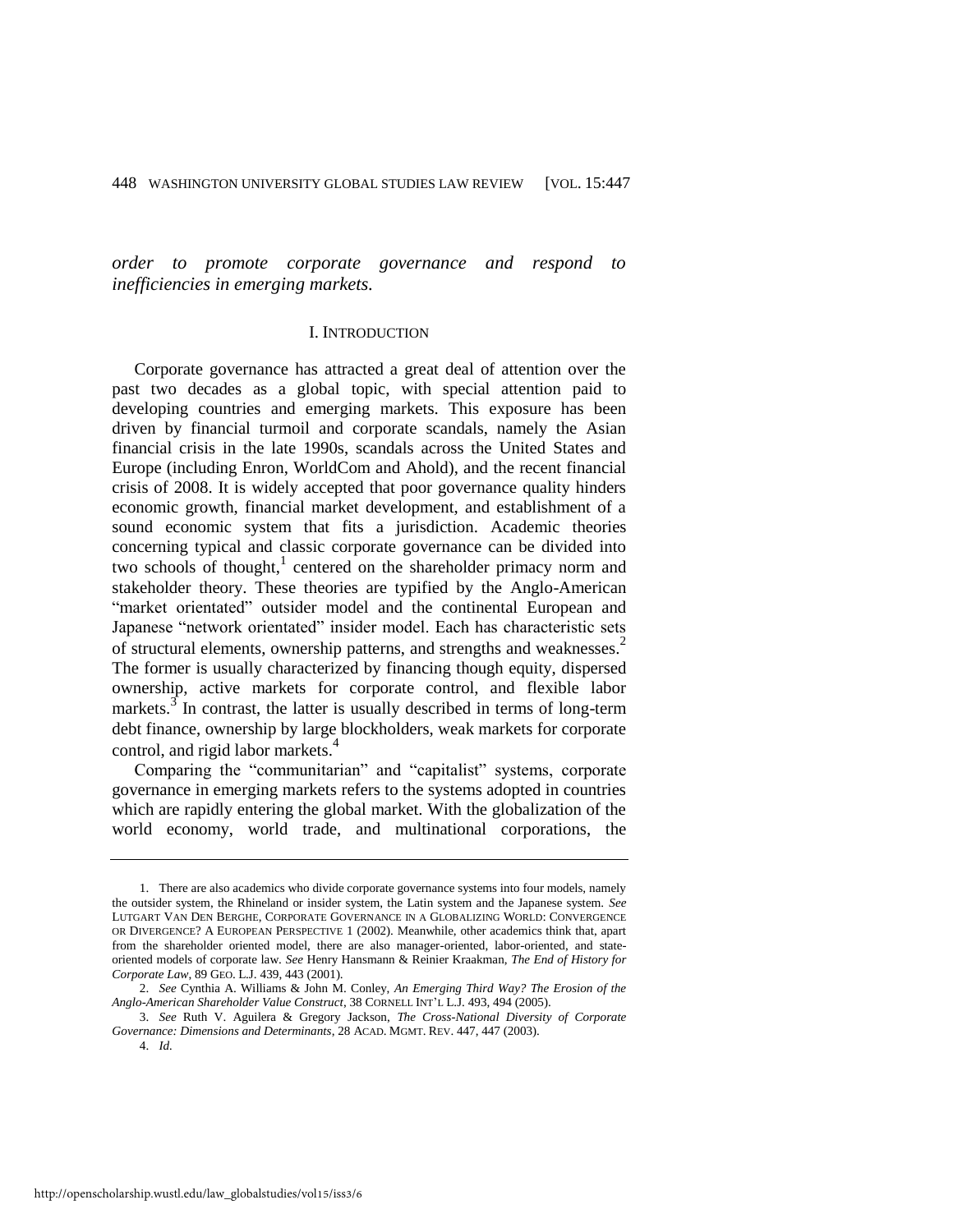importance of diversity across various corporate governance models is becoming increasingly important.<sup>5</sup> Corporate governance in emerging markets is playing, or is going to play, a particularly active role in such a diversified context. The jurisdictions which are classified as emerging markets go beyond China, Russia, India, and Brazil and are important global powers creating economic and political waves on a global scale. They include Asian countries such as Thailand, Indonesia, South Korea, the Philippines, and Malaysia, as well as European countries such as Romania, Turkey, Poland, Bulgaria, Russia, and Hungary, and Latin American countries such as Argentina, Mexico, and Chile.<sup>6</sup> It is worth pointing out that it is not accurate to equate countries with emerging markets to developing countries<sup>7</sup> because of the rapid economic growth which enables countries with emerging markets to provide a focus for personal and institutional investors and international corporations—it would be equally misleading to judge by relative income per capita.<sup>8</sup>

<span id="page-3-0"></span>It is argued by David Held and Anthony McGrew that "globalization, simply put, denotes the expanding scale, growing magnitude, speeding up and deepening impact of transcontinental flows and patterns of social interaction."<sup>9</sup> As for corporate governance and legal transplant, <sup>10</sup> there is no consensus on how globalization will affect legal reform towards global standards. For example Rafael La Porta, Florencio Lopez-De-Silanes, Andrei Shleifer, and Robert W. Vishny conclude that countries with a

<sup>5.</sup> *See* ULRICH BECK, THE COSMOPOLITAN VISION (2006); *See also* JAGDISH BHAGWATI, IN DEFENSE OF GLOBALIZATION (2004).

<sup>6.</sup> This list was compiled by the International Monetary Fund. *See New Setbacks, Further Policy Action Needed*, INT'L MONETARY FUND (July 16, 2012), [http://www.imf.org/external/pubs/ft/](http://www.imf.org/external/pubs/ft/weo/2012/update/02/pdf/0712.pdf)  [weo/2012/update/02/pdf/0712.pdf,](http://www.imf.org/external/pubs/ft/weo/2012/update/02/pdf/0712.pdf) at 3.

<sup>7.</sup> According to the definition provided by the World Bank and the Organisation for Economic Cooperation and Development (OECD hereinafter), developing countries are generally defined as those with a per capita income level less than \$1000, while those countries having per capita income levels between \$1,000 and \$9,999 are normally defined as emerging economies. Developed or mature economics are defined as having a per capita income level greater than \$10,000.

<sup>8.</sup> *See* Chong Ju Choi et al., *Global Corporate Governance: Emerging Market and Strategic Transparency in a New Triad Framework*, 10 ASIA PACIFIC J. ECON. BUS. 48, 50 (2006).

<sup>9.</sup> *See* DAVID HELD & ANTHONEY MCGREW, GLOBALIZATION/ANTI-GLOBALIZATION: BEYOND THE GREAT DIVIDE 1 (2d ed. 2002).

<sup>10.</sup> For discussions and examples of corporate governance transplants, *see generally* Curtis J. Milhaupt, *Historical Pathways of Reform: Foreign Law Transplants and Japanese Corporate Governance*, *in* CORPORATE GOVERNANCE IN CONTEXT (Klaus J. Hopt, Eddy Wymeersch, Hideki Kanda & Harald Baum eds., 2005); Mohammad Rizal Salim, *Legal Transplantation and Local Knowledge: Corporate Governance in Malaysia*, 20 AUSTRALIAN J. CORP. L. 55 (2006); Umakanth Varottil, *A Cautionary Tale of the Transplant Effect on Indian Corporate Governance*, 21 NAT'L L. SCHOOL OF INDIA REV. 1 (2009); Kaneko Yuka, *Theories and Realities of Asian Corporate Governance: From "Transplantation" to the Asian Best Practices*, 2 PROCEDIA—SOC. & BEHAV. SCI. 6883 (2010).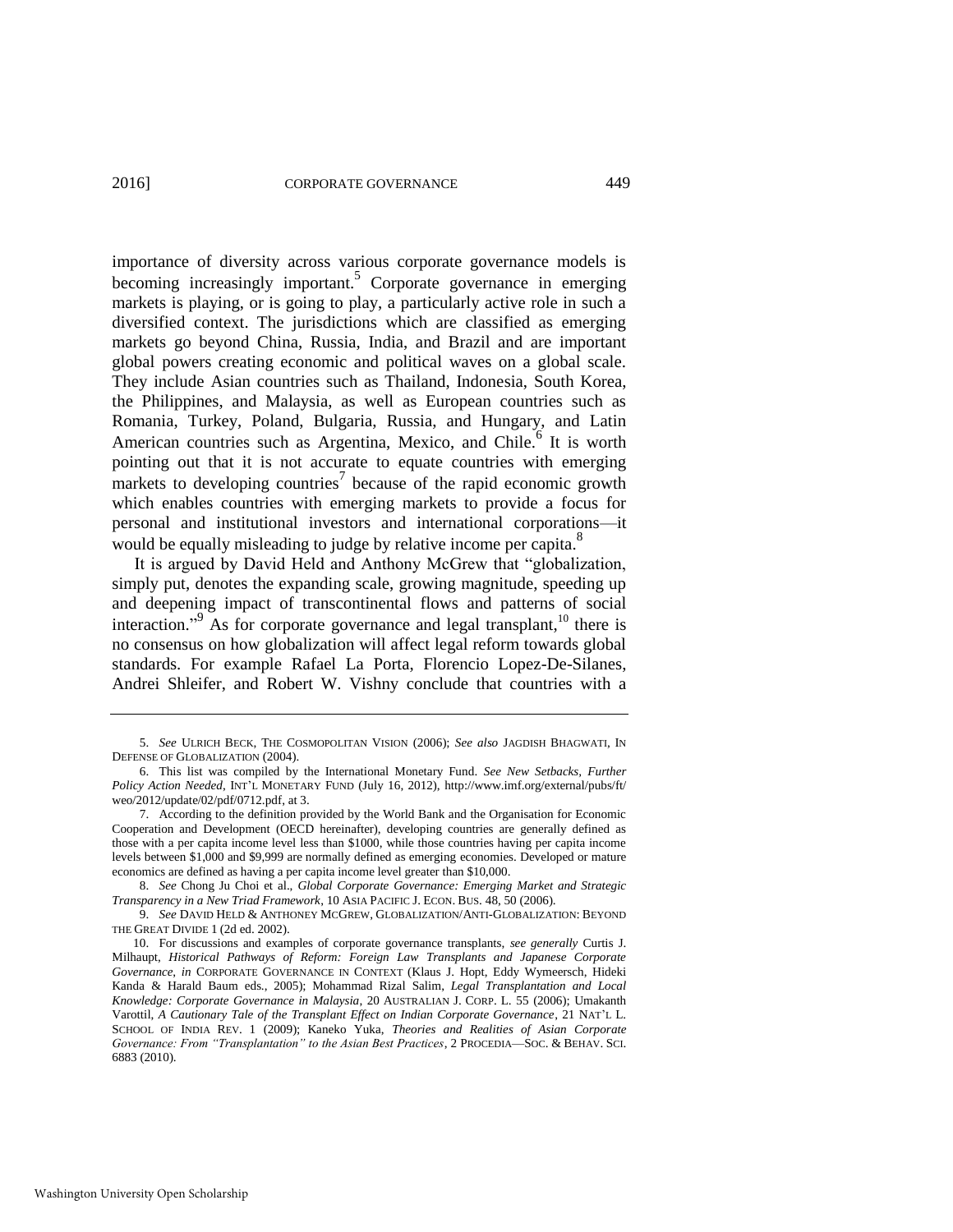common law tradition tend to protect investors better than do countries with a civil law tradition.<sup>11</sup> Thomas Clarke and Marie de la Rama argue that the European and Asian corporate governance systems will converge towards an Anglo-American system with a stronger securities market and higher level of disclosure.<sup>12</sup> Another group of scholars has recognized that a "one size fits all" approach will not work because of path dependence theory.<sup>13</sup> Based on such discussions, countries with emerging markets should avoid simply copying legislation and code implemented in mature markets. The most appropriate and effective regulatory framework will greatly depend on how evolved the market and the legal and governmental institutions are as well as the history and culture that exist in a specific economy,<sup>14</sup> including the shareholding ownership structure that is unique for each nation and brings unique agency problems. The author agrees with the argument of Ozden Deniz that "copying code from one country to another without analyzing the details of a corporate governance system or considering the applicability to a specific country's judicial system or ensuring effective enforcement, will not bring the expected benefit and reform to that country."15 The corporate governance models in emerging market are still in the developing stage without a certain and clearly predictable end as changing and dynamic hybrid models with characters from both extreme models, which change in line with economic advancement and legal and cultural development.

The post-crisis research has not placed a great deal of focus on emerging markets and even less so on developing countries, and much work still refers to situations in developed countries, in particular the

<sup>11.</sup> *See* Rafeal La Porta et al., *Legal Determinants of External Finance*, 52 J. FIN. 1131, 1132 (1997).

<sup>12.</sup> *See* THOMAS CLARKE & MARIE DE LA RAMA, 1 CORPORATE GOVERNANCE AND GLOBALIZATION (2006); *see also* Hansmann & Kraakman, *supra* not[e 10,](#page-3-0) at 469.

<sup>13.</sup> *See* Anne-Marie Anderson & Parveen P. Gupta, *Corporate Governance: Does One Size Fit All*, 24 J. CORP. ACCT. FIN. 51, 63 (2013); s*ee also* Lucian Arye Bebchuk & Mark J. Roe, *A Theory of Path Dependence in Corporate Ownership and Governance*, *in* CONVERGENCE AND PERSISTENCE IN CORPORATE GOVERNANCE 69 (Jeffrey N. Gordon & Mark J. Roe eds., 2004); MARK J. ROE, EXPLAINING WESTERN SECURITIES MARKET IN CORPORATE GOVERNANCE: POLITICAL AND LEGAL PERSPECTIVE 279 (Mark J. Roe ed., 2005); Reinhard H. Schmidt & Gerald Spindler, *Path Dependence and Complementarity in Corporate Governance*, *in* CONVERGENCE AND PERSISTENCE IN CORPORATE GOVERNANCE 114 (Jeffrey N. Gordon & Mark J. Roe eds., 2004); Ronald J. Gilson, *Controlling Shareholders and Corporate Governance: Complicating Corporate Taxonomy*, 119 HARV. L. REV. 1641 (2006).

<sup>14.</sup> Katharina Pistor, *The Standardization of Law and Its Effect on Developing Economies*, 50 AM. J. COMP. L*.* 97, 97–130 (2002).

<sup>15.</sup> Ozden Deniz, *The Importance of Corporate Governance for a Well-Functioning Financial System: Reforming Corporate Governance in Developing Countries and Emerging Market Economies*, 18 NEW ENG. J. INT'L & COMP. L*.* 67, 77 (2012).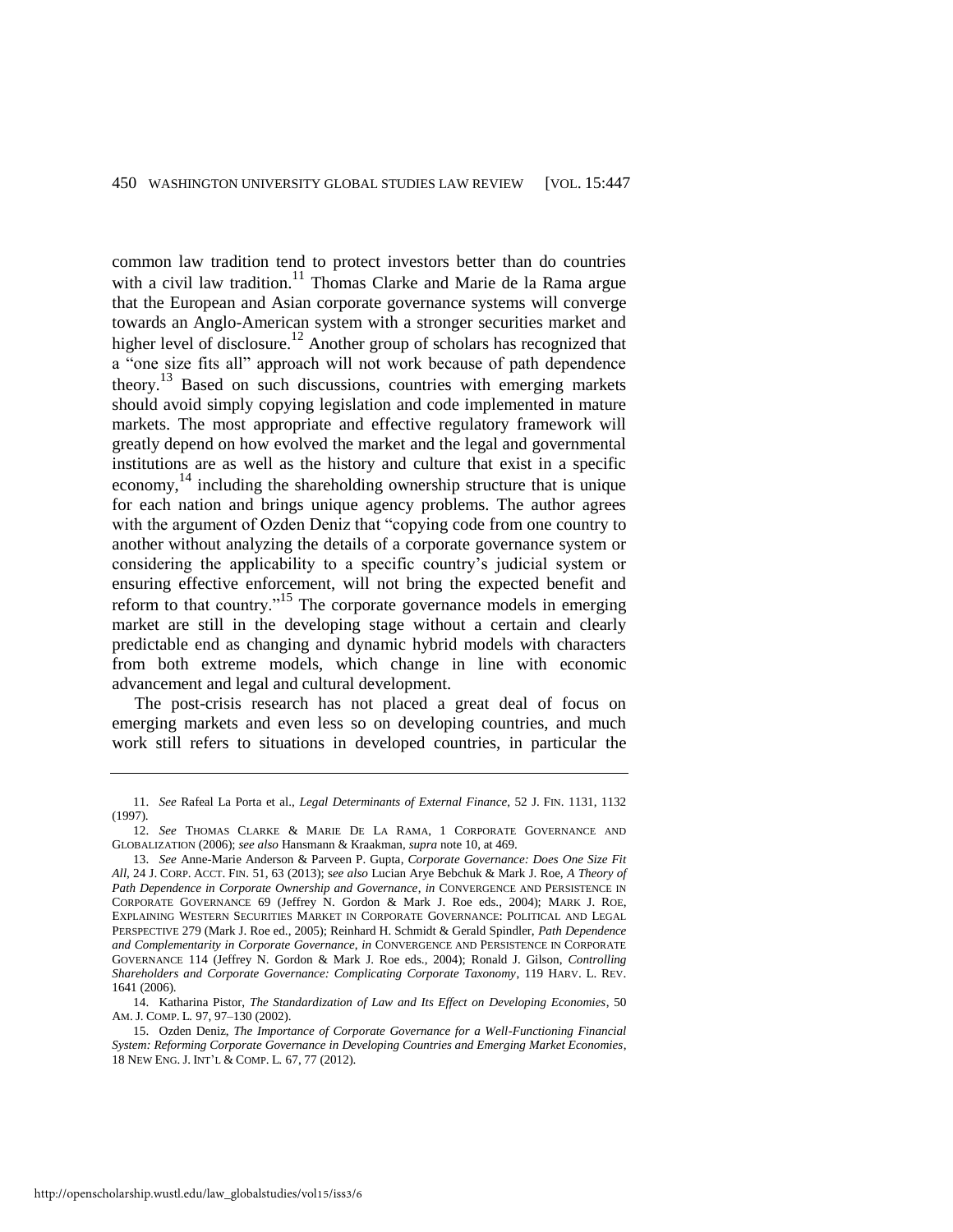United States and Europe. Furthermore, research often focuses on the relationship between corporate governance and economic development and not on regulation or proposals for legal responses. The purpose of this article is to fill these gaps. Grouping corporate governance frameworks in countries with emerging markets together, it is worthwhile to consider if reform suggestions could be offered to these counties collectively to address their shared weak points from a legal perspective. This article attempts to find common characteristics of corporate governance models in countries with emerging markets. This special economic development stage means that corporate governance in these counties suffers from similar problems and challenges. This article traces many dimensions through which corporate governance functions in emerging markets. However, the emphasis of the article will be on legal foundations and responses to these problems, especially within corporate law, in order to promote the soundness of corporate governance systems measured according to criteria including accountability, transparency, responsibility, and fairness. Therefore, effective corporate governance will lead to greater investment, high growth and greater employment creation; lower costs of capital and associated higher firm valuations; better allocation of resources and better management; lower risk of financial crises; and better relationships with all stakeholders.<sup>16</sup> Current discussions on emerging markets tend to distinguish the business model and governance model in emerging markets and those in development markets, and there is a lack of research on legal responses that could be introduced or improved within emerging markets in order to promote the competitiveness of corporate governance schemes. This article is an original attempt by linking the weaknesses of corporate governance in emerging markets with possible regulatory responses from the domain of corporate law and governance through a combination of both hard law and soft law.

The article is structured as follows. It starts with an introduction to corporate governance in emerging markets, as that determines the scope of the issue in the current economic climate. The article goes on to explore the common characteristics of corporate governance in emerging markets, and argues for the possible weaknesses and problems of these corporate governance models. It does so by proving background on the countries' financial, economic, and institutional environments, including control of companies, political or governance interference, board structure and

<sup>16.</sup> Stijin Claessens & B. Burcin Yurtoglu, *Corporate Governance in Emerging Markets: A Survey*, 15 EMERGING MKTS. REV. 1, 11–12 (2013).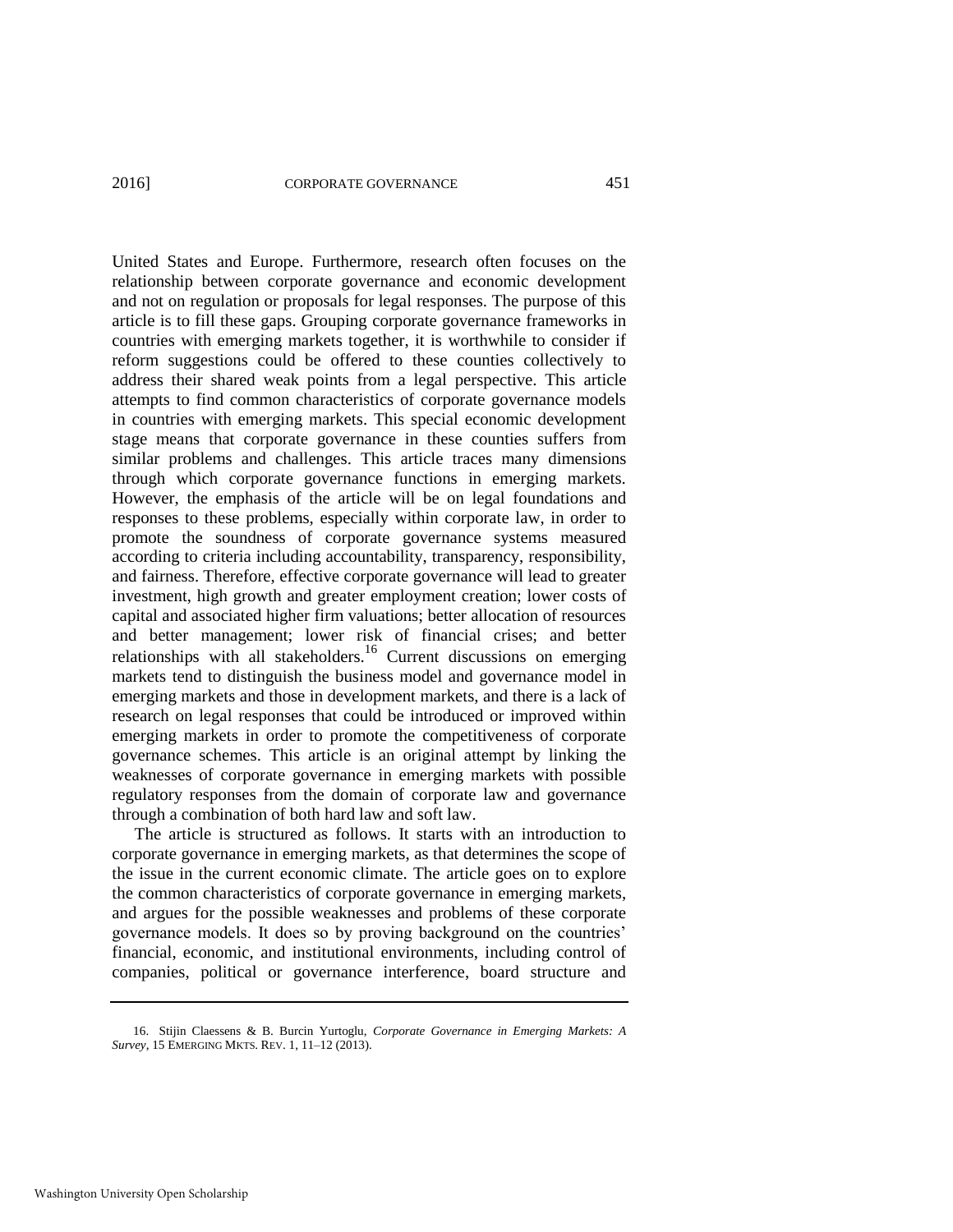performance, ownership patterns and stakeholder protection. After analyzing the common problems of corporate governance models in emerging markets, some regulatory reform suggestions will be presented in order to enhance the corporate governance inefficiencies that exist in emerging markets. The author is aware of the limitations of the research, mainly stemming from difficulty in generalizing the findings from one specific country to the others, since optimal governance likely differs between developed and emerging markets as well as between different countries with emerging markets.<sup>17</sup> While selected highly representative examples have been given of different countries to identify the characteristics of corporate governance in emerging markets, the research does have certain limitations in terms of applying the principles and arguments non-exceptionally to every single jurisdiction which falls into the category of emerging markets.

# II. CORPORATE GOVERNANCE IN EMERGING MARKETS

Since the 1990s the number of emerging markets has grown rapidly, with the rise of several very large economies such as India and China. Emerging markets play an increasingly significant role in the global economy. These countries collectively account for nearly 40 percent of global gross domestic product (GDP) according to the International Monetary Fund, and they are expected to account for nearly 50 percent of global GDP growth.18 Also it is estimated by the UN Development Program that the joint economic output of Brazil, India and China alone is expected to exceed the combined production of the United States, Canada, France, Germany, Italy and the United Kingdom.<sup>19</sup> More and more scholars are focusing their research efforts on corporate governance and corporate law in emerging markets, and the differences between regulation and accountability of companies in emerging markets and those in developed markets are becoming a topical issue. These scholars have historically been interested in country-specific governance metrics, rather than in cross-national studies with a focus on emerging markets. It has

<sup>17.</sup> Lucian A. Bebchuk & Assaf Hamdani, *The Elusive Quest for Global Governance Standards* 157 U. PA. L. REV. 12, 63 (2009); J. Harold Mulherin, *Corporations, Collective Action and Corporate Governance: One Size Does Not Fit All*, 124 PUBLIC CHOICE 179 (2005).

<sup>18.</sup> Ernst & Young, *Six Global Trends Shaping the Business World: Emerging Markets Increase their Global Power*, *available at* http://www.ey.com/GL/en/Issues/Business-environment/Businessredefined---Understanding-the-forces-transforming-our-world.

<sup>19.</sup> United Nations Development Programme, *Human Development Report* (2013), at iv, *available at* http://hdr.undp.org/sites/default/files/reports/14/hdr2013\_en\_complete.pdf.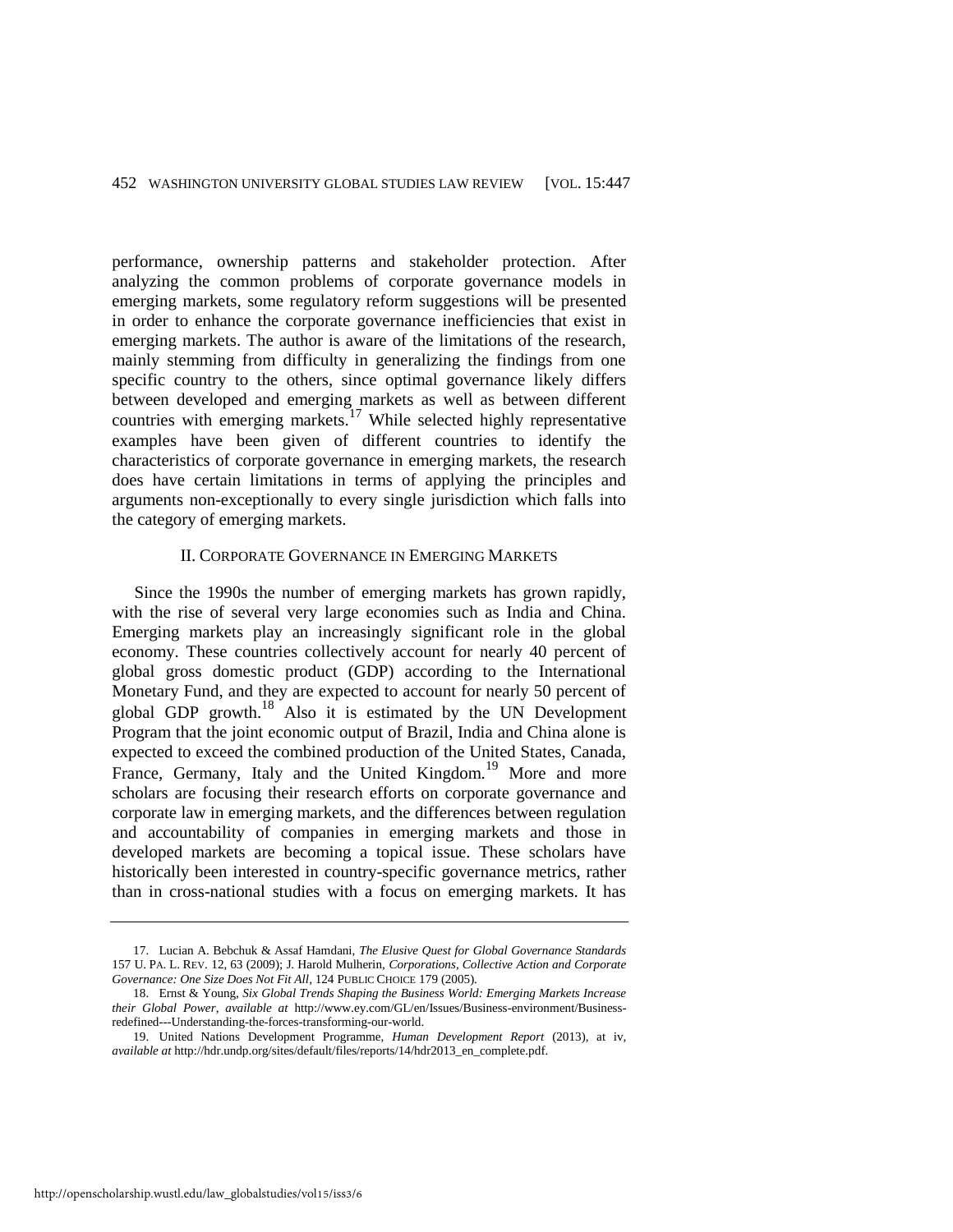been shown in research by the Global Corporate Governance Forum and the International Finance Corporation (IFC) that less than 1 percent of the available research papers on corporate governance focus on emerging markets.<sup>20</sup> The research on emerging markets seems ever important in light of data from the World Economic Outlook, which demonstrate that "global growth is projected at 3.3 percent in 2015 with a gradual pickup in advanced economies and a slowdown in emerging market and developing economies.<sup>"21</sup> Existing country-specific research on emerging markets has delivered mixed results and inconclusive findings about the relationship between corporate governance indicators and corporate performance, $22$  so that broader research on emerging markets would seem to be appropriate and necessary. Research on emerging markets is challenging, but rewarding. The economic crises in Russia, East Asia, and Latin America and financial scandals in the United States and Europe have made corporate directors and regulators realize that the way of doing business has changed in terms of new demands for greater corporate  $\alpha$  accountability.<sup>23</sup> In achieving these corporate governance goals, efficient corporate governance and corporate regulation in emerging markets is an area of great research significance.

The emerging market has always been regarded as a third category that is becoming increasingly important from a corporate governance perspective. Research and a solid understanding of corporate governance in emerging markets will enable multinational companies to secure a strong base in these jurisdictions. This strong base will enable these corporations and countries to seek growth beyond their domestic spheres toward bigger markets with great potential for growth. Stijin Claessens and B. Burcin Yurtoglu collected evidence to show that voluntary and market corporate governance mechanisms have less effect when a country's governance system is weak, which is normally the case in

<sup>20.</sup> Melsa Ararat & George Dallas, *Corporate Governance in Emerging Markets: Why It Matters to Investors—and What They Can Do About It*, 4 PRIVATE SECTOR OPINION 22 (2011).

<sup>21.</sup> *World Economic Outlook Update: Slower Growth in Emerging Markets, a Gradual Pickup in Advanced Economies*, INT'L MONETARY FUND, July 9, 2015, *available at* http://www.imf.org/external/ pubs/ft/weo/2015/update/02/pdf/0715.pdf.

<sup>22.</sup> *Id.*

<sup>23.</sup> Ruth V. Aguilera, Luiz Richardo Kabbach de Castro, Jun Ho Lee & Jihae You, *Corporate Governance in Emerging Markets*, *in* CAPITALISMS AND CAPITALISM IN THE TWENTY-FIRST CENTURY 319 (Glenn Morgan & Richard Whitley eds., 2012).. For a discussion on corporate accountability, *see generally* ANDREW KEAY, BOARD ACCOUNTABILITY IN CORPORATE GOVERNANCE (2015). For discussions on corporate accountability in emerging markets, for example, in China, *see generally* Andrew Keay & Jingchen Zhao, *Ascertaining the Notion of Board Accountability in Chinese Listed Companies*, Feb. 1, 2015, *available at* http://ssrn.com/abstract=2596539 (last visited Mar. 29, 2015).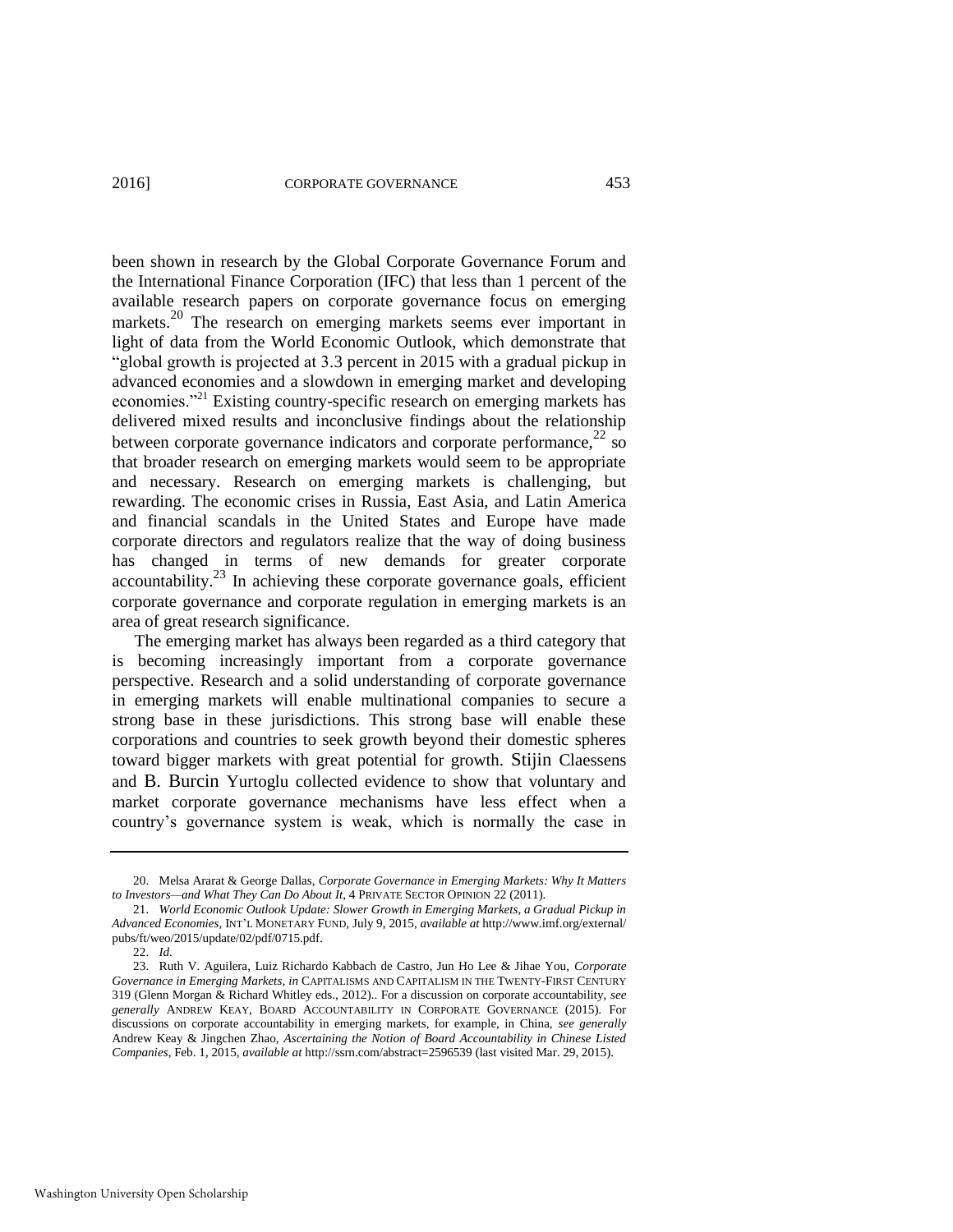countries with emerging markets. $24$  The characteristics of corporate governance in an emerging market are closely connected with a wide background of economics, as well as the institutional and financial environment in that country, including the shareholding structure and pattern, which help to determine the nature and scope of the corporate governance system.25 In comparison with mature markets, in an emerging market, the most important corporate governance-related issues are the concentrated ownership structure with a state-owned shareholder system,<sup>26</sup> institutional shareholder ownership within companies, the degree of access to financing, and underdeveloped private financial markets. Corporate governance frameworks will differ greatly among countries with emerging markets according to variations in different elements within their economic framework and other related cultural, traditional, historical, and legal factors; for example, there will be many differences between central and eastern European countries such as the Czech Republic, and East Asian countries such as China. However, research on the collective virtues of corporate governance models in these countries will be important to discover their common features and similar development goals.

While international development agencies such as the World Bank are persuaded to shift their strategy from the financing of physical infrastructure to financing improvements in institutional infrastructure, enhancing corporate governance related reform in emerging markets becomes an absolute priority, most distinctively the establishment of the Global Corporate Governance Forum in 1999 by the World Bank and the  $OECD<sup>27</sup>$  Many jurisdictions within emerging markets have been victims

<sup>24.</sup> Claessens & Yurtoglu, *supra* not[e 112,](#page-28-0) at 1.

<sup>25.</sup> *Id.*

<sup>26.</sup> For more discussions of shareholding ownership and corporate governance in emerging markets, *see* Aguilera et al., *supra* not[e 126.](#page-31-0) For more discussions on SOEs and corporate governance, *see* Jiangyu Wang, *Political Logic of Corporate Governance in China's State-Owned Enterprises*, 47 CORNELL INT'L L.J. 631 (2014); Daniel D. Sokol, *Competition Policy and Comparative Corporate Governance of State-Owned Enterprises*, 2009 BYU L. REV. 1713 (2009); Guanghua Yu, *Using Western Law to Improve China's State-Owned Enterprises: Of Takeovers and Securities Fraud*, 39 VAL. U. L. REV. 339 (2004–2005); Kiarie Mwaura, *Failure of Corporate Governance in State Owned Enterprises and the Need for Restructured Governance in Fully and Partially Privatized Enterprises: The Case of Kenya*, 31 FORDHAM INT'L L.J. 34 (2007–2008); Aldo Musacchio, Sergio G. Lazzarini & Ruth V. Aguilera, *New Varieties of State Capitalism: Strategic and Governance Implications*, 29 ACAD. MGMT. PERSPECTIVES 115 (2015).

<sup>27.</sup> Mariana Pargendler, *Corporate Governance in Emerging Markets*, *in* OXFORD HANDBOOK OF CORPORATE LAW AND GOVERNANCE (forthcoming, Jeffrey N. Gordon & Wolf-Georg Ringe eds., Oxford Univ. Press).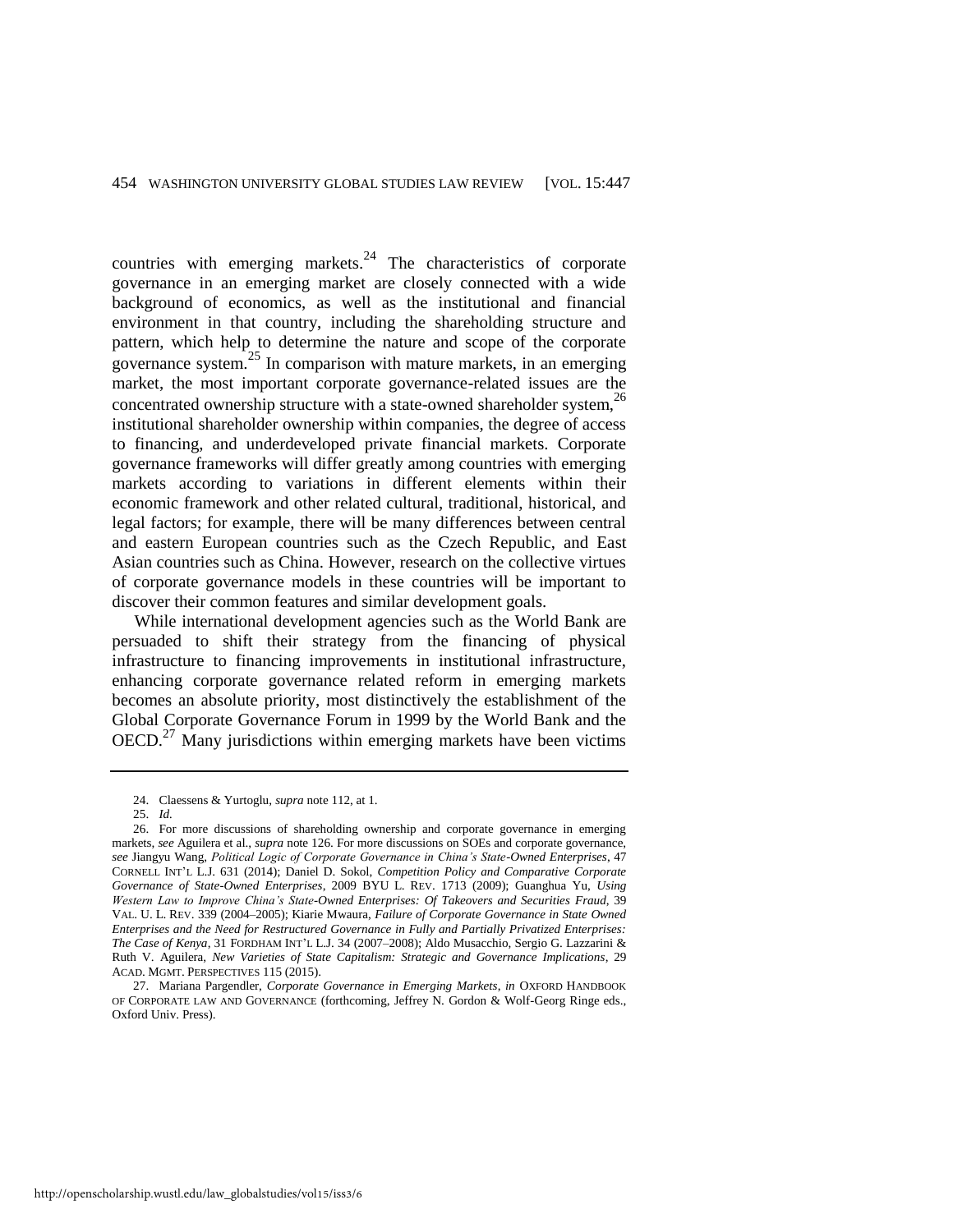of the financial crisis which started in  $1997<sup>28</sup>$  During the last two decades, the East Asian financial crisis has been one of the reasons for the extensive influence of the formalized Western institutional framework in many Asian countries, such as South Korea, Thailand, and Indonesia. Many countries which were badly affected undertook substantial changes in their legal and corporate governance systems, and carried out structural reform in order to receive assistance from the International Monetary Fund.<sup>29</sup> The OECD White Paper of 2003 was viewed as an ambitious undertaking for a region as diverse as Asia, being a collective effort by Asian policymakers, regulators, and regional and international experts to reach agreement on policy priorities and recommendations with the purpose of improving corporate governance. $30$ 

Following this White Paper, various documents and further publications have been produced by the OECD, including "Implementing the White Paper on Corporate Governance in Asia 2006," "Policy Brief on Corporate Governance of Banks in Asia 2006," "Asia: Overview of Corporate Governance Framework 2007," "Policy Brief on Corporate Governance of State-Owned Enterprises in Asia 2010," "Corporate Governance in Asia—Progress and Challenges 2011," and "Reform Priorities in Asia: Taking Corporate Governance to a Higher Level 2012." In terms of corporate governance related regulatory framework reforms, different approaches have been adopted in different jurisdictions. These range from fundamental changes in law and regulations on capital markets to partial changes in specific areas of  $\text{law}^3$ . To complete the regulatory framework from a soft law perspective, many countries have adopted corporate governance codes. For example, the China Securities Regulatory Commission issued its "Code of Corporate Governance for Listed

<sup>28.</sup> Simon Johnson, Peter Boone, Alasdair Breach & Eric Friedman, *Corporate Governance in the Asian Financial Crisis*, 58 J. FIN. ECON. 141 (2000); Todd Mitton, *A Cross-firm Analysis of the Impact of Corporate Governance on the East Asian Financial Crisis*, 64 J. F FIN. ECON. 215 (2002); Michael L. Lemmon & Karl V. Lins, *Ownership Structure, Corporate Governance and Firm Value: Evidence from the East Asian Financial Crisis*, 58 J. CORP. FIN. 1445 (2003).

<sup>29.</sup> Donald J. Johnston, *White Paper on Corporate Governance in Asia*, OECD, (2003), *available at* [http://www.oecd.org/corporate/corporateaffairs/corporategovernanceprinciples/25778905.](http://www.oecd.org/corporate/corporateaffairs/corporategovernanceprinciples/25778905.pdf)  [pdf.](http://www.oecd.org/corporate/corporateaffairs/corporategovernanceprinciples/25778905.pdf) 

<sup>30.</sup> *Reform Priorities in Asia: Taking Corporate Governance to a Higher Level* 7, OECD (2012), [http://www.oecd.org/daf/corporateaffairs/corporategovernanceprinciples/49801431.pdf.](http://www.oecd.org/daf/corporateaffairs/corporategovernanceprinciples/49801431.pdf)

<sup>31.</sup> For example, in the case of Korea, reforms have included the amended Part III of the Commercial Code, and the amended Securities and Exchange Act, an amended Act on the External Audit of Joint Stock Companies and an amended Securities Investment Trust Business Act. For more discussion of the case of Korea, *see* Bernard Black, *Corporate Governance in Korea at the Millennium: Enhancing International Competitiveness Final Report and Legal Reform Recommendations to the Ministry of Justice of the Republic of Korea*, 26 J. CORP. L. 537, 541 (2001).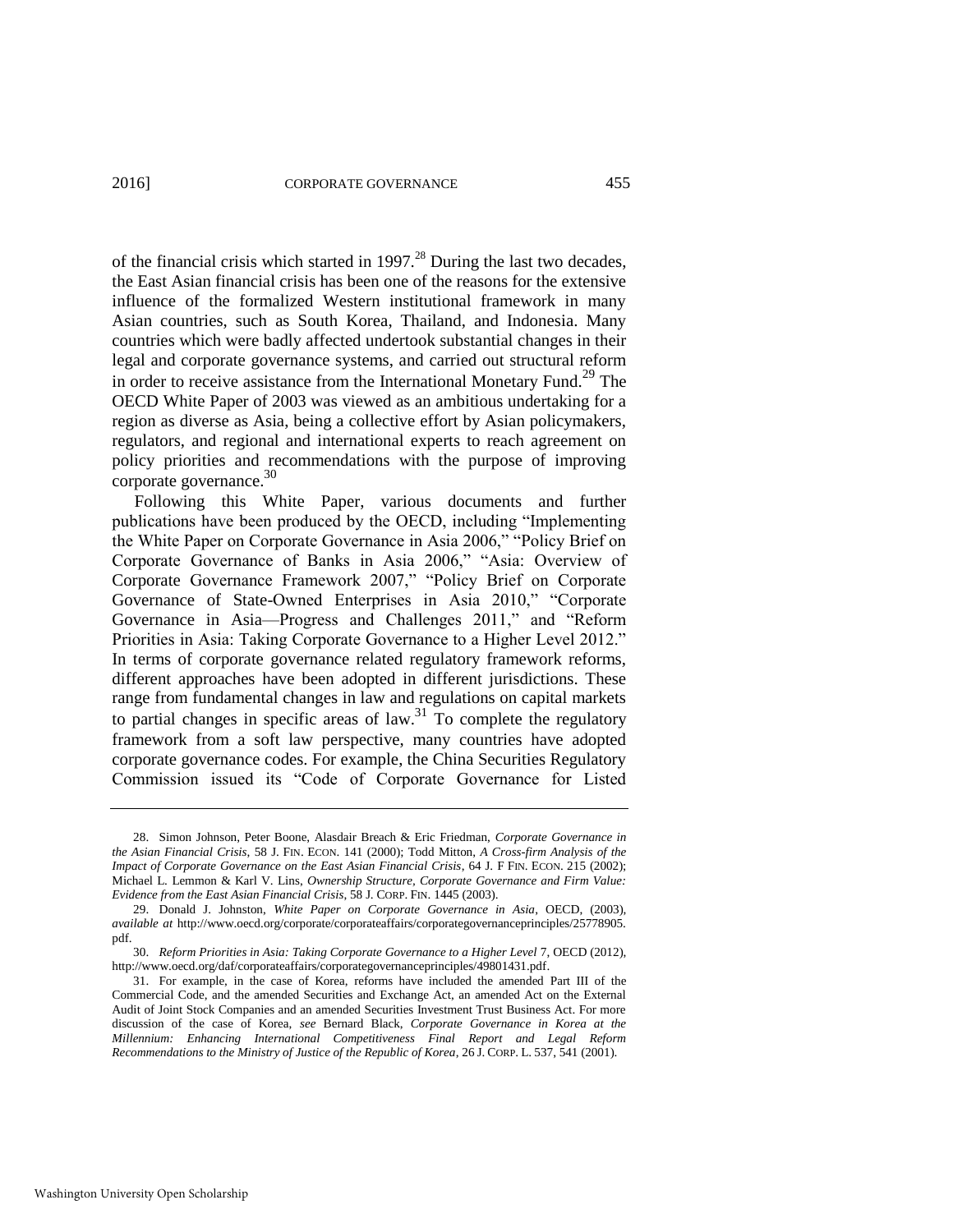Companies in China" in January 2001, while the Ministry of Finance and Economy started establishing a private sector committee with the purpose of improving corporate governance. This committee adopted a nonbinding "Code of Best Practices for Corporate Governance." In addition, the Stock Exchange of Thailand published "The Principle of Good Corporate Governance for Listed Companies" in 2006. The Ministry of Corporate Affairs introduced its "Corporate Governance Voluntary Guidelines" in 2009. The Securities and Exchange Board of India also published a "Consultative Paper on Review of Corporate Governance in India" in 2013.

#### III. COMMON CORPORATE GOVERNANCE DEFICIENCIES IN EMERGING **MARKETS**

In emerging markets, weak laws and inefficient law enforcement fail to offer adequate protection to minority shareholders and stakeholders such as creditors.32 Greater protection cannot be offered to investors and stakeholders without enhancing the enforcement and implantation of highly developed regulations or adopting the best practice standards from the experience of developed markets. Research on better regulatory frameworks would seem to be important in order to establish a better understanding for investors and build more organized relationships between stakeholders and companies. This would help achieve higher valuations and improve performance for companies, thereby enhancing business prosperity and corporate accountability. Furthermore, it will be important for companies registered in a jurisdiction with an emerging market, weak legal regimes, thin bond markets and imperfect bank financing systems, to attract investment through a stronger and more accountable corporate governance framework. Similarly, increasing accountability in the corporate governance framework is critical to develop systems in emerging markets and evolve them into more mature  $f$ orms<sup>33</sup>

Country-specific research on corporate governance within the domain of emerging markets has delivered mixed results that suggest that empirical evidence on the relationship between corporate governance and the performance of companies in emerging markets is inconclusive.  $34$ However, this part is going to explore the common characteristics and

<sup>32.</sup> Claessens & Yurtoglu, *supra* not[e 112,](#page-28-0) at 1.

<sup>33.</sup> Ju Choi, *supra* not[e 82,](#page-21-0) at 50.

<sup>34.</sup> Ararat & Dallas, *supra* not[e 121,](#page-30-0) at 4.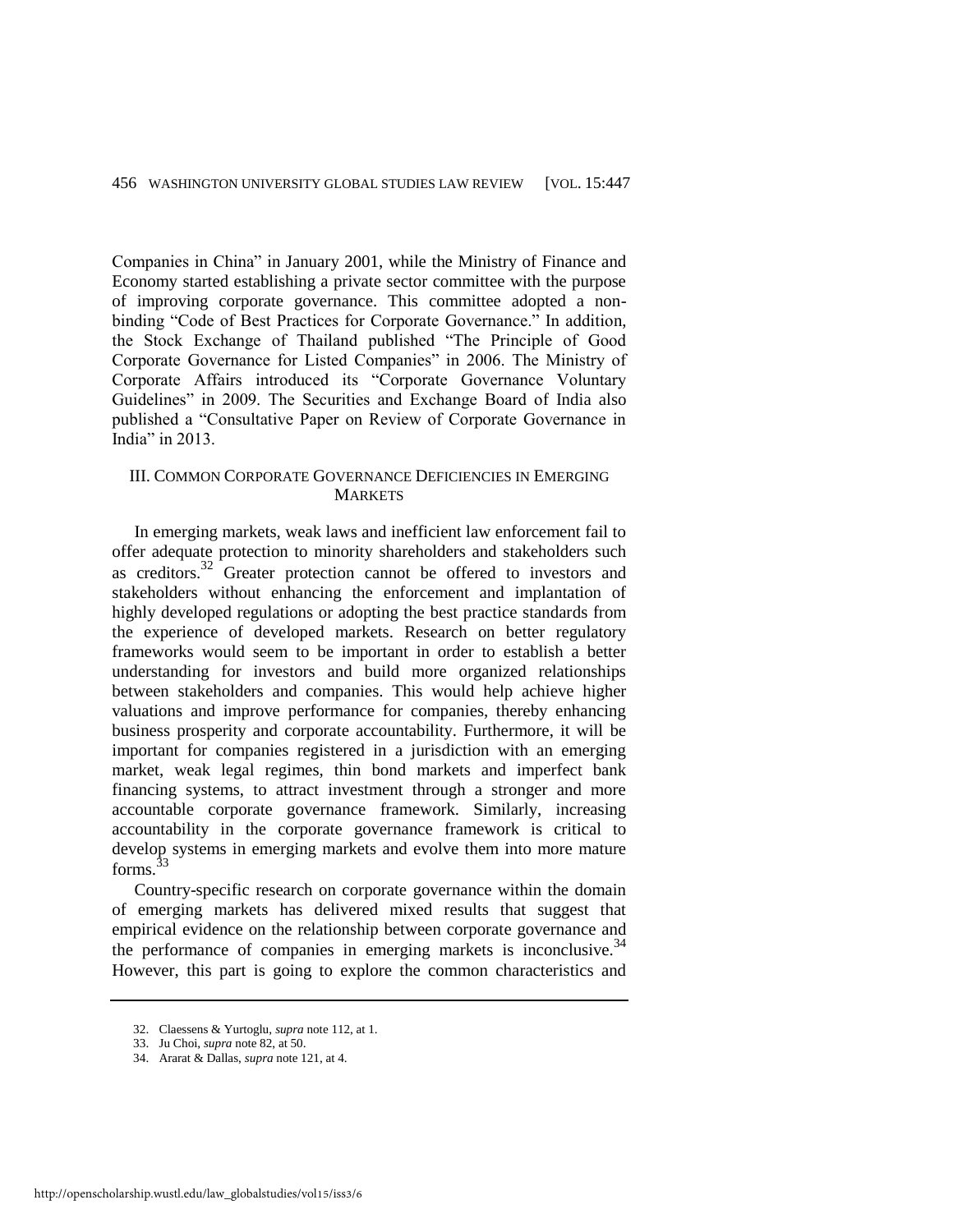#### 2016] CORPORATE GOVERNANCE 457

problems of corporate governance related issues in countries with emerging markets. Comparative studies between corporate governance systems in emerging markets, and those in mature markets will be studied as case studies. In order to maintain the legitimacy of the governance process, the realization of accountability within corporate governance seems to be more difficult to achieve in a context of government interference and immature markets. Especially after the financial crisis of 2008, there is a strong trend in favor of arguing that corporate governance will produce a more efficient market-based investment processes and establish better relationships between companies and their stakeholders, including shareholders.<sup>35</sup> Conversely, the financial turmoil has reinforced how failures in corporate governance can have a tremendous negative impact on companies' performance and adversely affect national economies as a whole.

#### *A. Government and Political Intervention and Dominance of SOEs*

In the liberal political economy proposed by Adam Smith in his milestone work *The Wealth of Nations*, <sup>36</sup> the government monitors and enforces the regulatory environment in which companies compete for profit, but the government should not be directly involved in a company's decisions and transactions. Since then, many reasons have been advanced arguing that state control over commercial transactions will lead to the failure of the business organization. It is argued that based on the efficiency of the corporate form, direct involvement of state officials will impose multiple political interests on companies, which will dilute motives when social objectives collide with shareholders' wealth maximization. It is also argued that informational asymmetry and uncertainty will constrain the effectiveness of coordination and interference from governments. The willingness of governments to share risk might weaken the motives of companies in making more profit and lead to soft budget constraints, with negative effects on the firm's

<sup>35.</sup> John C. Coffee, *What Went Wrong? An Initial Inquiry into the Causes of the 2008 Financial Crisis*, 9 J. CORP. L. STUD. 1 (2009); Emilios Avgouleas, *The Global Financial Crisis, Behavioural Finance and Financial Regulation: In Search of a New Orthodoxy*, 9 J. CORP. L. STUD. 23 (2009); Chris Gentle, *Work in Progress? How the Credit Crunch has its Roots in the Lack of Integrated Governance and Control Systems*, 9 J. RISK FIN. 206 (2008); The Association of Chartered Certified Accountants, *Climbing Out of the Credit Crunch*, ACCA POLICY PAPER 4 (2008); Cary Krosinsky, Nick Robins & Stephen Viederman, *After the Credit Crunch: The Future of Sustainable Investing*, *in*  ADVANCES IN BUSINESS ETHICS RESEARCH 9 (T. Hebb ed., 2012).

<sup>36.</sup> ADAM SMITH, AN INQUIRY INTO THE NATURE AND CAUSES OF THE WEALTH OF NATIONS  $(1776)$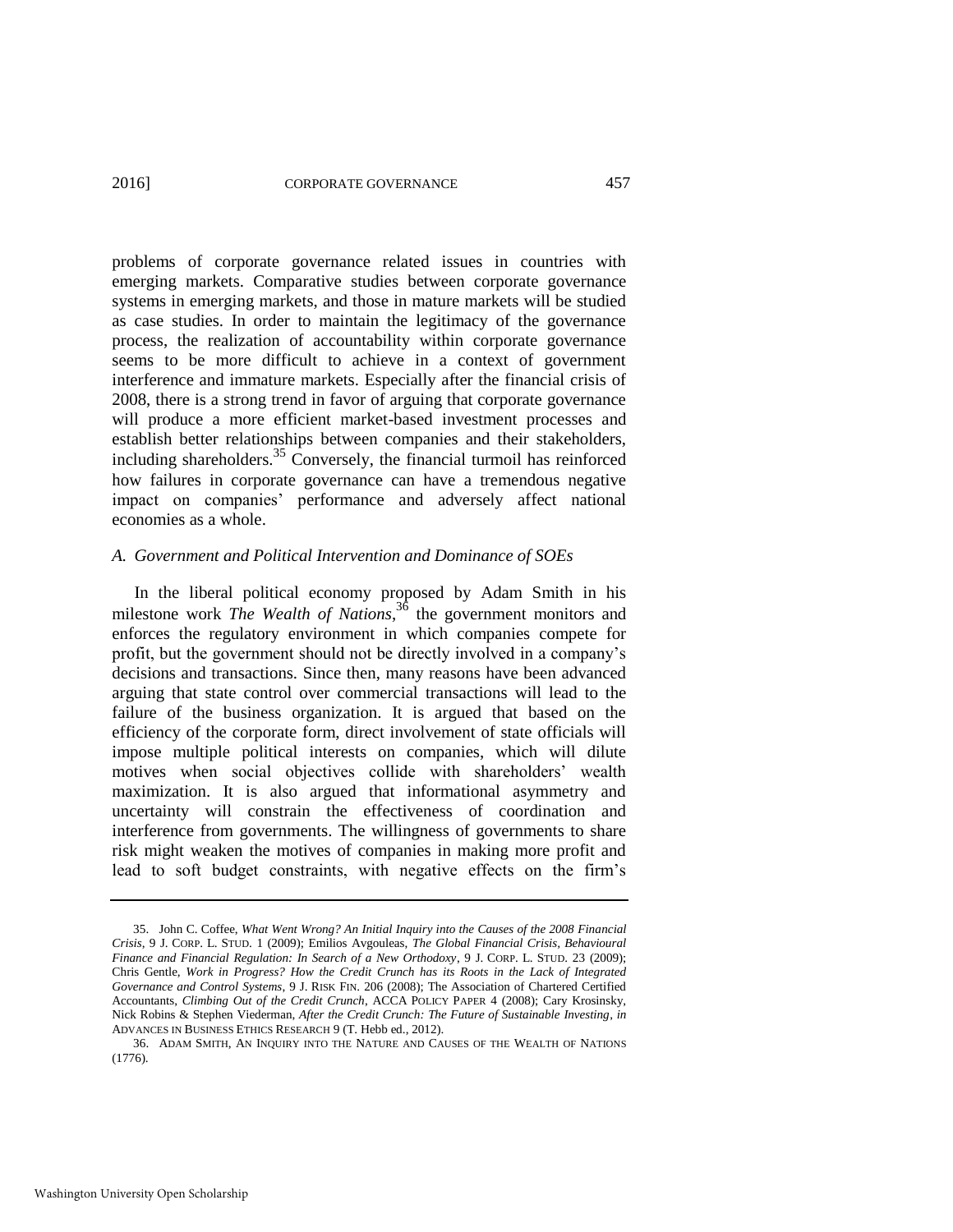efficiency. Taking China as an example, the corporate governance policy model in China builds on a strong authoritarian national leadership and an elite state bureaucracy pursuing developmentally oriented policies, including the direct means of governing the market. $^{37}$  The economic success in the last two decades is the result of combative policies, sometimes even contradicting government control and interference including liberalization of the product and labor markets, entering the WTO and opening to free trade, and corporatization. On the route to success, these factors that seemingly contradict administrative factors may hinder the development of corporate governance and be regarded as barriers which limit further improvement of corporate governance in China. One of the main Chinese corporate governance paradoxes at the current stage lies in the conflicting roles of the government, between establishing a functional corporate governance environment to support the market economy with the Chinese characteristics, and incomparable, arbitrary, and politically motivated government control. However, the effectiveness and necessity of government interference in business organizations have been questioned and discussed in various dimensions, especially after the financial crisis of 2008. Instead of having a direct role in facilitating and shaping dynamic growth, the state's ability to create and maintain a supportive growth climate is key for emerging markets to achieve economic miracles.<sup>38</sup> Within government capacity limitations, government interference enable the expansion of production and unstainable corporate strategic development. It has also laid the foundation for government supervision in order to mitigate the problems resulting from unstable financial and stock markets in emerging markets. Government interference could be used as an additional governance mechanism to mitigate conflicts such as those in the cases of company expansion across community boundaries, secondary policers of public procurement, and redundancies and reemployment to secured boarder social consensus.

Sir Roger Carr, president of the Confederation of British Industry ("CBI"), put forward three reasons for failures in the development of governance, including the excessive concentration of power, a lack of

<sup>37.</sup> ROBERT WADE, GOVERNING THE MARKET: ECONOMIC THEORY AND THE ROLE OF GOVERNMENT IN EASE ASIAN INDUSTRIALIZATION 26 (1990).

<sup>38.</sup> Guido Bertucci & Adriana Alberti, *Globalization and the Role of the State: Challenges and Perspectives*, UNITED NATIONS WORLD PUBLIC SECTOR REPORT 1, 16 (2001) (Paper is based on United Nations World Public Sector Report 2001 on "Globalization and the State" in which authors were major contributors).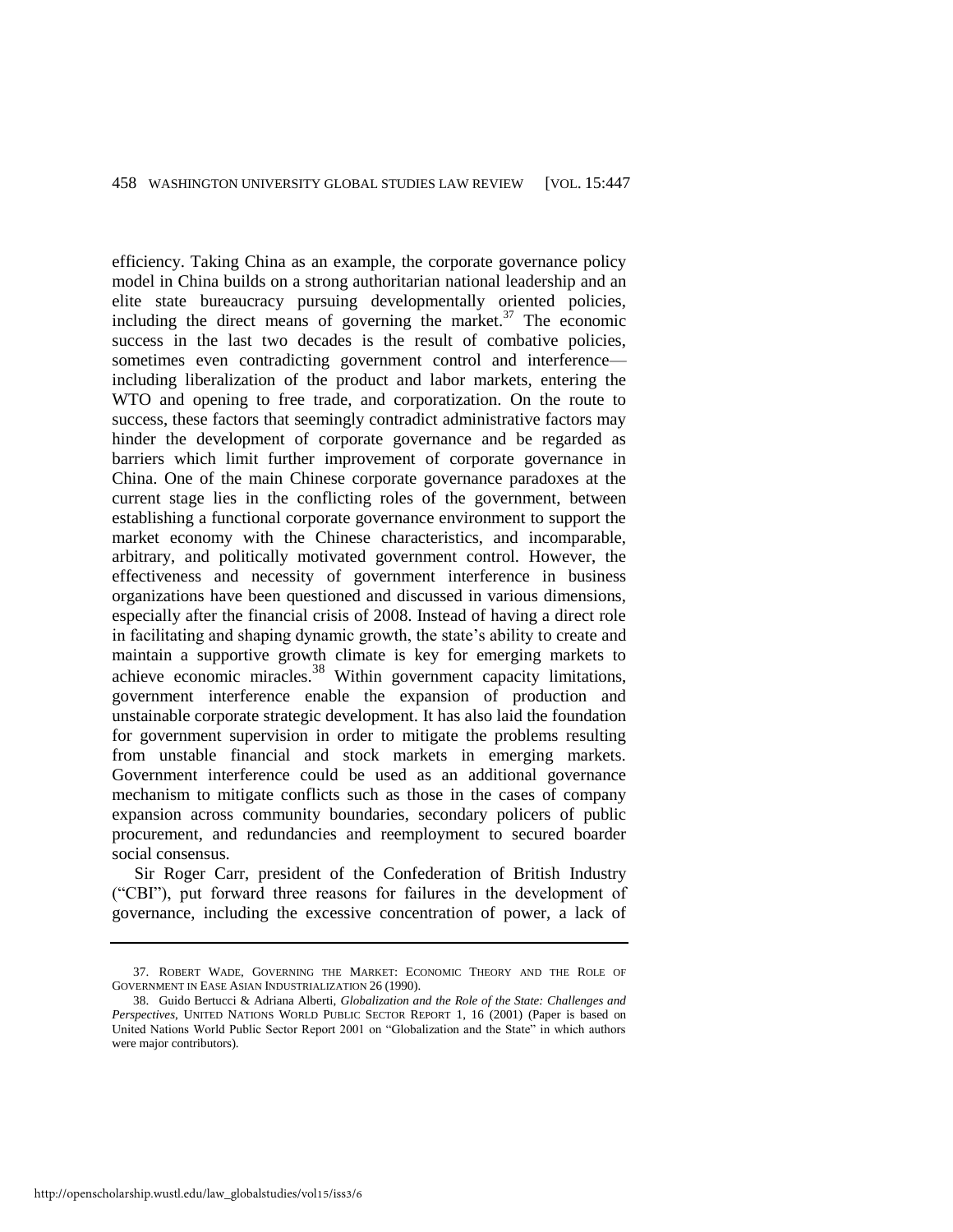transparency in reporting, and a plain lack of interest by the owners.<sup>39</sup> The state-controlled shareholders exercise influence through regular statutory voting rights in the shareholders' meeting and explicit control-sharing arrangements as parties to shareholder agreements. This will grant these investors both board representation and veto rights over important decisions. In emerging markets with low quality governments, companies will likely have different financing and governance patterns while bureaucrats and politicians take advantage of their position for self-interest and corruption.<sup>40</sup> It is argued by Mara Faccio that political connections are normally more frequently found in countries with higher levels of corruption, more barriers to foreign investment, and less transparent systems.<sup>41</sup> Comparing these with countries with developed markets and low government intervention, investors in emerging markets are always very concerned about political and policy risks that include discriminatory changes to the laws, regulations, or contracts governing an investment, tax increases, loss of subsidies, changes of market policy, breaches of contract, the inability to control inflation, and laws regarding resource extraction.42 Yadong Luo defined political risk as the probability of disruption of the operation of Multinational Enterprises (MNEs) by political forces of events, whether they happen in the host or home country, or result from changes in international environment.<sup>43</sup> Based on this definition, political risks normally include currency convertibility and transfer, expropriation, political voice, breach of contract by a host government, and the non-honoring of sovereign financial obligations.<sup>44</sup>

Politics, law, and economics have been identified within comparative corporate governance research as the main factors triggering different

<sup>39.</sup> Sir Roger Carr, CBI President, *Speech to YouGov Cambridge Symposium: Will Coalition Plan for Shareholder Empowerment Make Any Difference to Either Corporate Excess or Economic Growth?* (Mar. 15, 2012).

<sup>40.</sup> Joseph P.H. Fan, K.C. John Wei, & Xinzhong Xu, *Corporate Finance and Governance in Emerging Markets: A Selective Review and An Agenda for Future Research*, 17 J. CORP. FIN. 207, 209 (2011).

<sup>41.</sup> Mara Faccio, *Politically Connected Firms*, 96 AM. ECON. REV. 369 (2006); *see also* Mara Faccio, Ronald W. Masulis & John J. McConnell, *Political Connections and Corporate Bailouts*, 61 J. FIN. 1 (2006).

<sup>42.</sup> Witold J. Henisz & Bennet A. Zelner, *The Hidden Risks in Emerging Markets*, HARV. BUS. REV. (Apr. 2010); *see also* MULTILATERAL INV. GUARANTEE AGENCY, WORLD INVESTMENT AND POLITICAL RISK 1 (World Bank ed., 2010).

<sup>43.</sup> Yadong Luo, *Political Risk and Country Risk in International Business: Concepts and Measures*, *in* THE OXFORD HANDBOOK OF INTERNATIONAL BUSINESS 740 (Alan M. Rugman ed., 2d ed. 2010).

<sup>44.</sup> *Id.*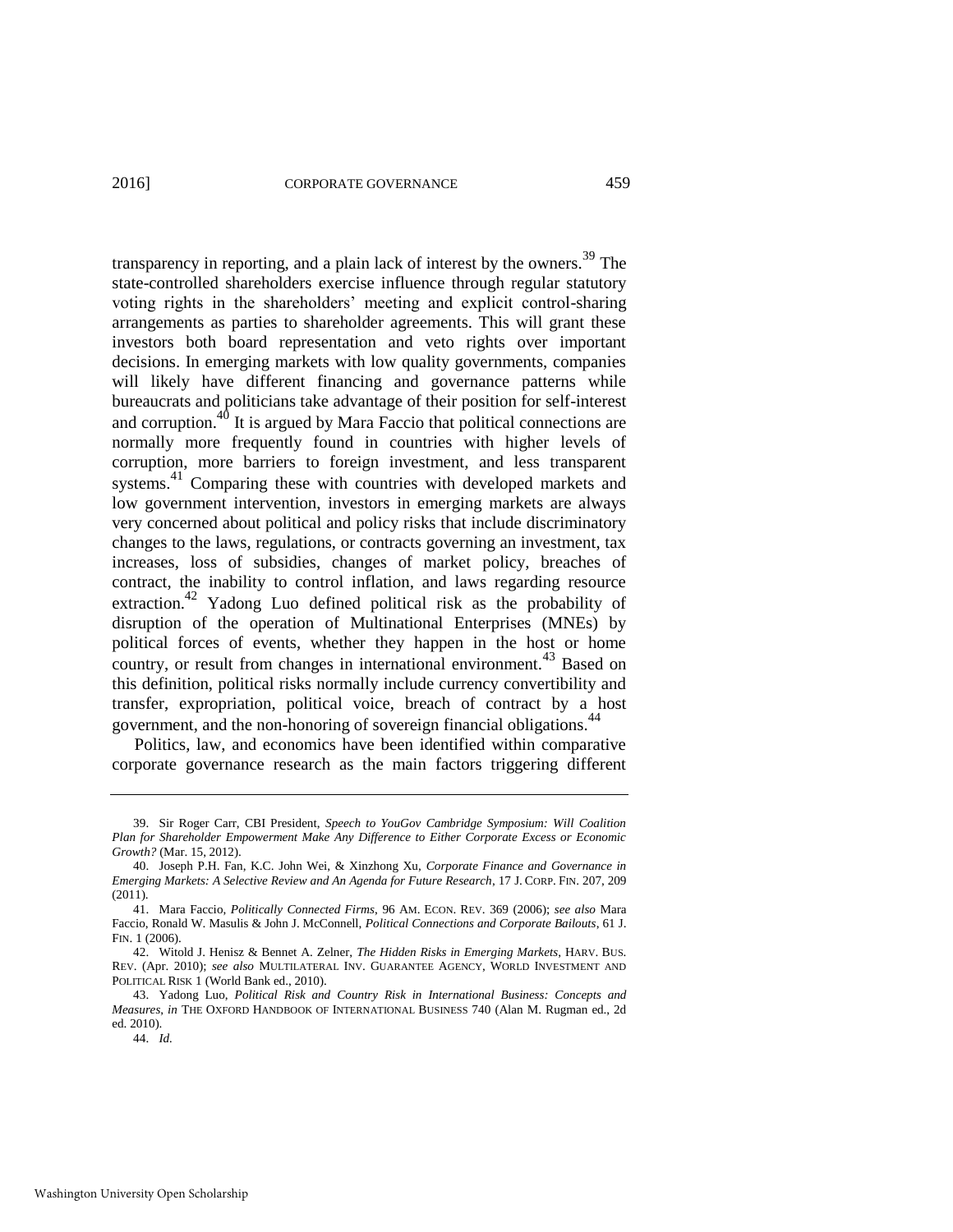ownership patterns across countries.45 State share ownerships are more popular in countries with emerging markets. Governments often put restrictions on transferring corporate ownership to the private sector in emerging markets.<sup>46</sup> Research by the OECD on the 2000 largest companies suggested that one tenth of the companies were identified as majority SOEs in the business year 2010–2012, with ownership spread across thirty-seven countries including China, India, Russia, Brazil, Indonesia, the United Arab Emirates, Malaysia, Thailand and South Africa.<sup>47</sup> It is argued that SOEs always have non-commercial priorities, so they can act on the basis of commercial considerations for the interests of shareholders. In contrast to the dispersed shareholding ownership structure of companies in the US and the UK, the emerging markets boast a system of state shareholding ownership (or sometimes wealthy family ownership), which is one of the common characteristics for countries with emerging markets. It is unavoidable that the incentives and professionalism of these government officials will be doubtful.

In countries with emerging markets, the incentives and the quality of government officials and regulators are key determinants of corporate behavior.<sup>48</sup> Groups who have controlling powers over corporate resources always have political power and affect the level of investor protection, mostly in an unfair manner. For example, controlling shareholders prefer legislation and rules that will put minority shareholders in a disadvantaged position. In the case of China, despite the fact that listed private companies outnumbered SOEs in 2014 (986 of the listed companies were SOEs while the remaining 1,410 were private companies listed on the Shanghai and Shenzhen stock exchanges), SOEs still control \$2.43 trillion of market capitalization while private listed companies only control \$1.32 trillion.<sup>49</sup> Despite the wave of privatzsation in the 1980s and 1990s across countries with emerging markets, all of the BRIC counties still show a high level of state ownership and companies under direct government control with 60

<sup>45.</sup> *See* Michel Goyer, *Corporate Governance*, *in* THE OXFORD HANDBOOK OF COMPARATIVE ANALYSIS 423 (Glenn Morgan, John Campbell, Colin Crouch, Ove Kai Pedersen, & Richard Whitley eds., 2010); Ruth V. Aguilera & Gregory Jackson, *The Cross-National Diversity of Corporate Governance: Dimensions and Determinants*, 28 ACAD. MGMT. REV. 447 (2003).

<sup>46.</sup> Joseph P.H. Fan, K.C. John Wei, & Xinzhong Xu, *Corporate Finance and Governance in Emerging Markets: A Selective Review and an Agenda for Future Research*, 17 J. CORP. FIN. 207, 209 (2011).

<sup>47.</sup> Przemyslaw Kowalski, Max Büge, Monika Sztajerowska & Matias Egeland, *State-Owned Enterprises: Trade Effects and Policy Implications*, OECD TRADE POLICY PAPERS (2013), *available at* [http://dx.doi.org/10.1787/5k4869ckqk7l-en.](http://dx.doi.org/10.1787/5k4869ckqk7l-en) 

<sup>48.</sup> Ararat & Dallas, *supra* not[e 121,](#page-30-0) at 6.

<sup>49.</sup> *China Securities Index Co. Ltd*., THOMSON REUTERS EIKON.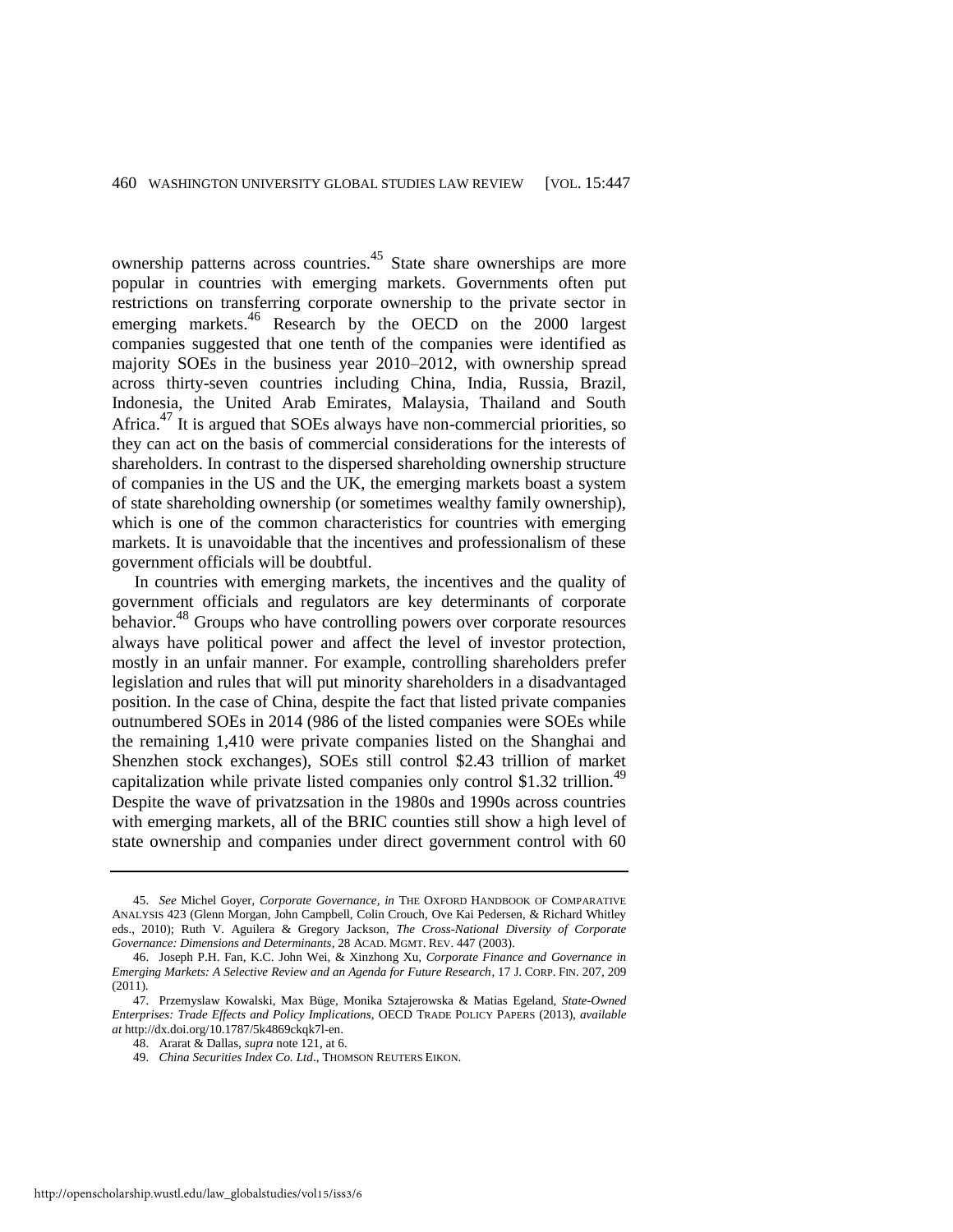percent of the market capitalization in Russia and 35 percent in Brazil.<sup>50</sup> This reaffirmed a major concern of corporate governance in listed companies in emerging economies, namely controlling-shareholder expropriation or principal-principal conflict, where controlling shareholders pursue their self-interest at the expense of corporate performance and the interests of minority shareholders.<sup>51</sup> SOEs play an important role in the Chinese economy to achieve the dual goals of shareholder profit maximization and the promotion of national interests. However, it is argued by Wang that SOEs in China still suffer from governance flaws despite the reforms introduced since the 1990s addressing conflicts of interests within SOEs, tightening supervision over the state agency that controls them, the lack of independence of boards as well as the fairness and effectiveness of the board, and the enhancement of more transparent financial reports.<sup>52</sup>

State interference also can be observed from the perspective of immature financial markets. It is argued that "advanced countries have much deeper financial systems, with ratios more than double those of emerging markets and almost three times those of transition economies."<sup>53</sup> Many governments in emerging markets control and influence banks and allocate financial resources based on strategic criteria rather than market rules and market forces.<sup>54</sup> Taking China as an example, the Big Four stateowned banks that comprise the first tier of the banking system in China<sup>55</sup> are well known for their unbalanced allocation of financial resources to SOEs and private sectors and other listed companies.<sup>56</sup> The underdeveloped regulatory framework composed of banking law, company law, and insolvency law (bankruptcy law) also makes it hard to protect investors' and creditors' rights with the high cost of raising capital. This is also the case in India, where the SBI is by far the largest bank in India

<sup>50.</sup> *The Company that Ruled the Waves*, ECONOMIST, Dec. 17, 2011, at 109, *available at* [http://www.economist.com/node/21541753.](http://www.economist.com/node/21541753)

<sup>51.</sup> Yiyi Su, Dean Xu & Phillip H. Phan, *Principal-Principal Conflict in the Governance of the Chinese Public Corporation*, 4 MGMT. & ORG. REV. 17 (2007); *see also* Michael N. Young, Mike W. Peng, David Ahlstrom, Garry D. Bruton & Yi Jiang, *Corporate Governance in Emerging Economies: A Review of the Principal-Principal Perspective*, 45 J. MGMT. STUD. 196 (2008).

<sup>52.</sup> Zahofeng Wang, *Corporate Governance under State Control: The Chinese Experience*, 13 THEORETICAL INQUIRIES IN L. 487 (2012).

<sup>53.</sup> Claessens & Yurtoglu, *supra* not[e 112,](#page-28-0) at 9.

<sup>54.</sup> Rafael La Porta et al., *Government Ownership of Banks*, 57 J. FIN. 265 (2002).

<sup>55.</sup> Together twelve national-level domestic joint-equity banks form the second tier, and just one hundred city-level commercial banks form the third tier.

<sup>56.</sup> Franklin Allen, Jun Qian & Mejun Qian, *Law, Finance, and Economic Growth in China*, 77 J. FIN. & ECON. 57 (2005).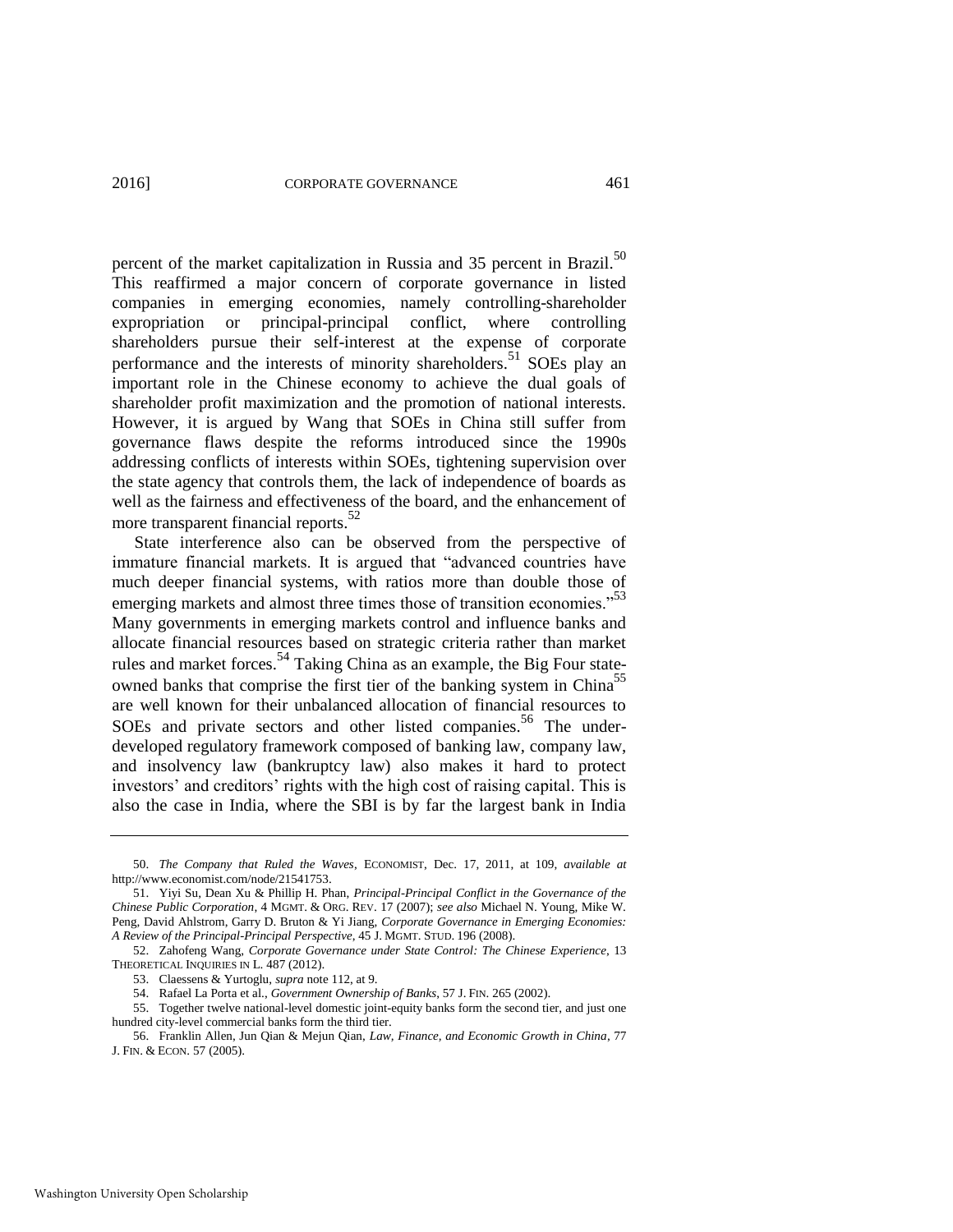with more than 21,500 branches in the SBI group, including five associate banks. The banks are not only aiming for profit maximization, but more importantly for public services.

<span id="page-16-0"></span>It is stated by the Planning Commission's Raghuram Rajan Report that "public sector entities do exactly what private sectors entities do, through less well because they have more constraints, a poorer skill pool and poorer incentives."<sup>57</sup> The report also suggests that privatization is the way forward, and "one way is bank privatization, or reducing the government's majority stake so that even if the government has *de facto* control, the bank is not 'public sector."<sup>58</sup> The underdeveloped financial markets in emerging economies make it difficult for companies to maintain efficient and balanced access to external capital, debt, and equity. The financial crisis of 2008 highlighted the necessity for strengthening financial systems to ensure they are more resilient to shock, especially for emerging markets that face particular challenges in stabilizing their nascent financial systems, both domestically and externally. Financial reforms are therefore key to these economies in order to "pursue high-growth paths."<sup>59</sup> Besides, overly-heavy reliance on informal mechanisms such as building relationships with bankers and government officers who are in control of the state-owned banks will generate opportunities for corruption and illegal sources of external financial influence.

#### *B. Improved by Still Worrying Stakeholder Protection and CSR Records*

The concept of stakeholders may be defined as "those groups without whose support the organisation would cease to exist.<sup> $50$ </sup> They have legitimate interests in or claims on the operations of the firm. $61$  These stakeholders are interrelated, and every company has a unique set of stakeholder groups. However, the groups which are most frequently seen as such are employees, customers, creditors, local communities, the

<sup>57.</sup> INDIA PLANNING COMM'N, HUNDRED SMALL STEPS: REPORT OF THE COMMITTEE ON FINANCIAL SECTOR REFORM 78 (2009), *available at* [http://planningcommission.nic.in/reports/](http://planningcommission.nic.in/reports/genrep/rep_fr/cfsr_all.pdf)  [genrep/rep\\_fr/cfsr\\_all.pdf;](http://planningcommission.nic.in/reports/genrep/rep_fr/cfsr_all.pdf) *see also* Rajesh Chakrabarti, *State Bank of India: The Opportunities and Challenges of Being a State-Owned Bank of India*, *in* POLITICAL ECONOMY OF STATE-OWNED ENTERPRISES IN CHINA AND INDIA 247 (Yi-chong Xu ed., 2012).

<sup>58.</sup> *See* INDIA PLANNING COMM'N, *supra* not[e 57,](#page-16-0) at 78.

<sup>59.</sup> Masahiro Kawai & Eswar S. Prasad, *Introduction to* FINANCIAL MARKET REGULATION AND REFORMS IN EMERGING MARKETS vii (Masahiro Kawai & Eswar S. Prasad eds., 2011).

<sup>60.</sup> R. EDWARD FREEMAN, STRATEGIC MANAGEMENT: A STAKEHOLDER APPROACH 31–32 (1st ed. 1984).

<sup>61.</sup> ARCHIE B. CARROLL & ANN BUCHHOLTZ, BUSINESS & SOCIETY: ETHICS AND STAKEHOLDER MANAGEMENT 57 (7th ed. 1989).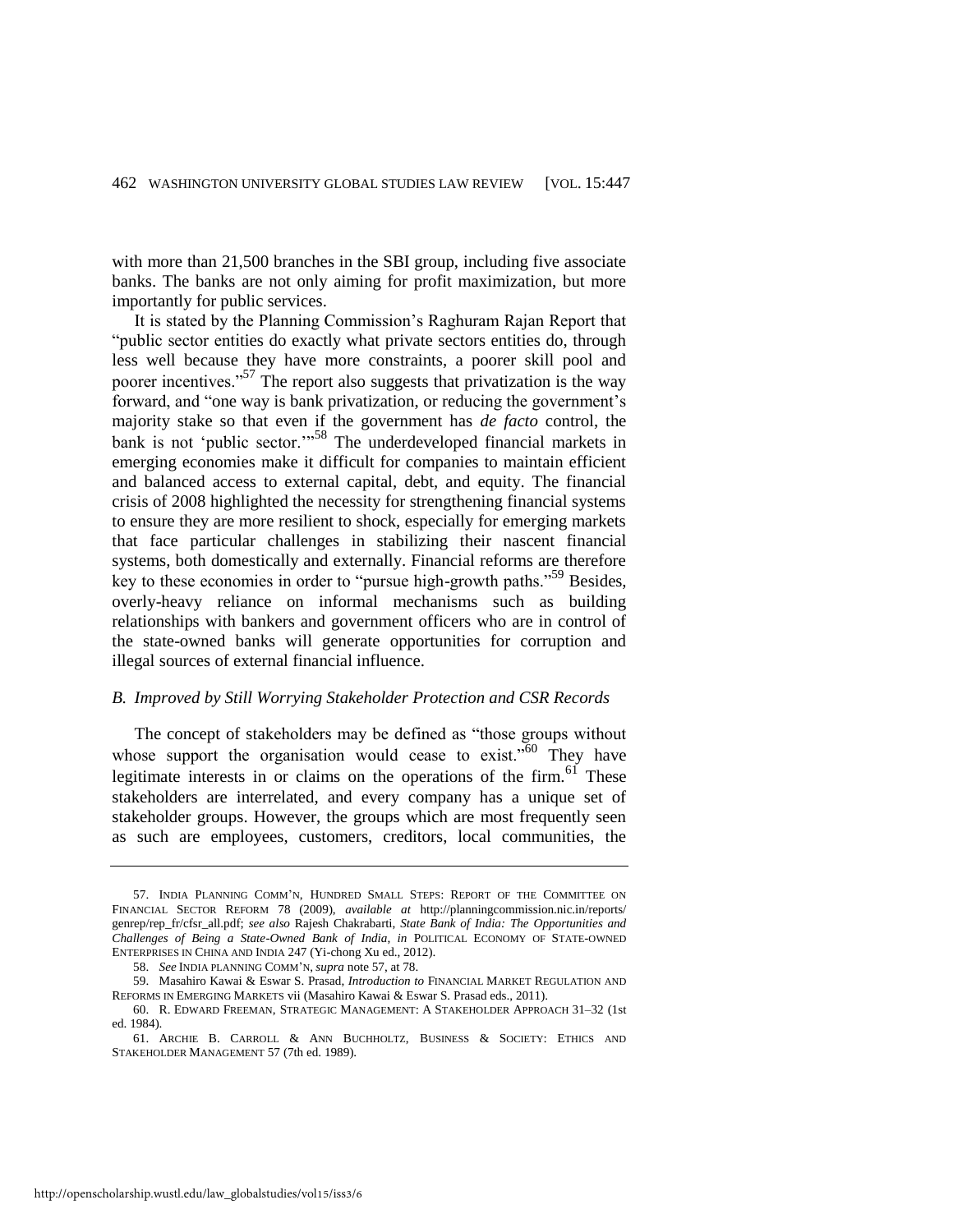environment, government, and society or the public at large. Contemporary stakeholder approach arguments have always been paralleled by the emergence of the global CSR movement.<sup>62</sup> According to stakeholder theory, the directors are required to consider the interests of the company's stakeholders apart from the interests of the company shareholders. The directors must manage the corporation not only for the betterment of the shareholders, but also for the interests of a multitude of stakeholders, clearly including the shareholders, who can affect or be affected by the actions of the company.<sup>63</sup> It is argued that a consideration of stakeholders' interests enables the creation of long-term favourable conditions for the company to be more competitive. It is useful to regard "the company" as "the company as a whole," a coherent body in which the various stakeholders are bound together through the business.<sup>64</sup> "The evolution of CSR theory provides a sort of social responsibily and performance paradigm, that is, in essence, a solid foundation for corporate social management and stakeholder engagement.<sup>55</sup> Very early discussions of the CSR concept suggested that CSR is about attending to stakeholder rights and taking proactive, voluntary steps to avoid harm or damaging consequences for stakeholders.<sup>66</sup> CSR theory suggests that corporations should recognize obligations beyond their shareholders, based on the stakeholder theory. Even though the world has witnessed economic growth in the 2000s, ameliorating social considerations for poverty, inequality, and human rights violations remain a major challenge in emerging market economies.

Compared with developed countries, in countries with emerging markets, multinational and domestic companies always suffer more from social and environmental problems. These problems include workplace issues, such as labor standards, marketplace issues—most notably in emerging markets these concern the integrity and quality of products being manufactured—and environment issues to promote the sustainability of

<sup>62.</sup> Cynthia A. Williams & John M. Conley, *An Emerging Third Way? The Erosion of the Anglo-American Shareholder Value Construct*, 38 CORNELL INT'L L.J. 493, 494 (2005).

<sup>63.</sup> R. EDWARD FREEMAN, *A Stakeholder Theory of the Modern Corporation, in* ETHICAL THEORY AND BUSINESS 69 (Tom L. Beauchamp & Norman L. Bowie eds., 5th ed. 1997).

<sup>64.</sup> John Parkinson, *Reforming Directors' Duties*, 12 POL'Y PAPER (Univ. of Sheffield 1998).

<sup>65.</sup> Robin T. Byerly, *Seeking Global Solutions for the Common Good: A New World Order and Corporate Social Responsibilities in* CORP. SOCIAL RESPONSIBILITY, ACCOUNTABILITY AND GOVERNANCE: GLOBAL PERSPECTIVES 122 (Istemi Demirag ed., 2005).

<sup>66.</sup> *See* the initial argument for CSR in HOWARD R. BROWN, SOCIAL RESPONSIBILITIES OF THE BUSINESSMAN (Harper & Row 1953); *see also* Archie B. Carroll, *The Pyramid of Social Responsibility: Towards the Moral Management of Organizational Stakeholders*, 34 BUS. HORIZONS 39, 39–48 (1991).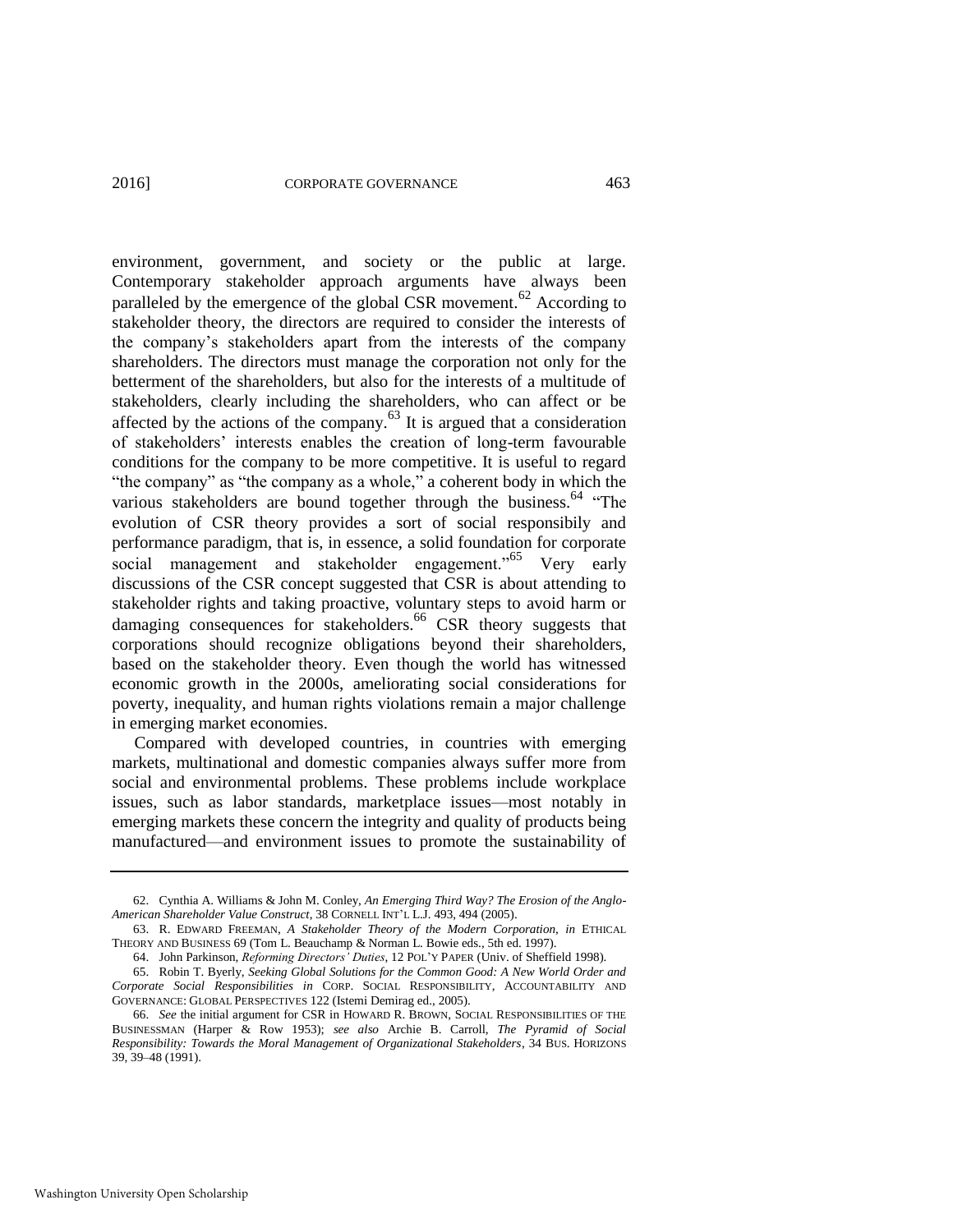the companies. $67$  In the case of multinational companies, the massive shift in manufacturing capacity from Western economies to countries with emerging markets, which offer access to cheaper labor, will not only create jobs in local communities in developing countries but also cause serious employment problems for unskilled workers in more advanced economies.<sup>68</sup> However, this transition may also create social problems concerning employment in developing countries. For example, in the Bhopal incident, 20,000 local employees and local residents were killed or harmed by a chemical leak from an American-owned chemical factory in the city.<sup>69</sup> The leak could have been prevented if procedures, management, and maintenance had been more rigorous. A second example is the use of child labor by multinational companies in their factories in the Third World, in order to facilitate cheap production of the products they sell in Western markets . This issue became an international scandal in the 1990s and the first decade of the new millennium.<sup>70</sup> Therefore, the development of a systematic framework of employment law, consumer protection law, environmental law, and insolvency law, as well as the protection of the basic rights of stakeholders in order to secure the health and safety of the employees and customers, are key in emerging markets.

<span id="page-18-0"></span>Exploring and applying the stakeholder theory in emerging markets is regarded as one of the most current and challenging debates on corporate morality.<sup>71</sup> Characterized as "low-income, rapid-growth countries using

<sup>67.</sup> Feng Zhang, *Corporate Social Responsibility in Emerging Market: The Role of Multinational Corporations* 4 (2008), *available at* http://fpc.org.uk/fsblob/919.pdf.

<sup>68.</sup> PHILIP SADLER, BUILDING TOMORROW'S COMPANY: A GUIDE TO SUSTAINABLE BUSINESS 19 (Kogan Page 2002).

<sup>69.</sup> *See generally* INGRID ECKEMAN, THE BHOPAL SAGA (Univ. Press 2004); *see also Bhopal Gas Tragedy: Fact Sheet*, HINDUSTAN TIMES (Dec 3, 2004); Steven R. Weisman, *Bhopal Factory a Year Later: Silence and Weeds*, N.Y. TIMES (Dec. 2, 1985), *available at* http://www.nytimes.com/ 1985/12/02/world/bhopal-factory-a-year-later-silence-and-weeds.html.

<sup>70.</sup> COLIN FISHER & ALAN LOVELL, BUSINESS ETHICS AND VALUE: INDIVIDUAL, CORPORATE AND INTERNATIONAL PERSPECTIVES 53 (2d ed. 2006).

<sup>71.</sup> Loke Min Foo, *Stakeholder Engagement in Emerging Economies: Considering the Strategic Benefits of Stakeholder Management in a Cross-Culture and Geopolitical Context*, 7 CORP. GOVERNANCE 379 (2007). The protection of stakeholders and possibilities of adopting stakeholder theory within the company law and corporate governance code have been very challenging and current issues. For discussions on stakeholder theory, *see generally* R. EDWARD FREEMAN, STRATEGIC MANAGEMENT: A STAKEHOLDER APPROACH, (1984); ABBASS F. ALKHAFAJI, A STAKEHOLDER APPROACH TO CORPORATE GOVERNANCE: MANAGING IN A DYNAMIC ENVIRONMENT (1989); JAMES J. BRUMMER*,* CORPORATE RESPONSIBILITY AND LEGITIMACY: AN INTERDISCIPLINARY ANALYSIS (1991); Kenneth E. Goodpaster, *Business Ethics and Stakeholder Analysis*, 1 BUS. ETHICS Q. 53 (1991); Jingchen Zhao, *The Curious Case of Stakeholder Theory: Calling for a More Realistic Theory*, 17 INT'L TRADE & BUS. L. REV. 1 (2014); Timothy L Fort, *Corporation as Mediating Institution: An Efficacious Synthesis of Stakeholder Theory and Corporate Constituency Statutes*, 73 NOTRE DAME L. REV. 173 (1997–1998); Katharine V. Jackson, *Towards a Stakeholder-Shareholder Theory of*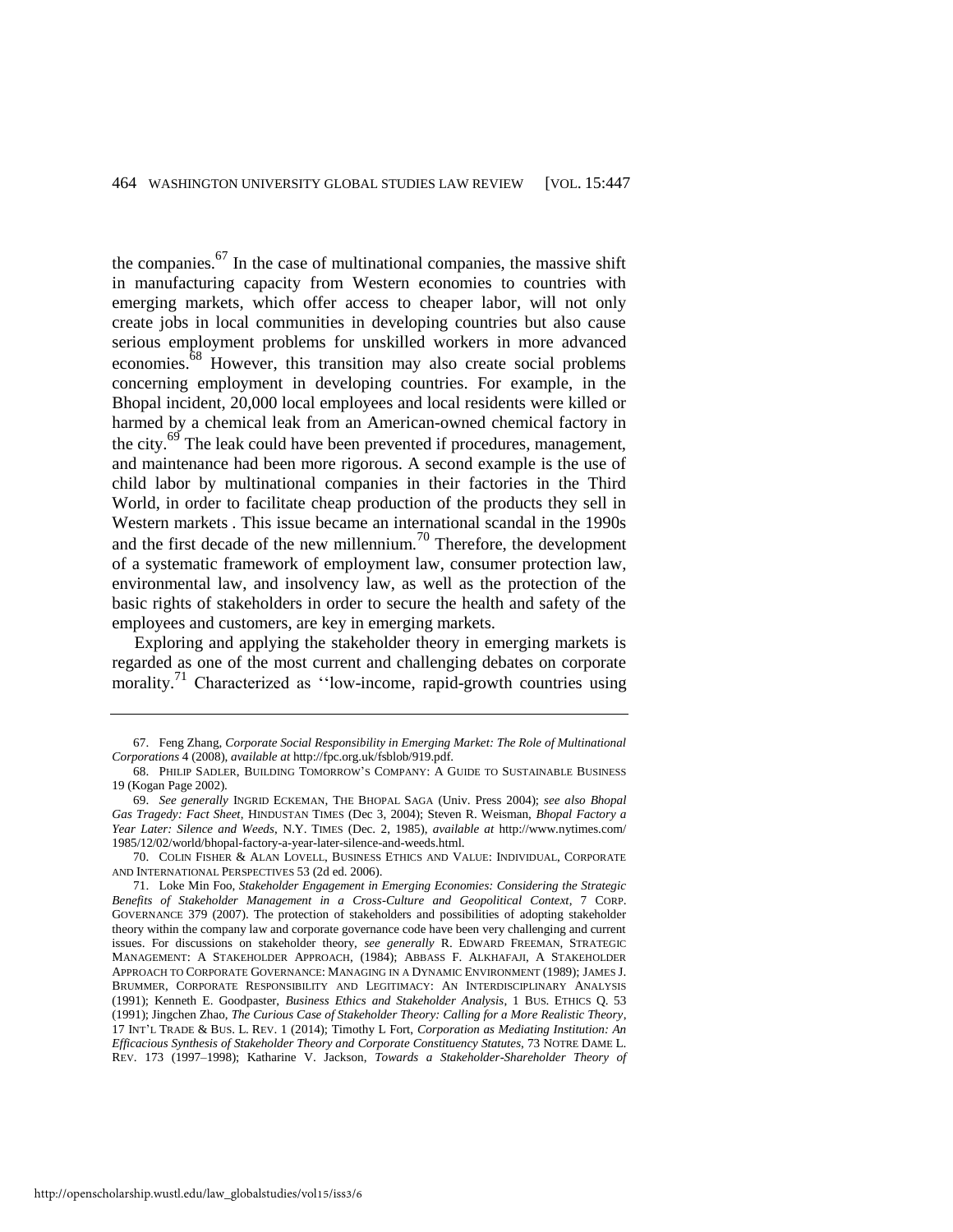economic liberalization as their primary engine of growth,<sup> $172$ </sup> market activities in countries with emerging markets have long been "characterized by the prevalence of relationship-based or relationshipgoverned behaviors<sup>"73</sup> rather than a rule-governed approach. At the institutional level, emerging markets are less developed in terms of their formal rules, demonstrating onlyinformal constraints by building informal networks or relationships with stakeholders<sup>74</sup> to win trust and loyalty and establish greater levels of respected stakeholder engagement. The protection of stakeholders' and corporations' responsibilities should go beyond the explicit legal and regulatory requirements toward practices that are more culturally and traditionally oriented. Reputable relationships with stakeholders are also regarded as important factors and are associated with better performance in countries with emerging markets, such as Thailand.<sup>75</sup> With increasingly worrying CSR records in emerging markets and corporate scandals relating to various socially or environmentally irresponsible corporate behaviors, it is logical to think that legal constraints on stakeholder protection, especially corporate law related to directors' duties and information disclosure, seem more effective in countries with emerging markets. Furthermore, the relationships built with *guanxi* or *renqing* are quite often related to bribery and corruption because of the owners' ability to seek rent from the government.76 As argued in

*Corporate Governance: A Comparative Analysis*, 7 HASTINGS BUS. L.J. 309 (2011); Andrew Keay, *Stakeholder Theory in Corporate Law: Has it Got What it Takes*, 9 RICH. J. GLOBAL L. & BUS. 249 (2010); John Kong Shan Ho, *Economic Theories of the Firm Versus Stakeholder Theory: Is There a Governance Dilemma*, 38 HONG KONG L.J. 399 (2008). For a discussion on *guanxi* and corruption, see *generally* Jing Vivian Zhan, *Filling the Gap of Formal Institutions: The Effects of* Guanxi *Network on Corruption in Reform-era China*', 58 CRIME, L. & SOC. CHANGE 93 (2012); Ling Li, *Performing Bribery in China: Guanxi-Practice, Corruption with a Human Face*, 20 J. CONTEMP. CHINA L. (2011); ANDREW L. FRIEDMAN & SAMANTHA MILES, STAKEHOLDERS: THEORY AND PRACTICE (Oxford Univ. Press 2006); WILLIAM B. WERTHER & DAVID B. CHANDLER, STRATEGIC CORPORATE RESPONSIBILITY: STAKEHOLDERS, GLOBALIZATION, AND SUSTAINABLE VALUE CREATION (3d ed. 2014); Pierre Habbard, *Shifting to the Long-term: The Road Ahead*, *in* SIGURT VITOLS, 3 LONG-TERM INVESTMENT AND THE SUSTAINABLE COMPANY: A STAKEHOLDER PERSPECTIVE (2015).

<sup>72.</sup> Robert E. Hoskisson, Lorraine Eden, Chung Ming Lau & Mike Wright, *Strategy in Emerging Economies*, 43 ACAD. MGMT. J. 249 (2000).

<sup>73.</sup> Foo, *supra* not[e 71,](#page-18-0) at 383.

<sup>74.</sup> Raymond Fisman, *Estimating the Value of Political Connection*, 91 AM. ECON. REV. 1095 (2001).

<sup>75.</sup> Steven White, *Stakeholders, Structure and the Failure of Corporate Governance Reform Initiatives in Post-Crisis Thailand*, 21 ASIA PAC. J. MGMT. 103 (2004).

<sup>76.</sup> *Id.*; G*uanxi* means personal connections or relationships, and *renqing* means reciprocity. *Guanxi* is a central life philosophy for many aspects of Chinese life. The Chinese have turned the art of personal relationships into a carefully calculated science, and there are people whose lives rely heavily upon *guanxi*. There are arguable benefits of building an extensive *guanxi* network, such as reducing transaction costs, operational uncertainty, information costs, contextual hazards and competitive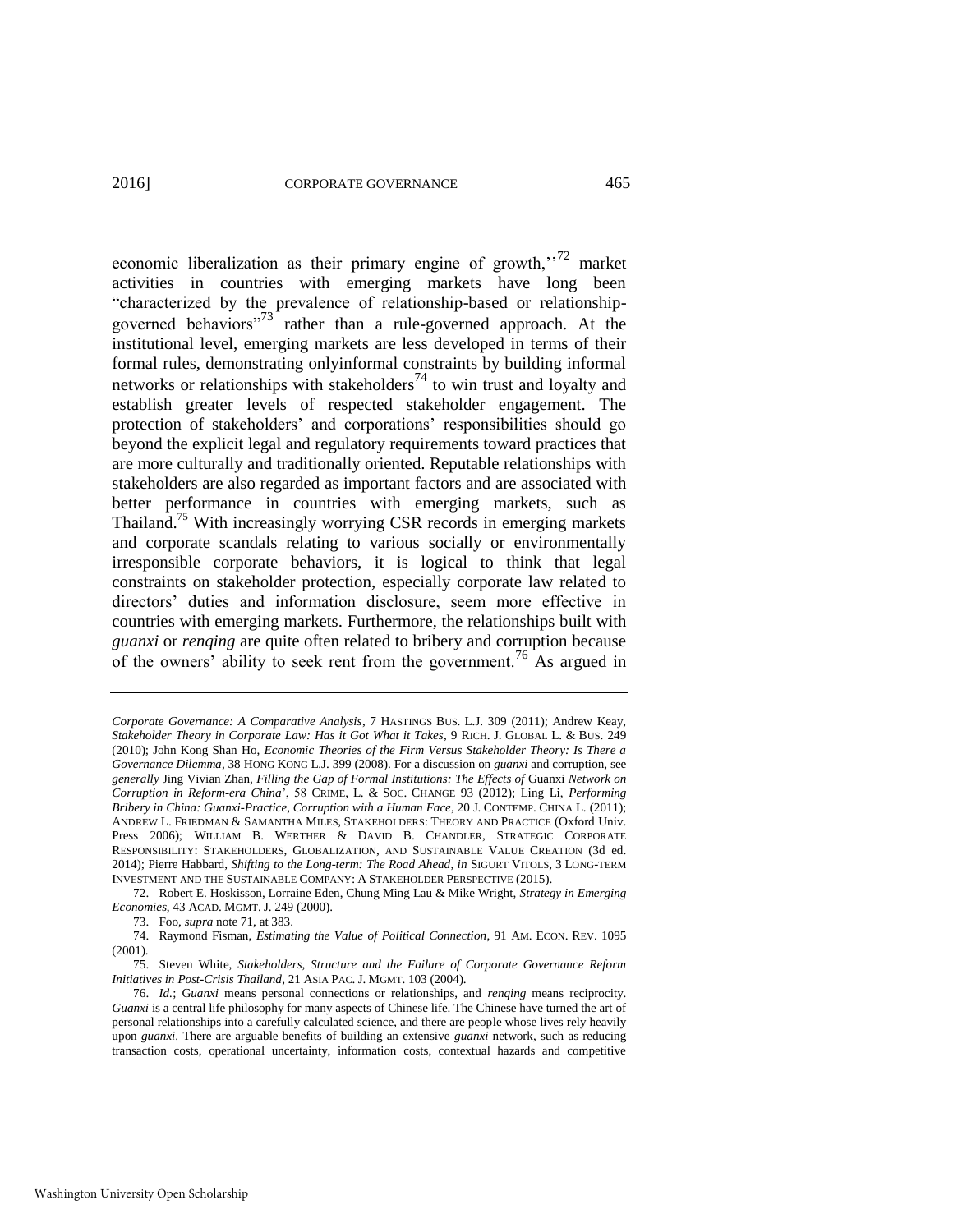Part III.A above, many banks in emerging markets are state-owned and the government has direct controlling power through civil servants. It is reported that state banks frequently give loans and other business privileges to those who bribe or build *guanxi* with the bureaucrats who are in charge of the financial services of the country.<sup>77</sup>

Interesting examples of legal reform of CSR and corporate law have been the approaches adopted by the Indian Companies Act 2013 and Indonesian legislation. The legislative recognition of CSR in Mauritius and India is more advanced than in most Western countries because of codifying CSR spending for targeted companies. CSR law in both jurisdictions recognized the potential for using corporate strength to fulfil the social objectives of the state. According to the Indian Companies Act 2013, a company having a net worth of five hundred crore or more rupees, a turnover of one thousand crore or more rupees or a net profit of five crore rupees or more during any financial year should constitute a Corporate Social Responsibility Committee of the Board, consisting of three or more directors out of which at least one shall be an independent director, to play the function of formulating and recommending a CSR policy to the board, recommending the amount of expenditure to be incurred on CSR activities as specified in Schedule VII and monitor the CSR policy of the company from time to time.78 Furthermore, the mandatory CSR requirement is quantitative by requiring that the company

77. For more on the Chinese context, *see* Guohua Jiang, Charles M.C. Lee & Heng Yue, *Tunneling Through Intercorporate Loans: The Chinese Experience*, 98 J. FIN. ECON. 1 (2010); J.P.H. Fan, T.J. Wong & Tianyu Zhang, *Institutions and Organizational Structure the Case of State-Owned Corporate Pyramid*, 29 J.L. ECON. & ORG. 1217 (2012).

threats. Other benefits include enhancing institutional support, economic returns, business effectiveness, organizational legitimacy and strategic capability, in order to provide more efficient mechanisms for transactions by acting as the catalyst for the development of new market channels and investment opportunities. *Renqing* is about reciprocity in established relationships, and it is obviously closely related to the gift-giving and *guanxi* culture in China. *Renqing* is regarded as a key form of social capital that obliges people and companies to reciprocate in *guanxi* networks. This means that *renqing* is the favors that are offered through well-regarded *guanxi. Renqing* is regarded as investment for social capital, with the expectation that the beneficiary will remember it and pay it back when the benefactor is in need. *See* Mayfair Mei-Hui Yang, *The Resilience of Guanxi and Its New Deployment: A Critique of Some New Guanxi Scholarship*, 170 CHINA Q. 459 (2002); Jingchen Zhao & Shuangge Wen, *Gift Giving, Guanxi and Confucianism in a Harmonious Society: What Chinese Law Could Learn from English Law on Aspects of Directors' Duties*, 34 CO. L. 381 (2013); YADONG LUO, GUANXI AND BUSINESS (2d ed. 2007).

<sup>78.</sup> The Companies Act § 135(1)–(3), No. 18 of 2013, INDIA CODE (1993), *available at* http://indiacode.nic.in; *see also* Akanksha Jain, *The Mandatory CSR in India: A Boon or Bane*, 4 INDIAN J. APPL. RES. 301 (2014); Arjya B. Majumdar, *Indian's Journey with Corporate Social Responsibility—What Next*, 33 J.L. & ECON. 165 (2015); Sandeep Gopalan & Akshaya Kamalnath, *Mandatory Corporate Social Responsibility as a Vehicle for Reducing Inequality: An Indian Solution for Piketty and the Millennials*, 10 NW. J.L. & SOC. POL. 34 (2015).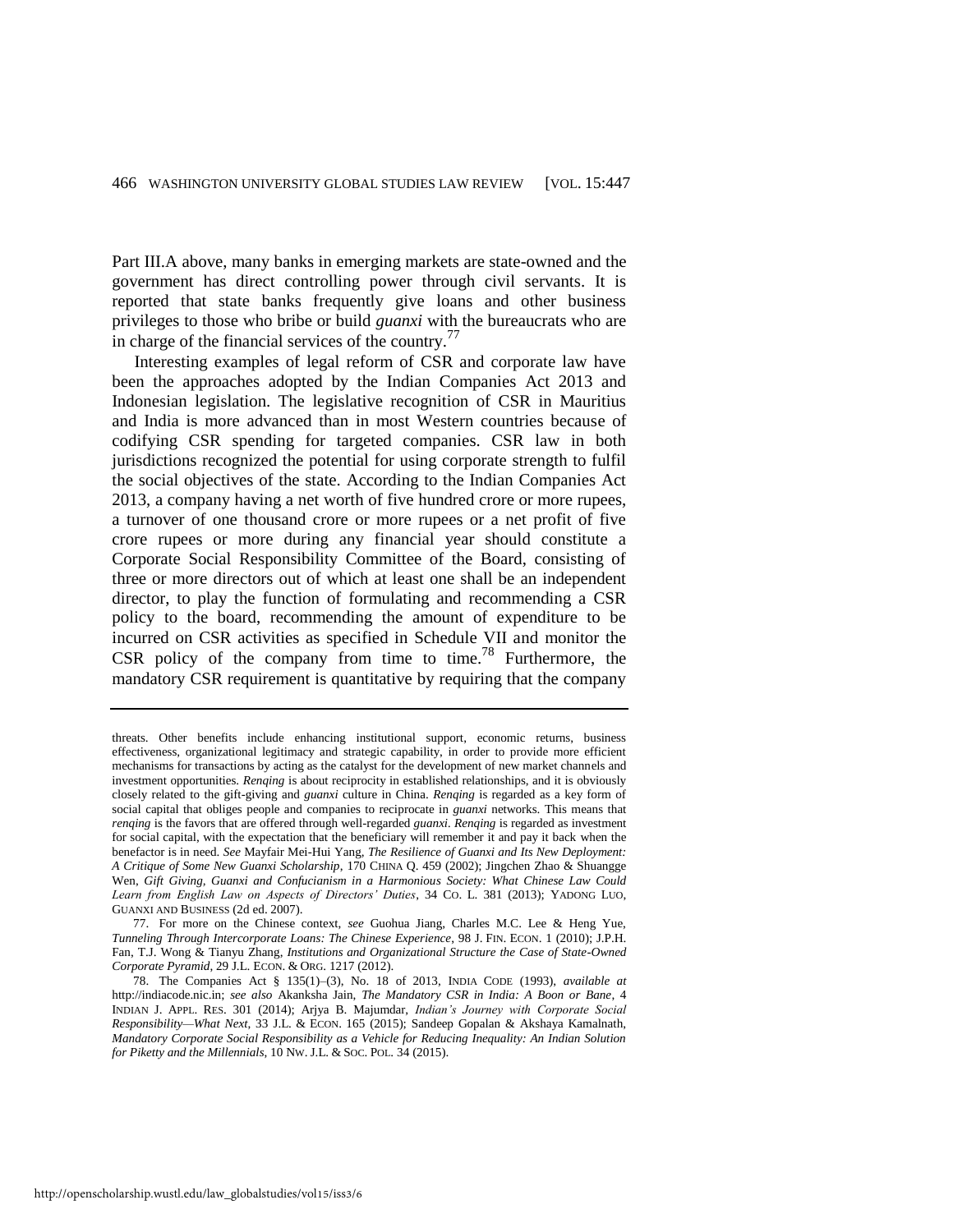spends, in every financial year, at least 2% of the average net profits of the company made during the three immediately preceding financial years, in pursuance of its Corporate Social Responsibility Policy.79 A quantitative requirement is a mandatory regulation that requires corporations to sacrifice a certain percentage of their corporate profit for the purposes of CSR. The obvious advantage of a quantitative requirement is guaranteed compliance with substantial and measurable contributions from corporations in using a slice of their profit for CSR-related actions. It unifies and codifies a common minimum for companies to initiate CSR activities and maintain them at an adequate level. One arguable advantage of a percentage requirement within corporate law is that it may lead to a significant increase in the number of CSR activities. It is important to discuss the nature of CSR in these two jurisdictions to assess the effectiveness of their CSR legislation, considering how likely these legislations are to promote sustainable decision making. Ariya Majumdar argued that the new legislation embedded in Companies Act 2013 did not reflect the intent and spirit of CSR, which is including CSR in the core strategies of the company.<sup>80</sup> It has been suggested that CSR in India "has traditionally been seen as a philanthropic activity as those that were performed but not deliberated,<sup>381</sup> and the practice of CSR in India still remains within the philanthropic space. As such, CSR may not internalize socially responsible behaviors. $82$  This slows the development of CSR in India, although it is argued that contemporary CSR tends to effect community development through various projects, becoming more strategic in nature from the stakeholder perspective.<sup>83</sup>

<span id="page-21-0"></span>Indonesia is quite advanced in terms of CSR for a country with an emerging market. Indonesian company law accommodates CSR in its company law legislation in its Limited Companies Act 2007, which defines how companies should incorporate CSR principles in their internal regulation. The introduction of mandatory CSR in Indonesia is a good example of implementing corporate social responsibility by the means of administrative power. This legislation, with a focus on companies in

<sup>79.</sup> *Id*. § 135(5).

<sup>80.</sup> Arjya B. Majumdar, *India's Journey with Corporate Social Responsibility: What Next*, 33 J.L. & COM. 165, 204 (2014–2015).

<sup>81.</sup> Anupam Singh & Priyanka Verma, *From Philanthropy to Mandatory CSR: A Journey Toward Mandatory Corporate Social Responsibility in India*, 6 EUR. J. BUS. MGMT. 146, 147 (2014).

<sup>82.</sup> Rhys Jenkins, *Globalisation, Corporate Social Responsibility and Poverty*, 81 INT'L AFFAIRS 525 (2005).

<sup>83.</sup> Jorge A. Arevalo & Deepa Aravind, *Corporate Social Responsibility Practices in India: Approach, Drivers and Barriers*, 11 CORP. GOV.: INT'L J. BUS. SOC'Y 399 (2011).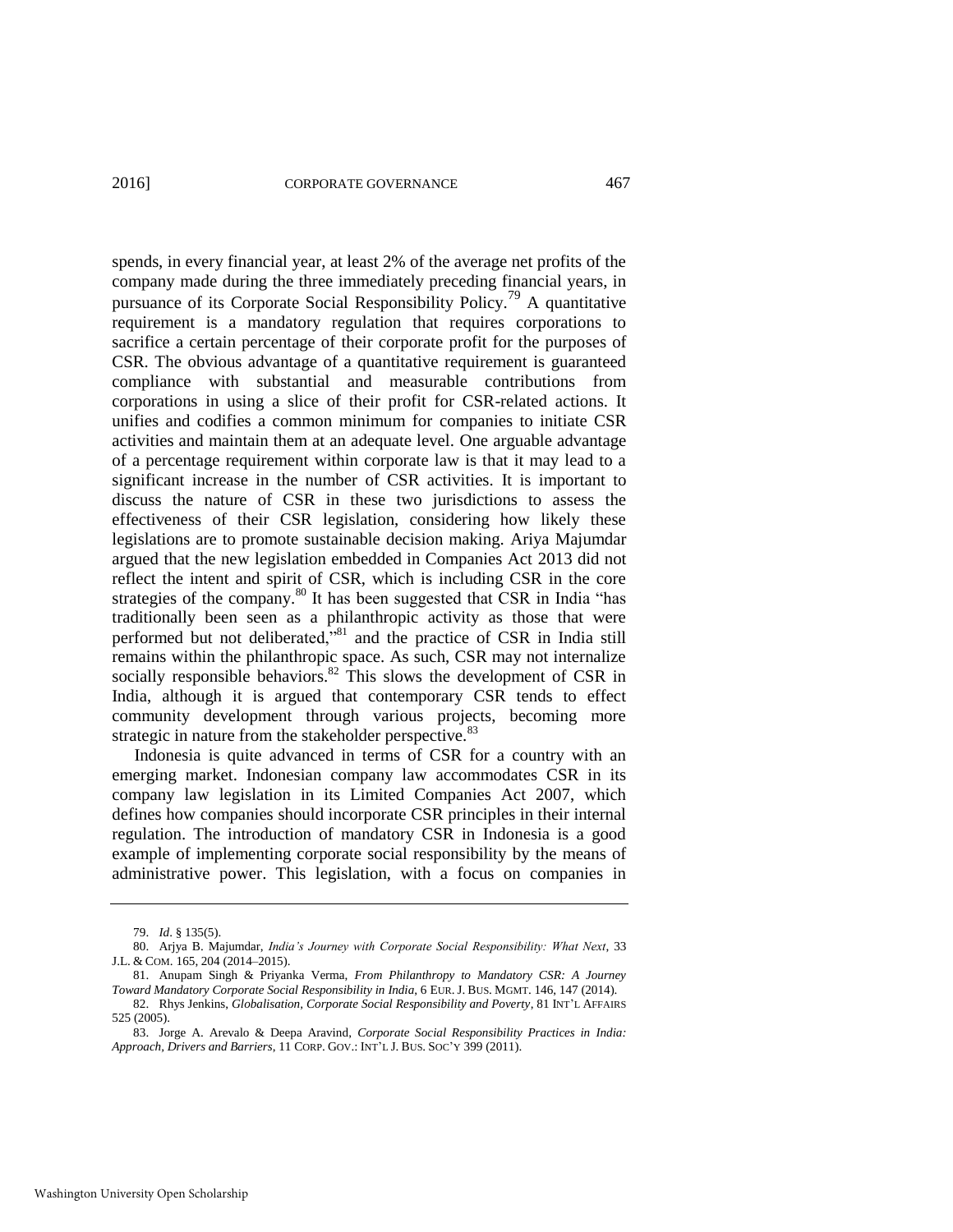relation to natural resources, is regarded as legislative action that prevents company behavior that is irresponsible towards society in order to promote the implantation of good corporate governance. The adoption of No. 40 from the 2007 Companies Act has created significant debate over the nature of CSR, while business interests represented by the Indonesian Chamber of Commerce and several corporations brought a case before the Constitutional Court questioning the legitimacy of Article 74. It is argued that the article violated the Indonesian Constitution with respect to Article 28 D (1) on legal certainty, Article 28 I (2) on discrimination and Article 33 (4) on the efficiency of economic justice. This is always a problem because of the emphasis on voluntary CSR; it may be seen as unjust and discriminatory toward certain companies by creating additional burdens for them.<sup>84</sup> In the opinion of the author, two positive aspects of Article 74 of the New Company Law of the Republic of Indonesia are worth considering in relation to Chinese Company Law. First, it might be helpful to require companies to include the cost of executing CSR in their corporate budgets in future company law or other related legislations, in order to strengthen idea of CSR in the minds of corporate directors. Second, it is important for certain categories of industries to undertake additional social and environmental responsibilities

#### *C. Board Independence*

<span id="page-22-0"></span>In emerging markets, where external governance is comparatively weak for a competitive and efficient corporate governance mechanism, the capacity of boards to monitor and direct the company as the agent on behalf of shareholders is particularly important. Board independence has been the topic for a number of corporate governance codes.<sup>85</sup> The issue has been particularly important for emerging markets because of their unique agency problems. Agency problems normally arise from two scenarios including the principal-agent problem and the principal-principal

<sup>84. &#</sup>x27;Judicial Review of 2008 Laws No. 40' (2009) Judgment, Case No. 53/PUU-VI/2008, Indonesian Constitution Court; *see also* Patricia Rinwigati Waagstein, *The Mandatory Corporate Social Responsibility in Indonesia: Problems and Implications*, 98 J. BUS. ETHICS 455 (2011).

<sup>85.</sup> *See* Patricia Rinwigati Waagstein, *The Mandatory Corporate Social Responsibility in Indonesia: Problems and Implications*, 98 J. BUS. ETHICS 455 (2011).

<sup>85.</sup> Alessandro Zattoni & Francesca Cuomo, *How Independent, Competent and Incentivized Should Non-Executive Directors Be? An Empirical Investigation of Good Governance Codes*, 21 BRIT. J. MGMT. 63 (2010); *see also* Ruth V. Aguilera, *Corporate Governance and Director Accountability: An Institutional Comparative Perspective*, 16 BRIT. J. MGMT. 38 (2005); Catherine M. Dalton & Dan R. Dalton, *Boards of Directors: Utilizing Empirical Evidence in Developing Practical Prescription*, 16 BRIT. J. MGMT. 91 (2005).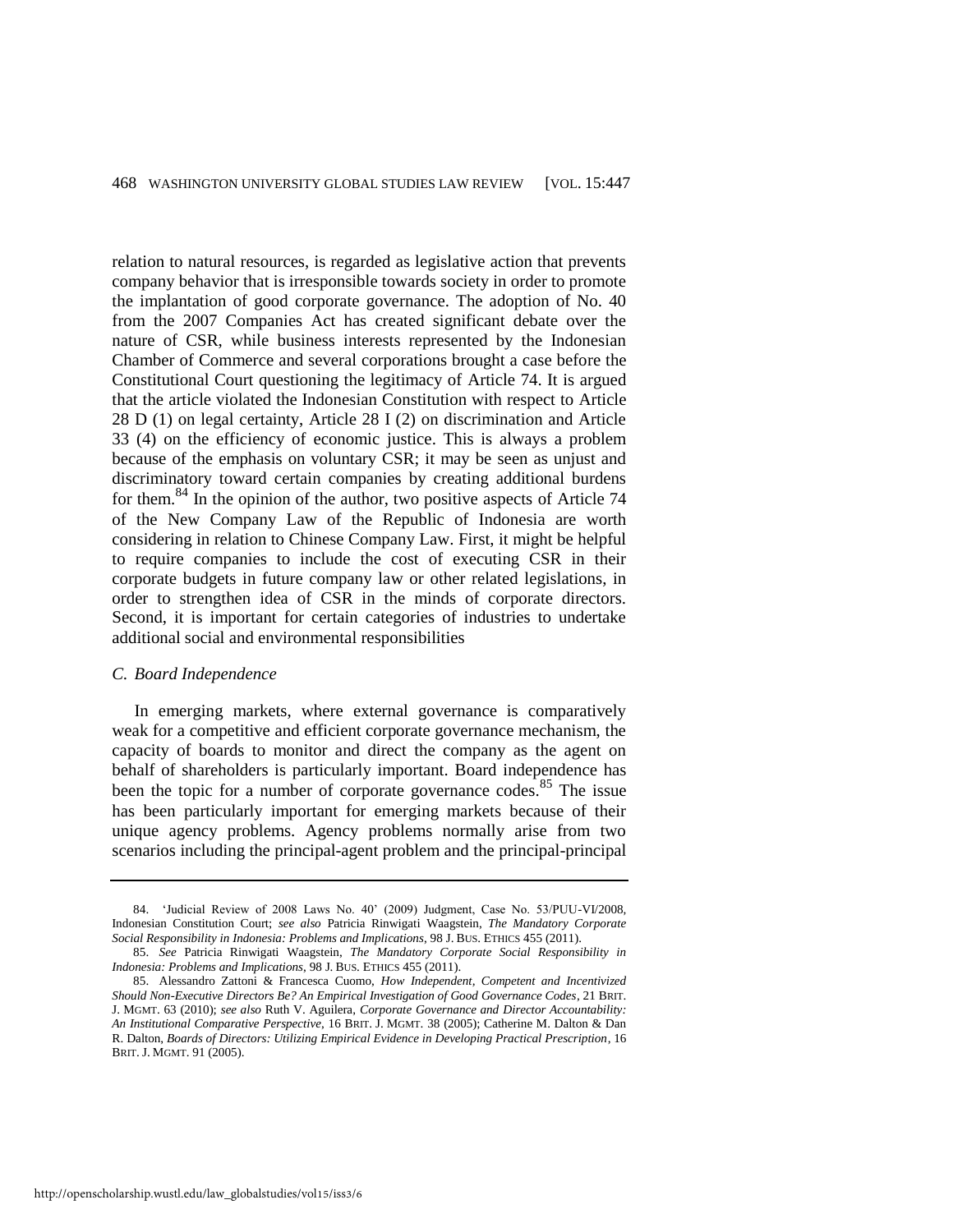problem, characterized by the separation of ownership and control or conflicts of interest between controlling and non-controlling shareholders.<sup>86</sup> State shareholding and the identity of directors as civil servants make both agency problems more significant than in mature markets. Apart from the problems coming from ownership, the controlling power of the state and the relationship between directors and controlling shareholders also make agency problems in emerging markets more significant due to economic the market's development stage, corruption and legal enforcement.

From relevant recommendations in the codes of China, Brazil, India and Russia, a group of countries which are at a similar stage of economic development with emerging markets, the independence of boards has been suggested in various measures, including the introduction of non-executive or independent directors.<sup>87</sup> These are particularly "valuable in emerging economies because institutional and market forces are too weak to regulate governance matters." <sup>88</sup> The existing empirical evidence delivers limited and mixed results on the relationship between independent directors and the performance of corporations in emerging markets.<sup>89</sup> However, one possible explanation of these mixed results is that the research depends on the presumption that independent directors are not independent enough, or are not really independent of shareholders' control.<sup>90</sup>

An interesting example of legal reform for board independency has been the approach adopted by the Indian Companies Act of 2013. Independent directors were defined and described in Section 149 (6); it is

<sup>86.</sup> *See* Josh Bendickson, Jeff Muldoon, Eric Liguori, Phillip E. Davis, *Agency Theory: The Times, They Are A-Changin'*, 54 MGMT. DECISION 174 (2016).

<sup>87.</sup> CODE OF CORPORATE GOVERNANCE FOR LISTED COMPANIES IN CHINA, at 46, 49–51 (Jan. 7, 2001); IGBC, CODE OF BEST PRACTICE OF CORPORATE GOVERNANCE at 2.21–2.22 (2004); India Corporate Week, *Corporate Governance Voluntary Guidelines* at A.1 (Dec. 2009); CORPORATE GOVERNANCE CODE (Russ.), at 2.2 (2002).

<sup>88.</sup> Alessandro Zattoni & Francesca Cuomo, *supra* not[e 85,](#page-22-0) at 71.

<sup>89.</sup> For examples of positive results, *see*, e.g., Fernando Lefort & Francisco Urzua, *Board Independence, Firm Independence, Firm Performance and Ownership Concentration: Evidence from Chile*, 61 J. BUS. RES. 615 (2008); Mike W. Peng, *Outside Directors and Firm Performance During Institutional Transitions*, 25 STRATEGIC MGMT. J. 453 (2004); Bernard S. Black et al., *Does Corporate Governance Predict Firm's Market Values? Evidence from Korea*, 22 J.L. ECON. & ORG. 36 (2006); *but see* Yenpao Chen at al., *Is China's Independent Director System Working? The Case of the Electronics Industry*, 38 J. ECON. STUD. 360 (2011); Sanjai Bhagat & Bernard S. Black, *The Non-Correlation Between Board Independence and Long-Term Firm Performance*, 27 J. CORP. L. 231 (2002); Melsa Ararat et al., *The Effects of Board Independence in Controlled Firms: Evidence from Turkey*, Working Paper (2010)[, http://papers.ssrn.com/sol3/papers.cfm?abstract\\_id=1663403.](http://papers.ssrn.com/sol3/papers.cfm?abstract_id=1663403)

<sup>90.</sup> For a comprehensive discussion of shareholder control and independence of board decisions, see generally Lucian A. Bebchuk & Assaf Hamdani, *The Elusive Quest for Global Governance Standards*, 157 U. PA. L. REV. 1263 (2009).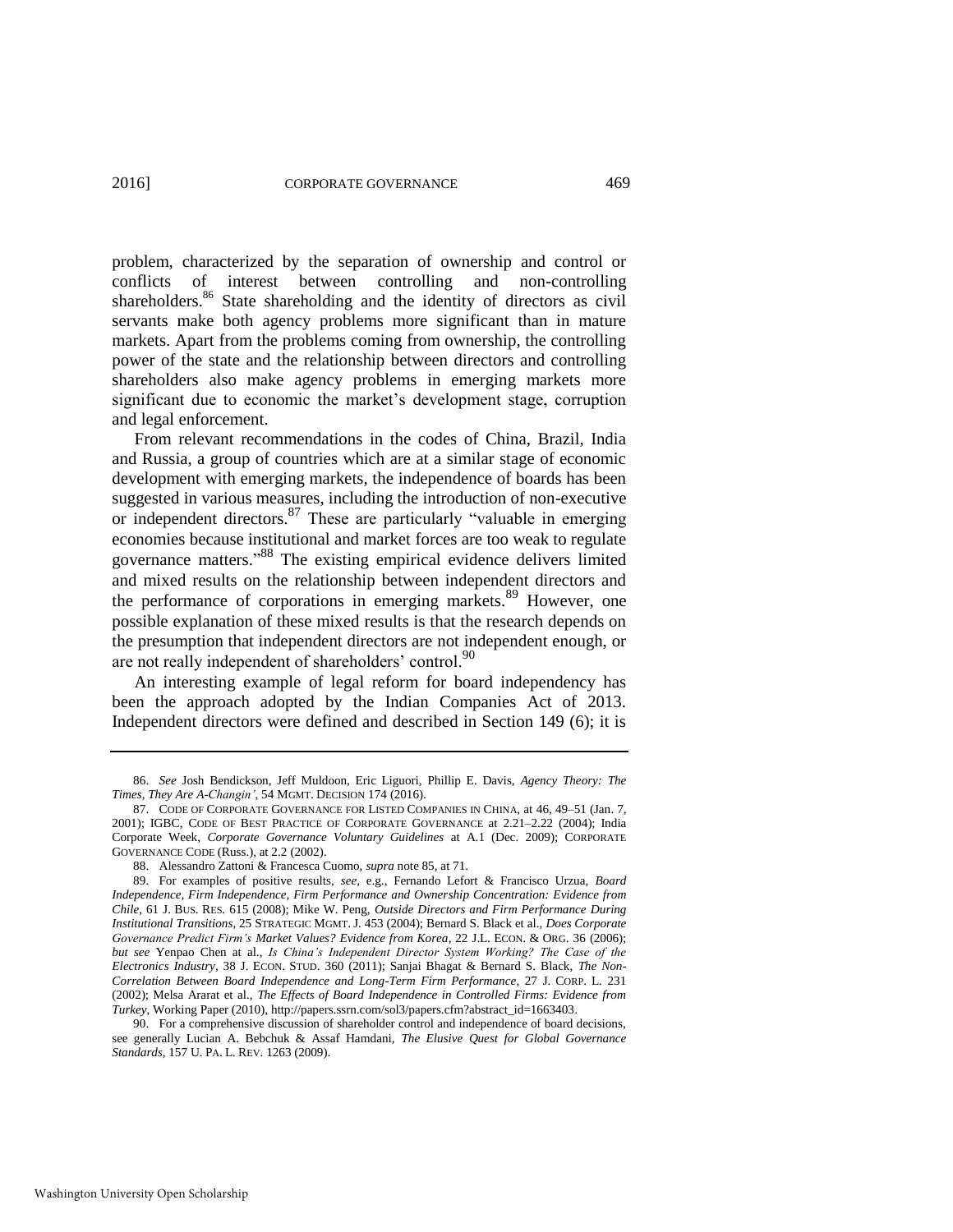stated in the Act that all listed companies and companies notified by Central Government must have at least a third of the board made up of independent directors,  $91$  although there was no requirement to have independent directors under the Indian Companies Act 1956 of India. However, under the Listing Agreement, the board's listed entities, including the non-executive chairman and the executive chairman, should include at least one third to one half of the total directors as independent directors, depending on the executive or non-executive nature of the chairman. Despite the fact the new law strives to create better norms for corporate governance, the change has not brought any positive effects for board independence in India, a country with an emerging market.<sup>92</sup> Furthermore, one of the independent directors should sit on a Corporate Social Responsibility Committee of the Board to make independent decisions about CSR-related issues for companies having a net worth of five hundred crore rupees or more, a turnover of one thousand crore rupees or more, or a net profit of five crore rupees or more during any financial year. Disregarding the enforcement of these proposed legislative reforms, these approaches have been taken by legislators to deal with some fundamental problems in emerging markets, including board independence and worrying CSR performance, to promote corporate accountability and a healthy investment environment. These are positive attempts in promoting stakeholder protection by making CSR mandatory. However, the enforcement of these provisions remains problematic and subject to many problems, such as corruption.

# IV. PROMOTING MORE EFFICIENT CORPORATE GOVERNANCE SYSTEMS IN EMERGING MARKETS

Emerging market countries are going through a hard process of transformation in which corporate governance can play a vital role.<sup>93</sup> Research on emerging markets becomes very important due to their purchasing power. It is reported that the BRIC countries have contributed 36 percent of the world GDP growth in purchasing power parity terms from 2000 to 2010, and this figure is expected to increase to 49 percent

<sup>91.</sup> S. 149 (4) Indian Companies Act 2013.

<sup>92.</sup> Srinivasan Ramaswamy, *Companies Act 2013: A Critical Analysis of the Opposed New Company Law in India*, 25 INT'L CO. & COM. L. REV. 31, 32 (2014).

<sup>93.</sup> Charles Oman et al., *Corporate Governance in Developing, Transition and Emerging-Market Economies*, OECD DEV. CENTRE, Policy Brief No. 23 at 1 (2003).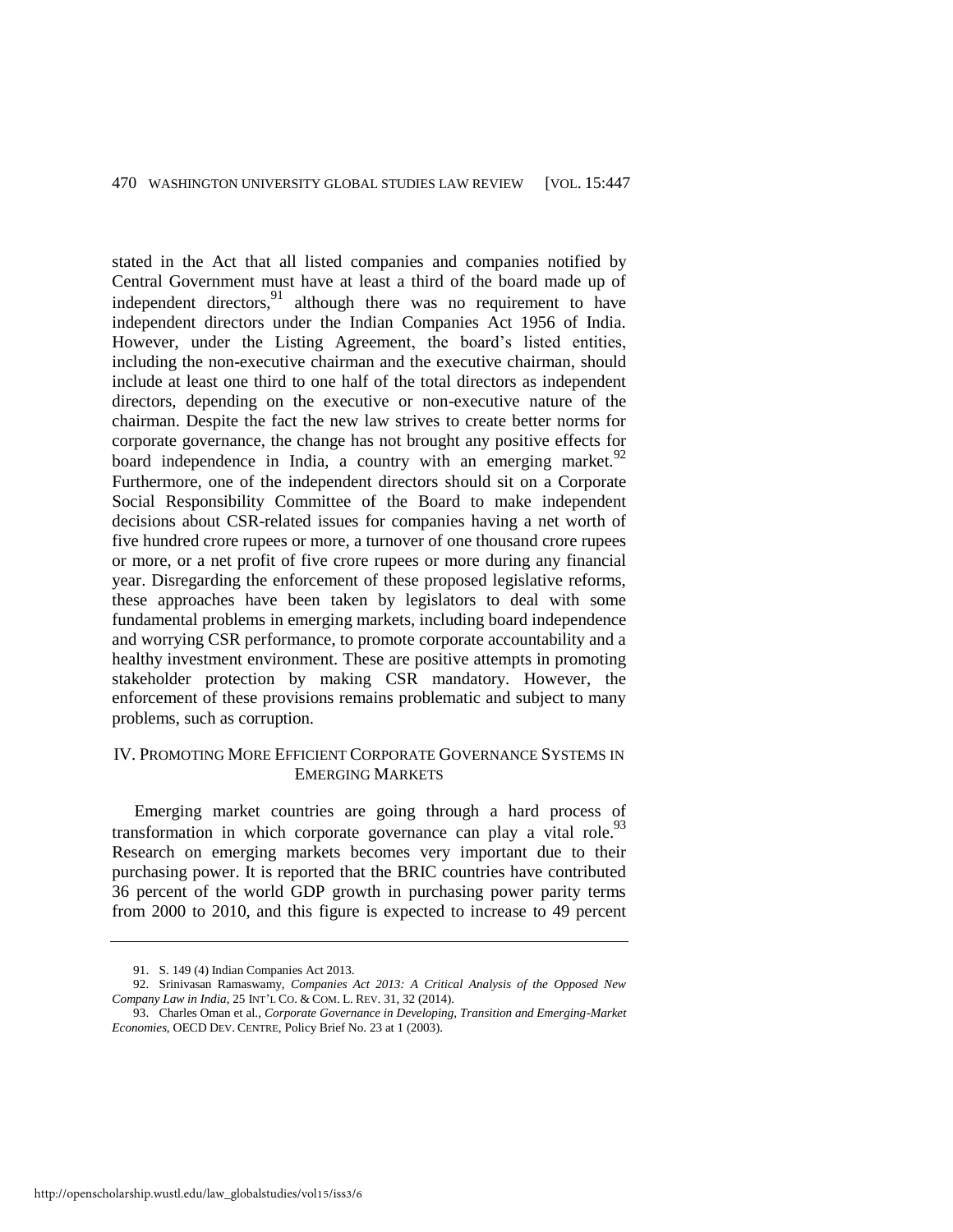and overtake the current leading economies by  $2020^{94}$  It is argued that rule-based governance largely relies on publicly verifiable information, while relationship-based governance largely relies on mutually observable information by involving transaction parties.<sup>95</sup> From the discussion of the inefficient characteristics of corporate governance in emerging markets, it is clear that these defects are somehow the result of inefficient legal systems, either because of a lack of legislation or inefficient legal enforcement. In this part, some of the commonly applicable legal responses will be proposed, trying to address these joint problems shared by countries with emerging markets. Despite the fact that a rule-based governance system always involves large total fixed transaction costs, including cost of legislation, interpreting, and implementing laws by the legislative, judiciary and executive branches,<sup>96</sup> the trend towards a ruleoriented system is key for countries with emerging markets in which economic development is heavily hindered by widespread corruption and uncertainties.

Compared to rule-based governance, the acquired information is implicit and specific for every transactional party, it is not publicly verifiable, and it is non-transferable.<sup>97</sup> The controlling parties in networkoriented corporate governance models control the information and make decisions, and these controlling powers make the information structure informal and centralized. The move towards an open, market-friendly, economically more democratic system for an emerging market requires a more functionally operated rule-based system of governance, which is more transparent, accountable and does not rely heavily on relationships.<sup>98</sup>

#### *A. Hybrid Regulatory Sources of Government Legislations and Soft Law*

It is argued that soft law has many advantages, including "timely action when governments are stalemated, bottom-up initiatives that bring additional legitimacy, expertise and other resources for making and

<sup>94.</sup> Sanjay Peters et al., *How Relevant Is Corporate Governance and Corporate Social Responsibility in Emerging Markets?*, 11 CORP. GOV. 429, 435 (2011).

<sup>95.</sup> George Baker et al., *Relational Contracts and the Theory of the Firm*, 117 Q.J. ECON. 39 (2002); *see also* Masahiro Okuno-Fujiwara, *Toward a Comparative Institutional Analysis of the Government-Business Relationship*, *in* THE ROLE OF GOVERNMENT IN EAST ASIAN ECONOMIC DEVELOPMENT: COMPARATIVE INSTITUTIONAL ANALYSIS, 373 (Masahiko Aoki et al. eds., 2005).

<sup>96.</sup> John Shuhe Li, *Relation-based Versus Rule-based Governance: An Explanation of the East Asian Miracle and Asian Crisis*, 11 REV. INT'L ECON. 651, 658 (2003).

<sup>97.</sup> *Id.* at 657.

<sup>98.</sup> Charles Oman et al., *Corporate Governance in Developing, Transition and Emerging-Market Economies*, OECD DEVELOPMENT CENTRE, Policy Brief No. 23 (2003), at 5.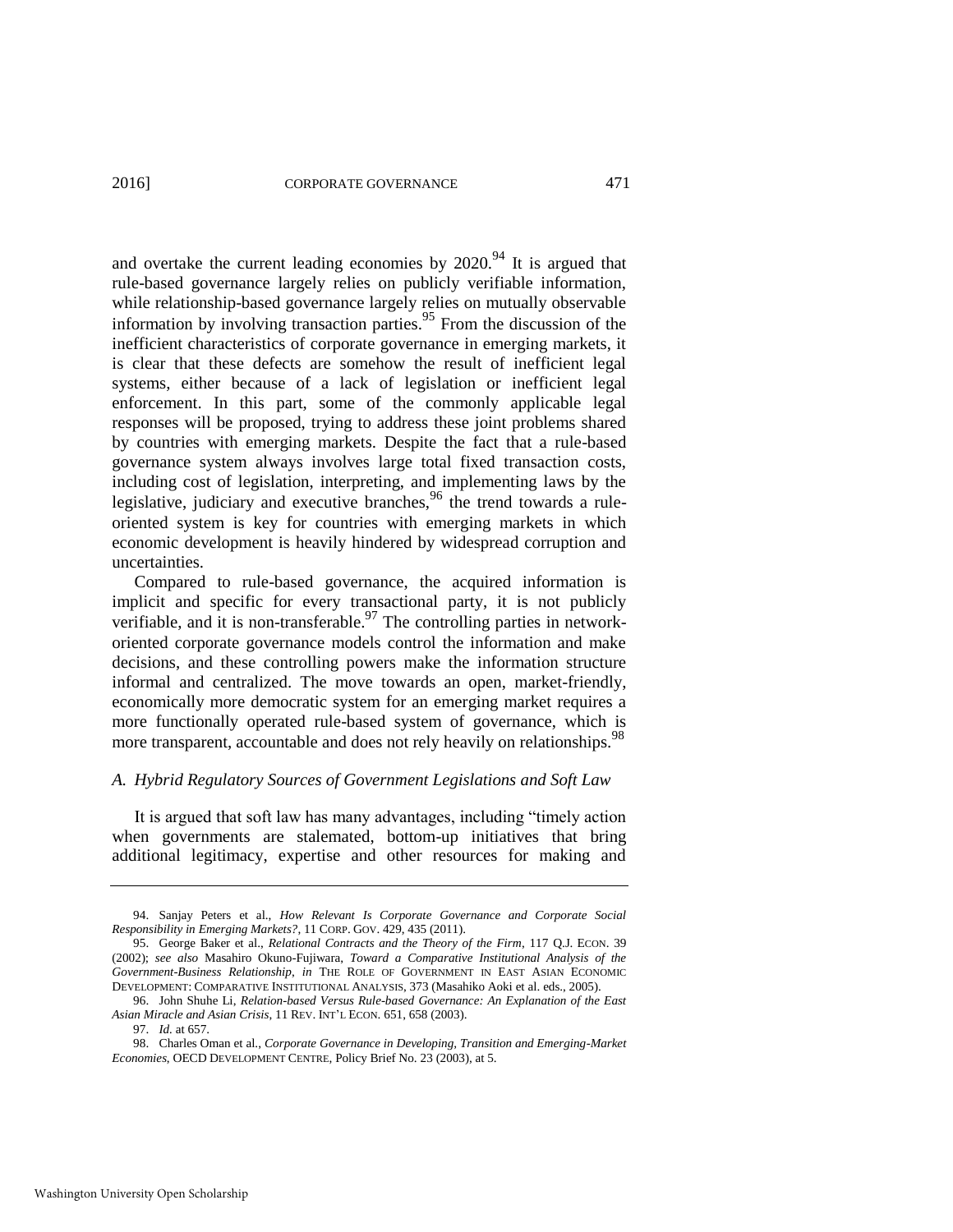enforcing new norms and standards and an effective means for direct civil society participation in global governance."<sup>99</sup> The role played by soft law is considered as a supporting role to enrich and strengthen the traditional legal instruments in the context of today's globalized economies, dynamic and the complicated nature of corporate responsibility and corporate actions and constant but variable social needs.<sup>100</sup> There are two broad regulatory mechanisms in corporate governance: government statutory legislations which regulate corporate behaviors, and standards of best practice which leave compliance to companies and are characterized by a comply-or-explain approach that enables companies to accomplish corporate goals that best fit their particular contingencies.<sup>101</sup> International agencies including the OECD, the World Bank and the Asian Development Bank have already produced various guidelines and principles on corporate governance in order to press developing countries and emerging economies to adopt rule-based standards.<sup>102</sup> Many countries have also promulgated corporate governance codes to which listed companies should adhere, based on the comply-or-explain principle.<sup>103</sup> Many of these codes are based on the OECD principle published in  $2004$ <sup> $104$ </sup> Together with limited local legal reforms, globalization and the worldwide integration of financial markets are acting as the main drivers of this process.<sup>105</sup>

<sup>99.</sup> RENGINEE PILLAY, THE CHANGING NATURE OF CORPORATE SOCIAL RESPONSIBILITY: CSR AND DEVELOPMENT IN CONTEXT: THE CASE OF MAURITIUS 136 (2015).

<sup>100.</sup> Jon Birger Skjærseth, Olav Schram Stokke & Jørgen Wettestad*, Soft Law, Hard Law, and Effective Implementation of International Environmental Norms*, 6 GLOBAL ENVT'L POL. 104, 105–06 (2006).

<sup>101.</sup> John Armour, Henry Hansmann & Reinier Kraakman, *What Is Corporate Law? in* THE ANATOMY OF CORPORATE LAW: A COMPARATIVE AND FUNCTIONAL APPROACH 2–4 (Reinier Kraakman et al. eds., 2d ed. 2009).

<sup>102.</sup> THOMAS CLARKE & MARIE DELA RAMA, CORPORATE GOVERNANCE AND GLOBALISATION, at xxvi (2006). Good examples are the OECD Principles of Corporate Governance 2004, Developing and Implementing Corporate Governance Codes by the World Bank 2008, and A Premier on Corporate Governance by the Asian Development Bank 2011.

<sup>103.</sup> This concept of "comply or explain" originated in the United Kingdom with the Cadbury Report in 1992, which provided the first serious code, and states that a company should comply with a set code of practice, but if it does not then it must state this in the annual directors' report and explain why. *See* Andrew Keay, *Comply or Explain in Corporate Governance Code: In Need of Greater Regulatory Oversight*, 34 LEGAL STUD. 279; Iain MacNeil & Xiao Li, *"Comply or Explain": Market Discipline and Non-Compliance with the Combined Code*, 14 CORP. GOV.: AN INT'L REV. 486 (2006).

<sup>104.</sup> For research about codes and emerging markets, *see* Mathias M. Siems & Oscar Alvarez-Macotela, *The OECD Principles of Corporate Governance in Emerging Markets: A Successful Example of Networked Governance?*, *in* THOMAS NETWORKED GOVERNANCE, TRANSNATIONAL BUSINESS AND THE LAW 257, 257 (Mark Fenwick, Steven Van Uytsel & Stefan Wrbka ed., 2014).

<sup>105.</sup> Tarun Khanna, Joe Kogan & Krishna Palepu, *Globalization and Similarities in Corporate Governance: A Cross-country Analysis*, 88 REV. ECON. & STAT. 69 (2006).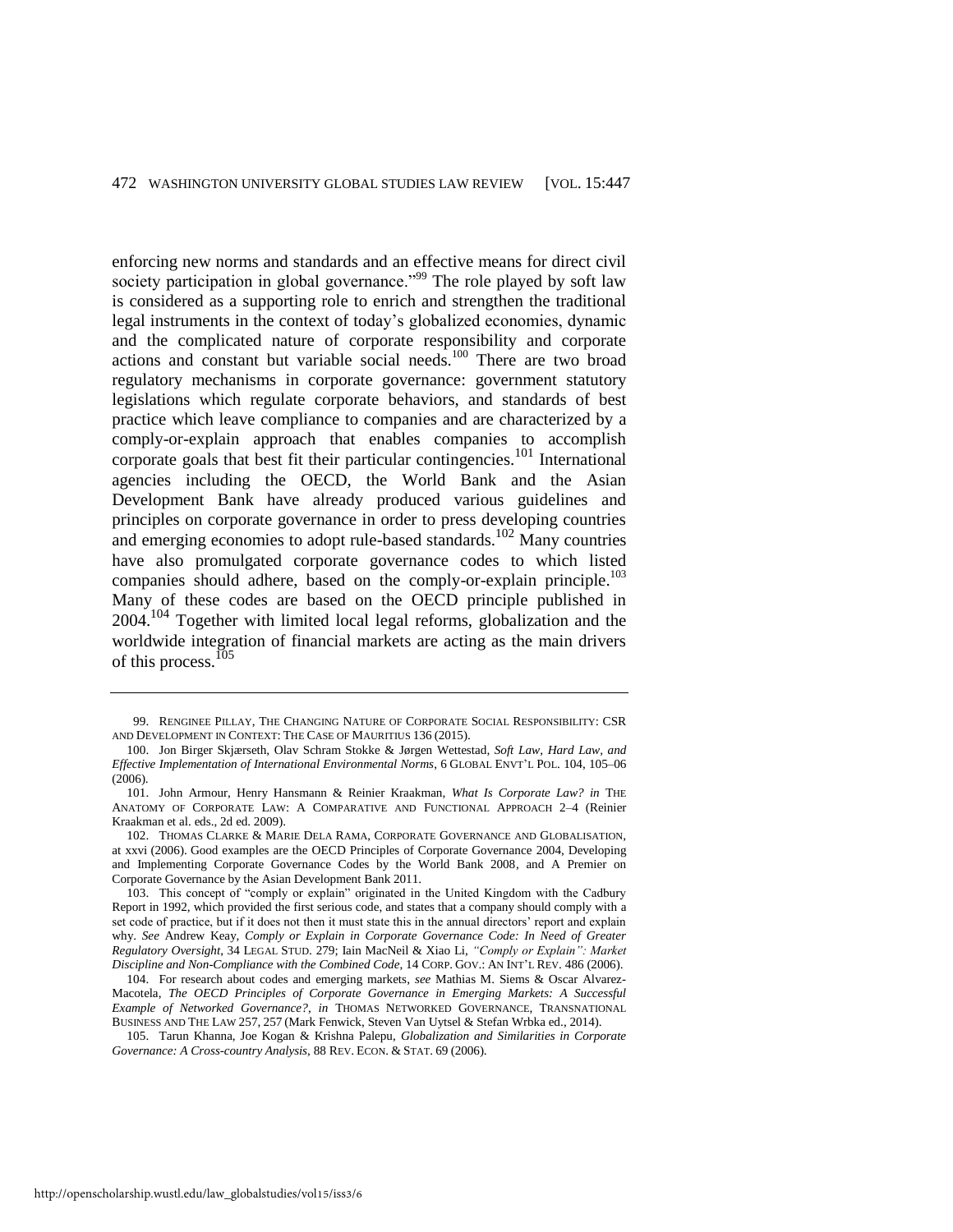Corporate governance codes and other soft law refer to quasi-legal instruments without any penal and binding force, or with weaker binding force than traditional hard law.106 In relation to corporate governance, soft laws can be used in the context of voluntary principles that acquire recognition by companies, international financial institutions and civil societies as the result of an industry drive towards self-regulation, globally re-enforcing norms that have received multi-lateral and international acceptance.<sup>107</sup>

Abbot and Snidal argue that "legal arrangements are weakened along one or more of the dimensions of obligation, precision, and delegation," and that the softening can occur in varying degrees along each dimension and in different combinations across dimensions.108 Despite the fact that soft laws has been criticized for being mere window dressing,<sup>109</sup> soft law offers many advantages and avoids some of the costs and impossibilities of hard law—and is often easier to achieve than legalization. Soft laws in place for dealing with corporate governance related issues have been useful in a number of places, especially on issues concerning corporate  $\alpha$  accountability, corporate transparency and CSR.<sup>110</sup> A code of ethics is a guide that may be used both to regulate corporate behaviors and to create corporate ethical values in order to enhance corporate responsibilities towards stakeholders. These are soft laws which companies adhere to in a voluntary manner, above and beyond the legal requirements. The OECD Guidelines for Multinational Enterprises, the Global Compact, the Norms on the Responsibilities of Transnational Corporations and other Business with Regard to Human Rights,<sup>111</sup> and other voluntary codes for corporate conduct have functioned as useful and influential documents for companies. Corporate governance codes from various countries with

<sup>106.</sup> Catherine Redgwell, *International Soft Law and Globalization*, *in* REGULATING ENERGY AND NATURAL RESOURCES (Barry Barton et al. eds., 2006).

<sup>107.</sup> *See* Jon Birger Skjærseth, Olav Schram Stokke & Jørgen Wettestad, *Soft Law, Hard Law, and Effective Implementation of International Environmental Norms*, 6 GLOBAL ENVTL. POL. 104 (2006); Bede Nwete, *Corporate Social Responsibility and Transparency in the Development of Energy and Mining Projects in Emerging Markets; Is Soft Law the Answer?* 8 GER. L.J. 311, 327 (2007).

<sup>108.</sup> Kenneth W. Abbot & Duncan Snidal, *Hard and Soft Law in International Governance*, 54 INT'L ORG. 421, 422 (2000).

<sup>109.</sup> *See generally* George W. Downs, David M. Rocke & Peter N. Barsoom, *Is the Good News about Compliance Good News about Cooperation?*, 50 INT'L ORG. 379 (1996).

<sup>110.</sup> Eugene K.B. Tan, *Corporate Social Responsibility as Corporate Soft Law: Mainstreaming Ethical and Responsible Conduct in Corporate Governance*, 31 SINGAPORE L. REV. 227 (2013).

<sup>111.</sup> The full title is "Norms on the Responsibilities of Transnational Corporations and Other Business Enterprises with Regard to Human Rights." *See* U.N. Sub-Commission on the Promotion and Protection of Human Rights resolution 2003/16, U.N. Doc. E/CN.4/Sub.2/2003/L.11 at 52 (2003).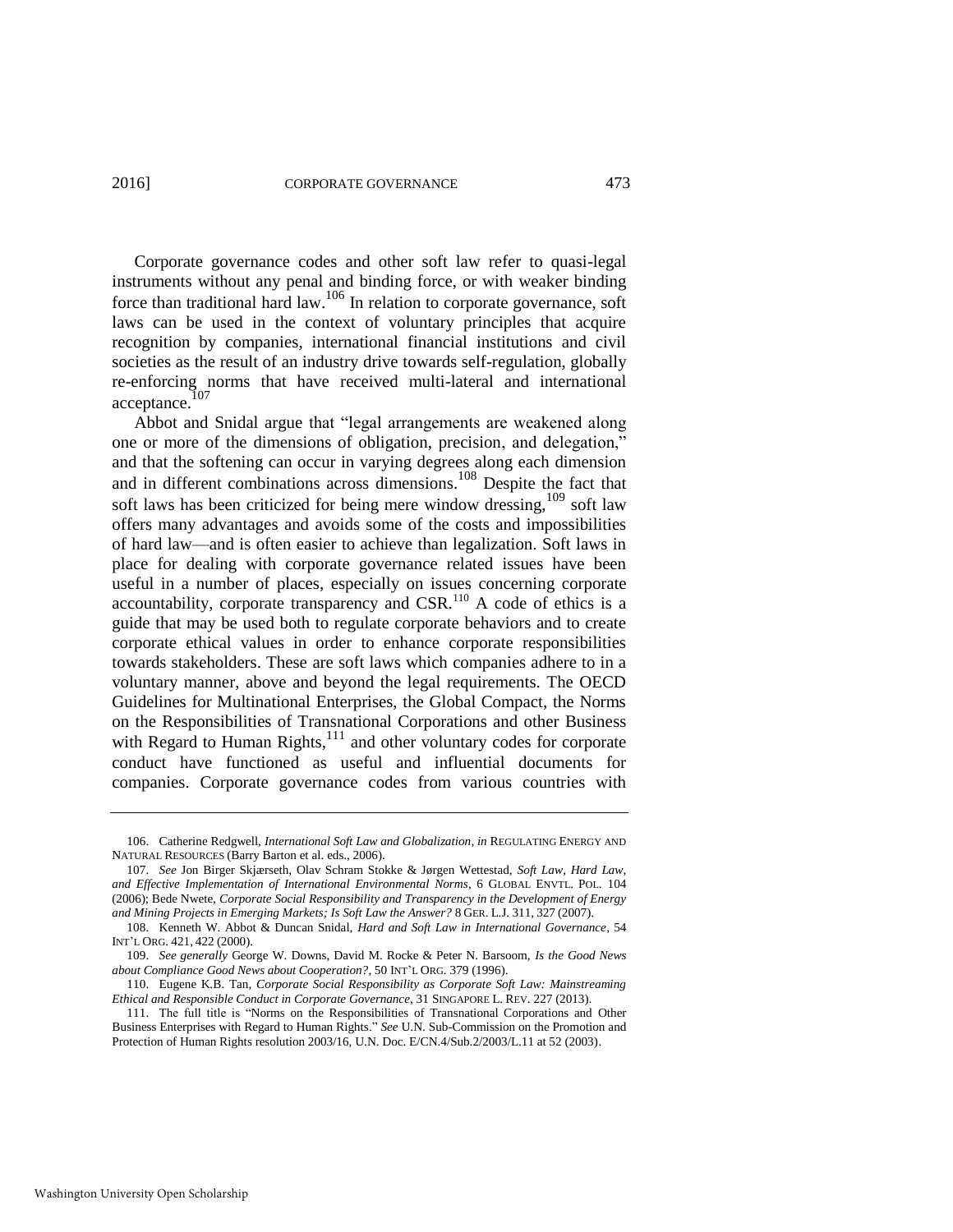<span id="page-28-0"></span>emerging markets also act as important legislative instruments to promote the efficiency and success of public companies. $112$ 

The European Corporate Governance Institute provides an index of official corporate governance codes and principles from ninety-one countries as well as principles and guidelines from the OECD, the United Nations and Europe.<sup>113</sup> Positively, more than half of these principles are from countries with emerging markets, including the Code for Corporate Governance for Bangladesh 2004, the Code of Best Practice of Corporate Governance (4th edition) 2009, the Code of Corporate Governance for Securities Companies (China) 2004, the Corporate Governance Code based on the OECD Principles 2004 (Czech Republic), the Code of Corporate Governance for Listed Companies 2001 (Egypt), the [Corporate](http://www.ecgi.org/codes/code.php?code_id=282)  [Governance Voluntary Guidelines 2009](http://www.ecgi.org/codes/code.php?code_id=282) (India), the [Malaysian Code on](http://www.ecgi.org/codes/code.php?code_id=369)  [Corporate Governance 2012,](http://www.ecgi.org/codes/code.php?code_id=369) the [Código de Mejores Prácticas](http://www.ecgi.org/codes/code.php?code_id=307)  [Corporativas 2010,](http://www.ecgi.org/codes/code.php?code_id=307) Corporate Governance Codes and Principles 2011 (Nigeria), the [Code of Best Practice for WSE Listed Companies](http://www.ecgi.org/codes/code.php?code_id=388) (Poland), [the Russian Code of Corporate Conduct](http://www.ecgi.org/codes/code.php?code_id=102) 2002 (Russia), and [the Principles](http://www.ecgi.org/codes/code.php?code_id=213)  [of Good Corporate Governance for Listed Companies 2006](http://www.ecgi.org/codes/code.php?code_id=213) (Thailand). These corporate governance codes are regarded as soft-law and principles that offer guidance and rule for regulating listed companies. The adoption of a corporate governance code should raise funds in debt and equity market more efficiently for listed companies, resulting in a lower cost of capital and higher values for the companies. $114$  These codes normally focus on a few common aspects including boards of directors, shareholders and shareholders' meetings, the rights of stakeholders, and information disclosure. These parts seem to tackle the problems listed in the first Part of this article, which are significant in emerging markets.<sup>115</sup> The complyor-explain approach always acts as a start for transformations towards compulsory principles.<sup>116</sup> Depending on the legal system and corporate

<sup>112.</sup> *See Corporate Governance Issues in Emerging Markets: Theory and Practical Execution*, HHL CTR. CORP. GOVERNANCE & GLOBAL CORP. GOVERNANCE (2012), *available at* [http://www.hhl.](http://www.hhl.de/fileadmin/texte/publikationen/proceedings/Conference_Key_Corporate_Governance_Issues.pdf)  [de/fileadmin/texte/publikationen/proceedings/Conference\\_Key\\_Corporate\\_Governance\\_Issues.pdf.](http://www.hhl.de/fileadmin/texte/publikationen/proceedings/Conference_Key_Corporate_Governance_Issues.pdf)

<sup>113.</sup> To access the index, *see* the European Corporate Governance Institute website, *available at*  http://www.ecgi.org/codes/all\_codes.php.

<sup>114.</sup> *See* generally *Reform Priorities in Asia: Taking Corporate Governance to a Higher Level,*  OECD (2013).

<sup>115.</sup> *See supra* Part III, COMMON CORPORATE GOVERNANCE DEFICIENCIES IN EMERGING MARKETS.

<sup>116.</sup> *See*, *e.g.*, Gralf-Peter Calliess & Moritz Renner, *From Soft Law to Hard Code: The Juridification of Global Governance* (U. Bremen, 2007), *available at* [http://papers.ssrn.com/sol3/](http://papers.ssrn.com/sol3/papers.cfm?abstract_id=1030526)  [papers.cfm?abstract\\_id=1030526##;](http://papers.ssrn.com/sol3/papers.cfm?abstract_id=1030526) Eryürekli Law Office, *Turkey: Turkish Corporate Governance: Moving from Soft Law to Hard Law!*, MONDAQ.COM (Jan. 13, 2012), [http://www.mondaq.com/x/](http://www.mondaq.com/x/160770/Corporate+Governance/Turkish+Corporate+Governance+Moving+From+Soft+Law+To+Hard)  [160770/Corporate+Governance/Turkish+Corporate+Governance+Moving+From+Soft+Law+To+Hard.](http://www.mondaq.com/x/160770/Corporate+Governance/Turkish+Corporate+Governance+Moving+From+Soft+Law+To+Hard)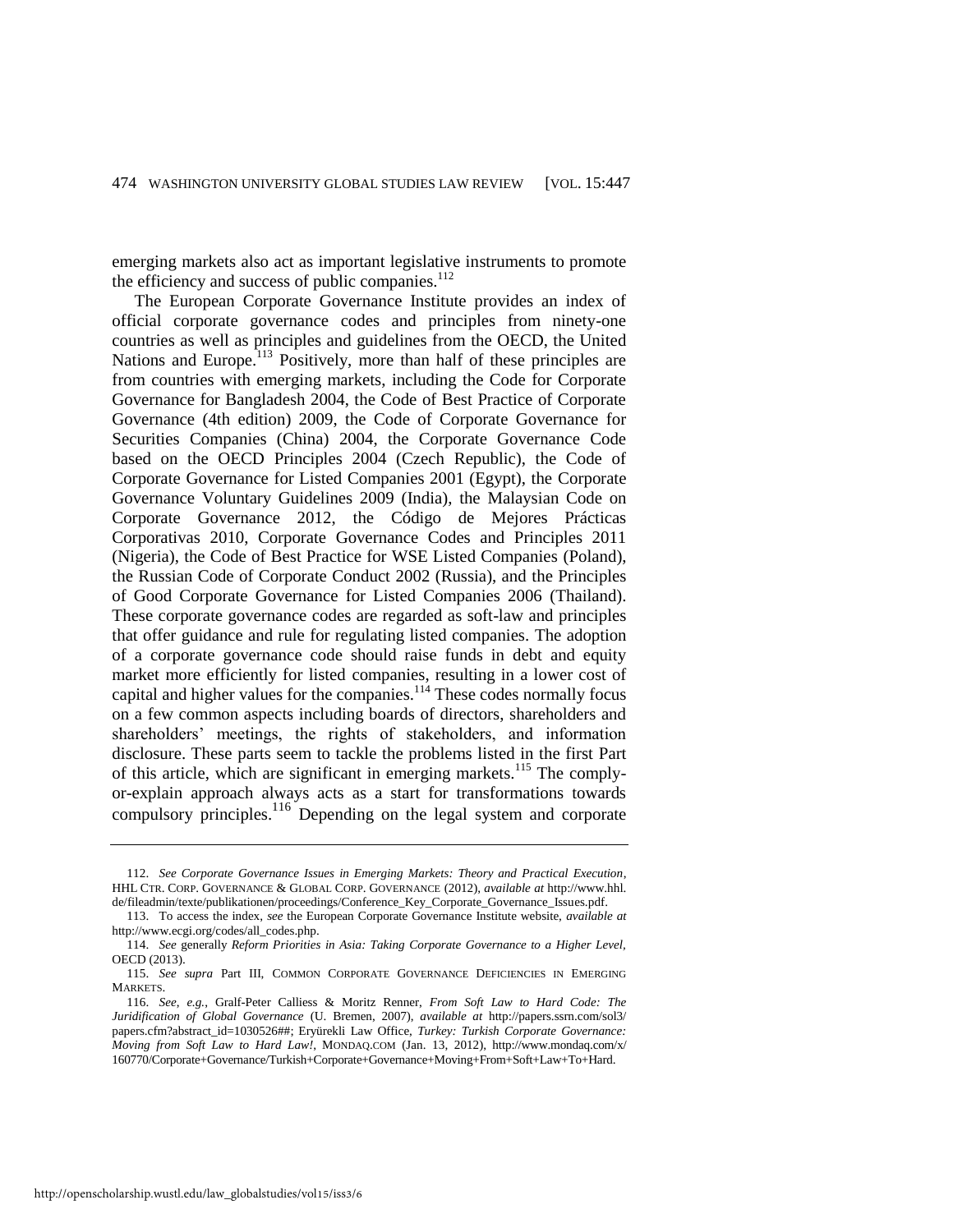governance model development in each jurisdiction, a unique combination of compulsory rules and comply-or-explain guidelines and principles will work effectively to promote sound corporate governance.

Corporate governance in emerging markets is different from mature markets in many ways, including national legalization, the enforceability of legislation, the consistency of enforcement, the applicability of stock market rules, and the level of national securities market development.<sup>117</sup> For emerging markets, more efficient regulatory frameworks could be established through a combination of hard laws, such as statutes and treaties, and soft laws, such as codes and principles which are nonbinding and less precise, and which rely on less centralized forms of interpretation and enforcement. The statutes and treaties will ensure the enforcement of corporate governance legislation. The soft laws, on the other hand, will provide flexibility to various corporate sectors in emerging markets which are older and less stable.

# *B. Taking Positive Aspects of Government Interference and Incentives in Emerging Markets*

Heavy government intervention in business activities has been regarded as a common feature of emerging markets, which makes their corporate governance models differ from those in mature markets.118 Governments influence and control corporations through taxation, regulatory frameworks and share ownership, from output, including production process, to input such as labor, land, mines, energy and financing.<sup>119</sup> Of these approaches, state investment in business corporations is probably the least desirable, because of its lower efficiency and higher pollution.<sup>120</sup> This interference has been normally regarded as a political hazard, together with issues such as political instability, unpredictable regulatory

<sup>117.</sup> Sanjay Peters, Mariah Miller & Sophia Kusyk, *How Relevant is Corporate Governance Corporate Social Responsibility in Emerging Market*, 11 CORP. GOVERNANCE: INT'L J. BUS. SOC'Y 429, 436 (2011).

<sup>118.</sup> Joseph P.H. Fan, K.C. John Wei & Xinzhong Xu, *Corporate Finance and Governance in Emerging Markets: A Selective Review and An Agenda for Future Research*, 17 J. CORP. FIN. 207, 208 (2011).

<sup>119.</sup> *Id.*

<sup>120.</sup> Amir N. Licht, *State Intervention in Corporate Governance: National Interest and Board Composition*, 13 THEORETICAL INQUIRIES L. 597, 599–600 (2012). *See also* Bernardo Bortolotti & Enrico Perotti, *From Government to Regulatory Governance: Privatization and the Residual Role of the State*, 22 THE WORLD BANK RES. OBSERVER 53 (2007).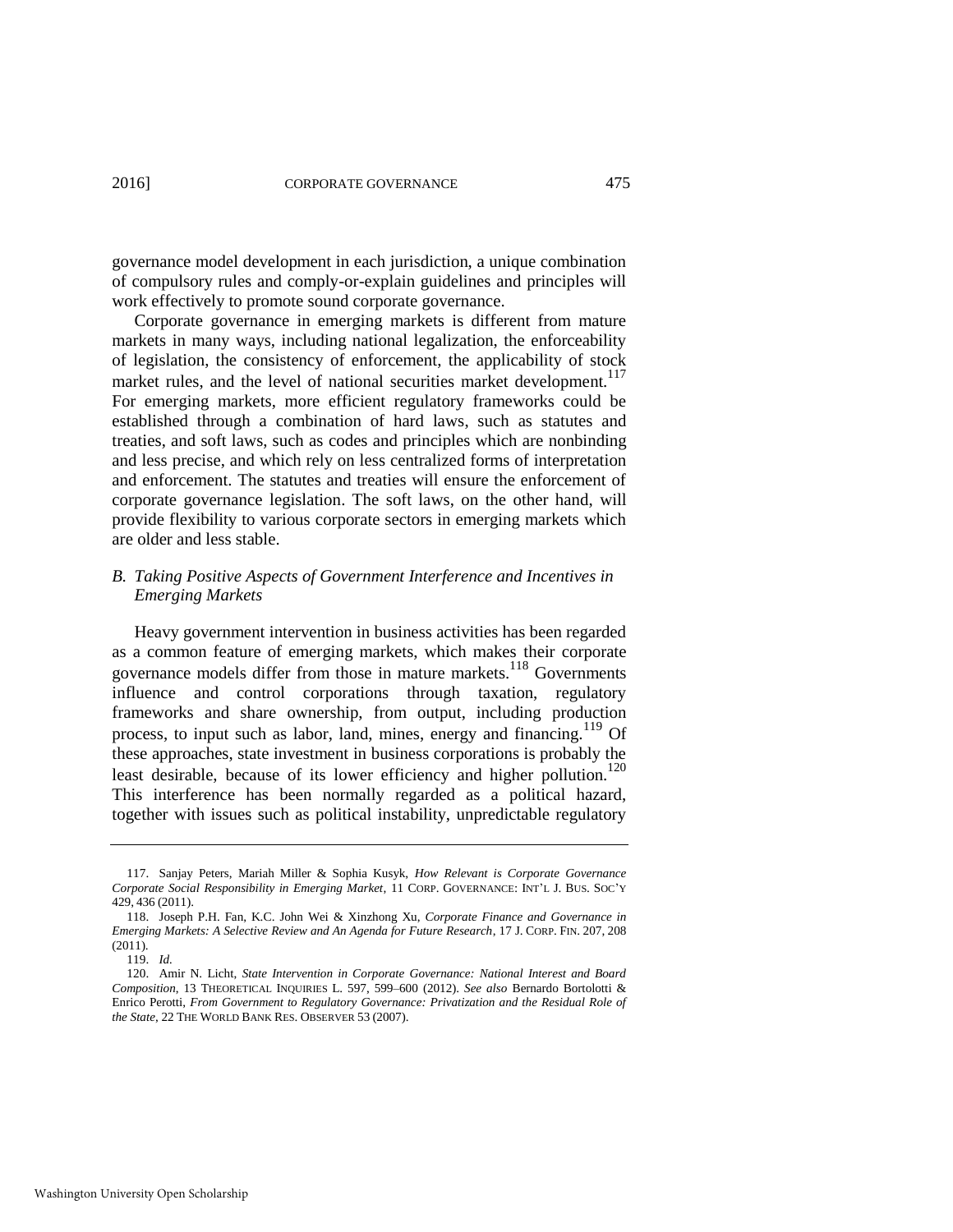<span id="page-30-0"></span>changes and bureaucratic red tape and corruption.<sup>121</sup> Nevertheless, it may have positive impact on companies and corporate governance in emerging markets, especially by prompting an efficient model. Shleifer and Vishny took a dynamic view that "[c]orporate governance mechanisms are economic and legal institutions that can be altered through political process."<sup>122</sup> While a number of disadvantages of self-regulation have been noted, including conflicts of interest, inadequate sanctions, underenforcement, global competition and insufficient resources, $123$  it is argued that it is worth maintaining a balance between government regulation and self-regulation. Unlike the early path of internationalization for multinational corporations from mature and advanced markets $124$  and newly industrialized economies which already run under efficient market power, companies in emerging economies benefit tremendously by cooperating with governments. The non-subsidy assistance and control from state and government will help companies in fledgling industries in emerging economies and enable them to be more competitive in the globalized market. The concentration of political power can also potentially help corporate governance systems by enforcing soft law and government policy more efficiently, in order to ensure the transparency and accountability of corporate governance. The interference of government will mitigate the exclusive reliance on the market and regulate corporate behavior through direct and enforceable regulations.

Despite the fact that the ultimate goal of SOEs should be to enhance economic performance and market integrity, often in emerging markets with SOEs the enterprises do have dual goals, including shareholder wealth maximization and political goals to promote political support and power,<sup>125</sup> especially for SOEs in industries such as transportation, oil and gas, telecommunications and banking. The political economy literature

<sup>121.</sup> *See* Yadong Luo & Rosalie L. Tung*, International Expansion of Emerging Market Enterprises: A Springboard Perspective*, 38 J. INT'L BUS. STUD. 481 (July 2007).

<sup>122.</sup> Andrei Shleifer & Robert W. Vishny, *A Survey of Corporate Governance*, 52 THE J. OF FIN. 737, 738 (1997).

<sup>123.</sup> Cary Coglianese, Elizabeth K. Keating, Michael L. Michael & Thomas J. Healey, *The Role of Government in Corporate Governance*,1 N.Y.U. J.L. & BUS. 219 (2004).

<sup>124.</sup> In those markets, the contractual theory of company law emphasizes the supremacy of private contracting and the importance of reducing transaction costs through minimum government interference in the private ordering of intra-corporate relationships.

<sup>125.</sup> *See* Antonio Capobianco & Hans Christiansen, *Competitive Neutrality and State-Owned Enterprises: Challenges and Policy Options*, OECD (2011), at 3; Mette Morsing, *State-Owned Enterprises: A Corporatization of Governments?*, 24 MGMT. COMM. Q. 710 (2011); Juliet Roper & Michele Schoenberger-Orgad, *State-Owned Enterprises: Issues of Accountability and Legitimacy*, 25 MGMT. COMM. Q. 693 (2011); Peggy H. Cunningham*, State-Owned Enterprises: Pursuing Responsibility in Corporate Social Responsibility*, 25 MGMT. COMM. Q. 718 (2011).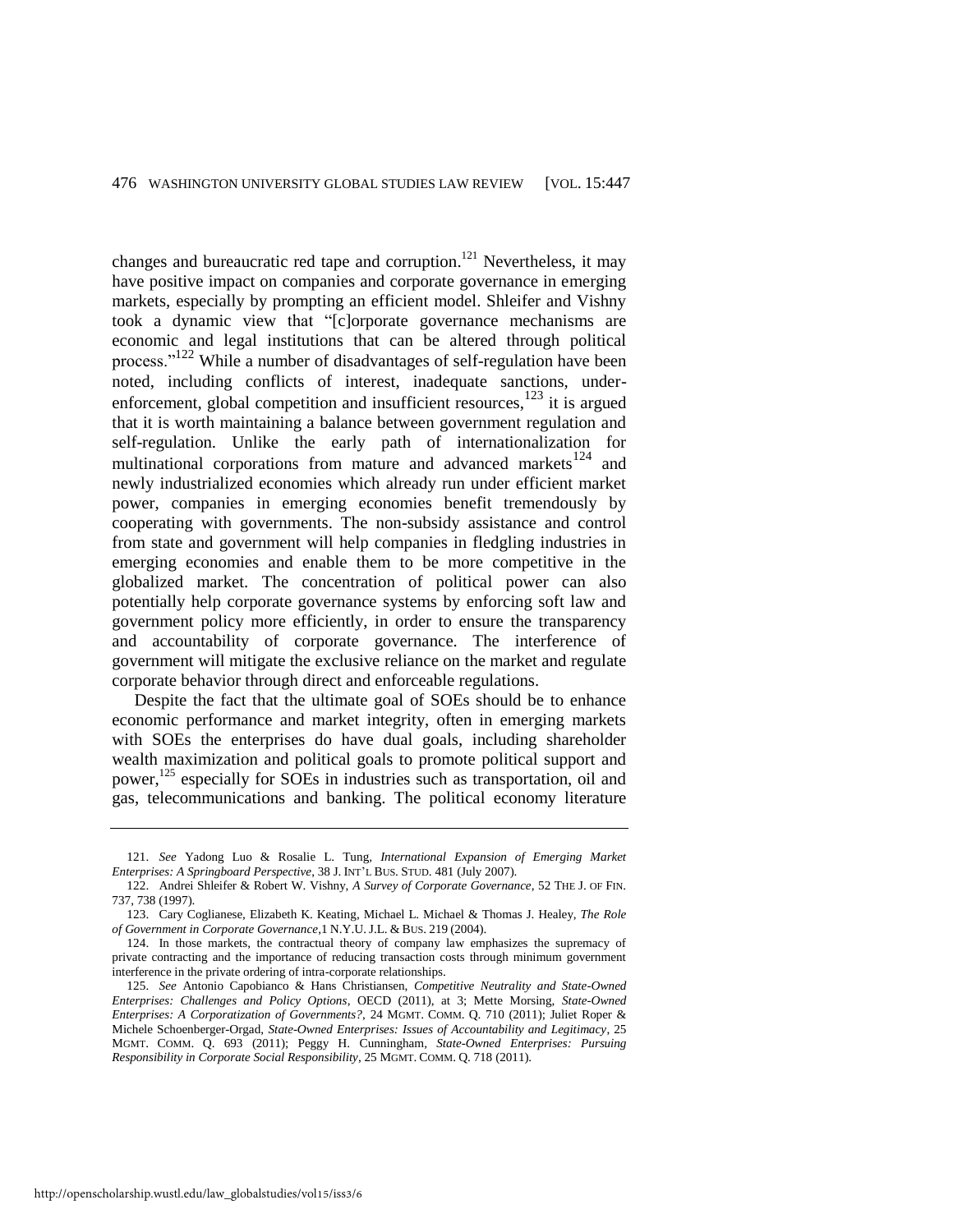<span id="page-31-0"></span>discussed that government and administrative agencies are typically serving multiple goals. Government interference may ease the pressure of the companies in pursuing shareholder value in the short-term and put the emphasis on the long-term value of the companies and the national goals at large.<sup>126</sup> Government interference could be used as an additional governance mechanism mitigate conflicts such as those in the cases of company extension across community boundaries, secondary polices in public procurement and redundancies and reemployment to secured boarder social consensus. Thus, the interference could facilitate and shaping dynamic economic growth by establishing supportive business environment and introducing legislations that enable rather than hinder investors to set up companies as vehicle to do business or to trade in the stock exchanges in China. Government interference, supervision and control over these companies will secure the steady and harmonious development of the society. The political goals of SOEs in emerging economies are particularly important for guaranteeing public services at a competitive level. SOEs are able to achieve a combinative objective of national goals and corporate performance, setting a model for good compliance with the law and undertake social responsibility. It will be comparatively easier for them to take advantages of scientific technology to maintain a sustainable and effective business operational environment in order to achieve strategic goals of corporations in the longer terms. $127$ Most of the jurisdictions in emerging market are undergoing considerable corporate governance evolution but has yet to establish a unifying system that balances social-economic forces with the economy.

It is s argued by Musacchio et al that government have improved corporate governance practices of SOEs, taking Sinopec (China's national oil companies) as an example, on aspects of listing companies on stock exchanges, recruiting independent board members and enhancing financial reporting and these reforms have reduced agency conflicts and attracted minority private investors. $128$  In companies that the government outsources management to the private sector due to the reason of privatization and international investment, the State still has veto power over key strategic

<sup>126.</sup> David E. M. Sappington & Joseph E. Stiglitz, *Privatization, Information, and Incentives*, 6 J. POL'Y ANALYSIS & MGMT. 567 (1987).

<sup>127.</sup> Petronas, a SOE in Malaysia, is a good example of success as an industrial top quartile, which began an operational excellence campaign focusing on technical capabilities and more effective working cultural. *See Petronas*, 2009 SUSTAINABILITY REPORT, *available at* [www.petronas.com.my/](http://www.petronas.com.my/sustainability/.../sustainability%20report2009.pdf)  [sustainability/.../sustainability%20report2009.pdf.](http://www.petronas.com.my/sustainability/.../sustainability%20report2009.pdf)

<sup>128.</sup> Musacchio, Lazzarini & Aguilera, *supra* note [129,](#page-32-0) at 115.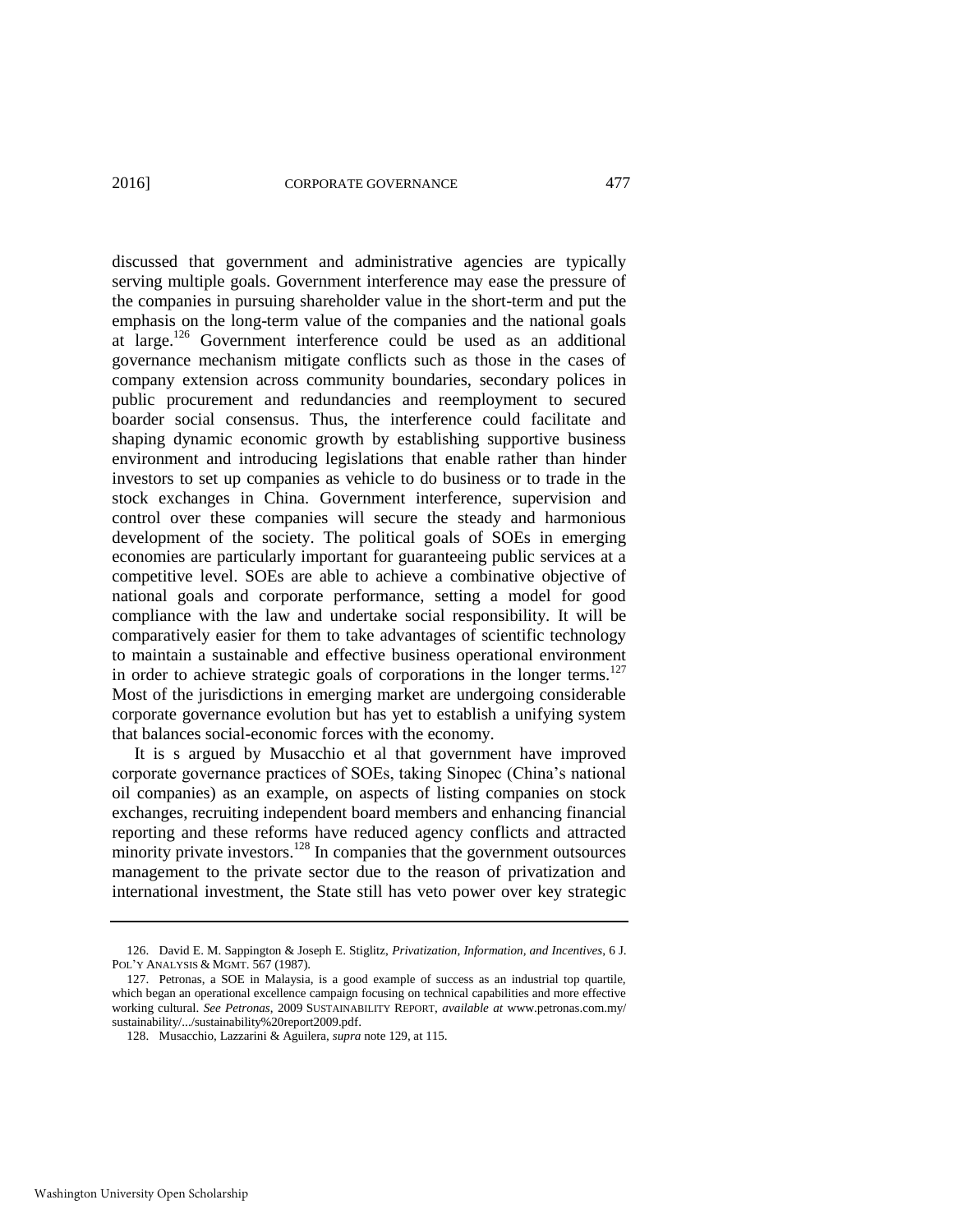<span id="page-32-0"></span>decisions.<sup>129</sup> The govenrment interference through different percentages of ownership will inevitably have an impact on the strategic planning in companies in China

#### *C. Legal Responses*

A weak legal environment and weak enforcement mechanisms will prevent the efficient allocation of resources and hinder global competition and economic development.<sup>130</sup> Corporate governance reforms in emerging economies share certain collective characters by involving a transition from a close, opaque and relation-based governance model to a more open, transparent and rule-based governance system.<sup>131</sup> Maher and Andersson discussed the important link between law and legal enforcement and the governance of firms, the economic performance of companies, and profit growth.<sup>132</sup> More sound corporate governance models generally pay for better companies, more mature markets and better national economies. In the last decade, countries with emerging markets have introduced reforms and changes at different levels in their legal systems. Taking South Korea as an example, a series of reforms have been introduced in responses to the Asian financial crisis in the late 1990s in order to establish more effective internal and external control mechanisms, such as transparent management and excessive expansion since.<sup>133</sup> As for the legal reform proposal in capital market law and regulation, changes or proposed changes can be classified into the following categories. The first legal response that is normally introduced to counter corporate governance weakness is to enable board structure reform. Boards constitute a key internal governance mechanism. It is argued that there is a strong connection between board

<sup>129.</sup> *Id.* at 116

<sup>130.</sup> Christoph Lattemann, *On the Convergence of Corporate Governance Practices in Emerging Markets*, 9 INT'L L.J. EMERGING MKTS. 316, 317 (2014); *see also* Simeon Djankov et al., *The Law and Economics of Self-dealing*, 88 J. FIN. ECON. 430, 436 (2008).

<sup>131.</sup> Charles Oman, Steven Fries & Willem Buiter, *Corporate Governance in Developing, Transition and Emerging-Market Economies*, OECD DEV. CTR. POL'Y BRIEF NO. 23 9 (2003).

<sup>132.</sup> Maria Maher & Thomas Andersson, *Corporate Governance Effects on Firm Performance and Economic Growth*, (Paris, OECD Publ'ing 1999); *see also* Thorsten Beck & Ross Levine, *Legal Institutions and Financial Development*, *in* HANDBOOK OF NEW INSTITUTIONAL ECONOMICS 251, 269 (Claude Menard & Mary Shirley eds., 2005).

<sup>133.</sup> *See* SWATI R. GHOSH, WORLD BANK, EAST ASIAN FINANCE: THE ROAD TO ROBUST FINANCIAL MARKETS 67 (2006); Curtis J. Milhaupt, *Privatization and Corporate Governance in a Unified Korea*, 26 J. CORP. L. 199 (2000–2001); Bernard Black, Barry Metzger, Timothy J. O'Brien, Young Moo Shin, *Corporate Governance in Korea at the Millennium: Enhancing International Competitiveness—Final Report and Legal Reform Recommendations to the Ministry of Justice of the Republic of Korea*, 26 J. Corp. L. 537 (2000–2001).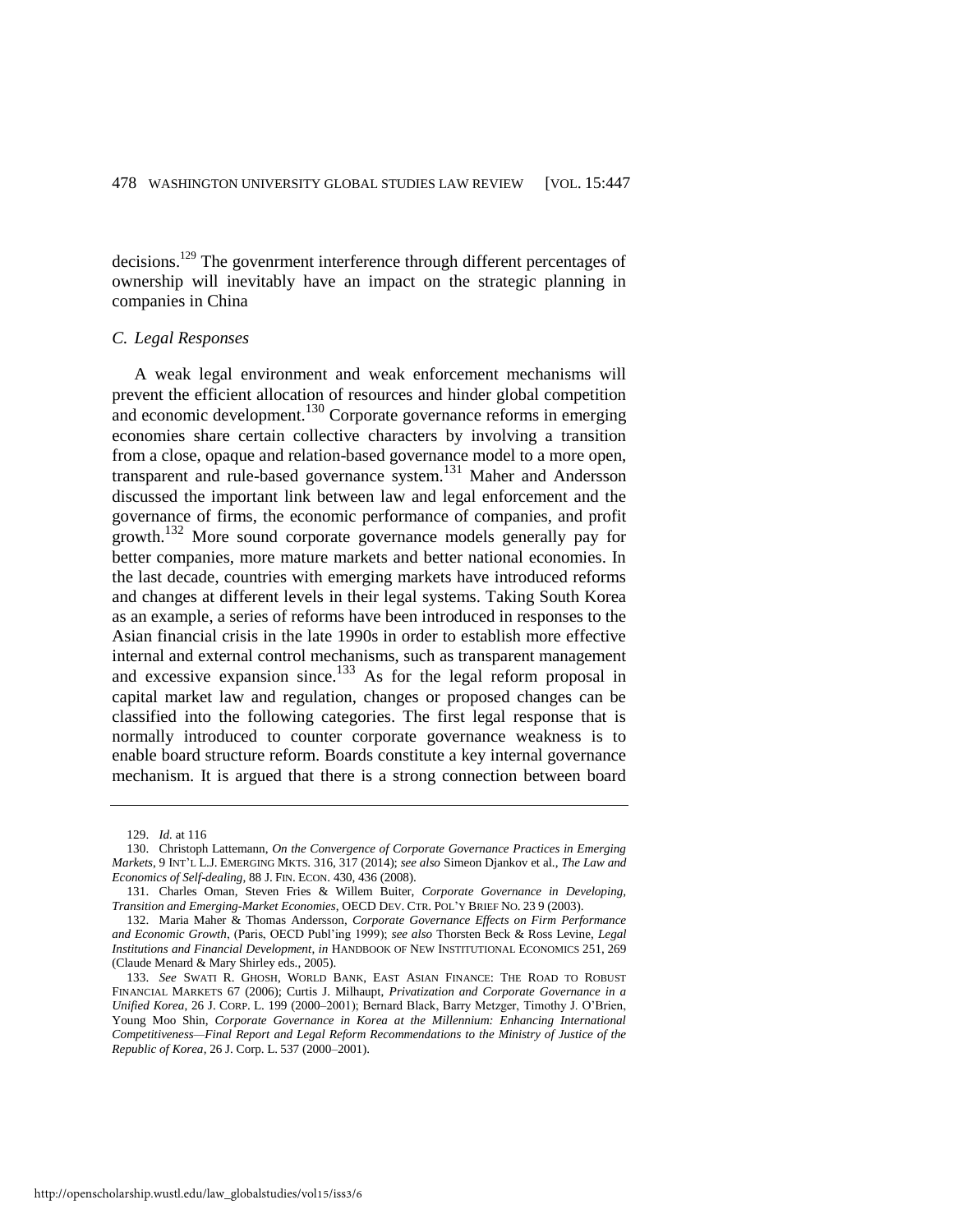structure and the market value of companies operating in emerging markets.<sup>134</sup> Suggested reforms include a mandatory requirement for independent outsiders on the board, or employee representatives on the board  $^{135}$ 

Second, reforms are always introduced regarding directors' duties; the legislation dealing with directors' duties should be comprehensively developed. Their fiduciary duties should be more clearly defined by legislation in emerging markets. Examining English Law for reference, duties are traditionally drawn from two broad non-statutory sources, and are manifest as fiduciary duties and expectations drawn from common law.<sup>136</sup> The fiduciary duties emphasize the need for trustworthiness and the essence of acting in the best interests of the company, while the common law expectation is concerned with ensuring that directors exercise reasonable care and show requisite skill and diligence.<sup>137</sup> An occupant with fiduciary duties was defined by Lord Justice Millett in *Bristol & West Building Society v. Mothew* as "someone who has undertaken to act for or on behalf of another in a particular matter in a circumstance which gives rise to a relationship of trust and confidence."<sup>138</sup> In the case of a company, since directors have complete power and management responsibility over the company and the company's assets, they should indisputably be fiduciaries.139 Fiduciary duties to which directors are subject include: the

<sup>134.</sup> *See, e.g.*, Bernard S. Black & Woochan Kim, *The Effect of Board Structure on Firm Value: a Multiple Identification Strategy Approach Using Korean Data*, 104 J. FIN. ECON. 203, 203 (2012); Gongmeng Chen et al., *Ownership Structure, Corporate Governance, and Fraud: Evidence from China*, 12 J. CORP. FIN. 424, 426 (2006); Agnes W.Y. Lo et al., *Can Corporate Governance Deter Management from Manipulation Earning? Evidence from Related-party Sales Transactions in China*, 16 J. CORP. FIN. 225, 226 (2010); Beverley Jackling & Shireenjit Johl, *Board Structure and Firm Performance: Evidence from India's Top Companies*, 17 CORP. GOVERNANCE: AN INT'L REV. 492, 495 (2009).

<sup>135.</sup> Kenneth Scott, *The Role of Corporate Governance in South Korea Economic Reform*, 4 J. APPLIED CORP. FIN. 8 (1998); Jill Solomon, Aris Solomon & Chang–Young Park, *A Conceptual Framework for Corporate Governance Reform in South Korea*, 10 CORP. GOV.: INT'L REV. 29 (2002); Craig Ehrlich & Dae-Seob Kang, *U.S. Style Corporate Governance in Korea's Largest Companies*, 18 UCLA PAC. BASIN L.J. 1 (2000); Bernard Black, Barry Metzger, Timothy J. O'Brien & Shin, Moo Young, *Corporate Governance in Korea at the Millennium: Enhancing International Competitiveness—Final Report and Legal Reform Recommendations to the Ministry of Justice of the Republic of Korea*, 26 J. CORP. L. 537 (2000–2001).

<sup>136.</sup> *See* ANDREW KEAY, DIRECTORS' DUTIES, CH. 4 (2d ed. 2014); Lionel Smith, *Fiduciary Relationship: Ensuring the Loyal Exercise of Judgment on Behalf of Another*, 130 L. Q. R. 608 (2014); Ernest Lim, *Directors' Fiduciary Duties: A New Analytical Framework*, 129 L.Q. R. 242 (2013).

<sup>137.</sup> Companies Act, 2006, c. 46, § 174(1) (Eng.).

<sup>138.</sup> Bristol & W. Bldg. Soc'y v. Mothew [1997] 2 W.L.R. 436 (C.A. 1996).

<sup>139.</sup> Paul D. Finn, *The Fiduciary Principle*, *in* EQUITY, FIDUCIARIES, AND TRUSTS 1, 33 (T.G. Youdan ed., 1989); Regal (Hastings) Ltd. v. Gulliver, [1967] 2 A.C. 134 (H.L. 1942) (appeal taken from Eng.).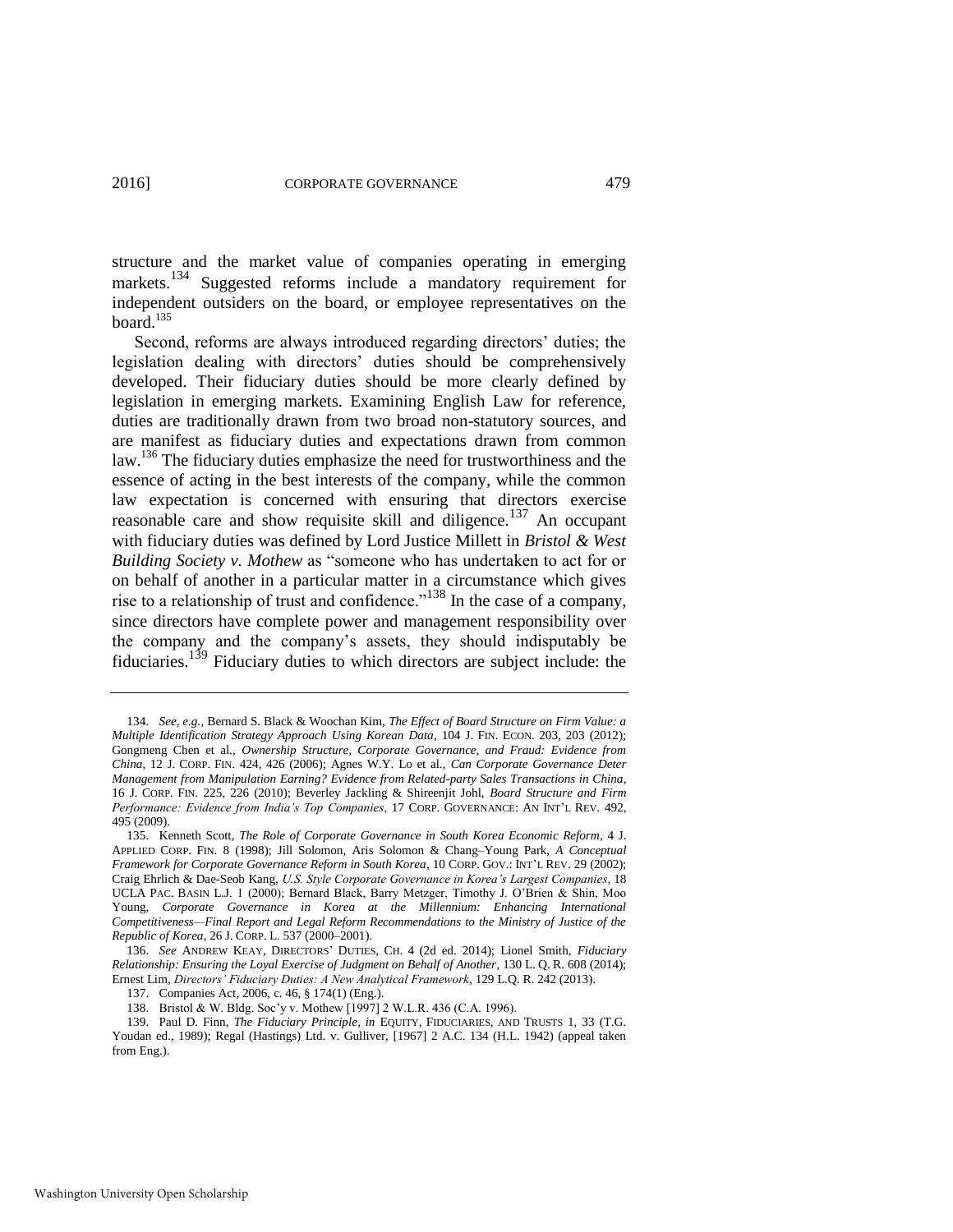duty to act *bona fide* (in good faith)<sup>140</sup> for the interest of the company and not for other collateral purposes, $1^{41}$  the duty that a director must not put himself in a position where there is an actual or potential conflict between his personal interests and his duty to the company,  $142$  and the duty not to make secret personal profit from any opportunity resulting from their positions, even if they are acting honestly and for the good of the company. 143

Logically, another question that arises in terms of reform suggestions for directors' duties is to whom these duties are owed. Again, taking English Law as a positive example for reference, in general, directors' duties are owed to the company as a whole and not to individual members.<sup>144</sup> However, directors' duties may be enlarged and extended beyond general principles in certain circumstances when considering the interests of wider audiences such as employees,<sup>145</sup> creditors,<sup>146</sup> individual shareholders<sup>147</sup> and so forth. Corporate responsibilities including ethical, social, workforce, environmental and even philanthropic concerns have to be included in the corporate management agenda as the result of the enforcement of Section 172 of the Companies Act 2006, in which the enlightened shareholder value principle was enshrined, along with increasing pressure to take account of companies' social responsibilities. Due to the fact that the principle itself is still a subject of controversy in the UK, it might not be logical or reasonable to give a definite answer about the validity and effectiveness of the adoption of such an approach in company law for directors' duties in emerging markets. However, it is important to integrate this legislative attitude into the provisions regarding directors' duties in order to enforce CSR more efficiently, and it will be a positive legislative step for governments in emerging markets to include

<sup>140.</sup> *In re* Smith & Fawcett Ltd. [1942] Ch. 304 (C.A. 1942); *In re* W & M Roith Ltd. [1967] 1 W.L.R. 432 (Ch. 1966); J.J. Harrison (Props.) Ltd. v. Harrison, 2001 WL 1135159 (C.A. 2001).

<sup>141.</sup> For directors using their power to raising capital for other purposes, *see* Punt v. Symons & Co. Ltd. [1903] 2 Ch. 506 (Ch. 1903) and Hogg v. Cramphorn Ltd. [1967] Ch. 254 (Ch. 1963) for directors using their power to raising capital for other purposes.

<sup>142.</sup> *See* Companies Act, 2006, c. 46, § 175 (Eng.) for description on avoiding conflict of interests; *see also* Aberdeen Ry. Co. v. Blaikie Bros. [1854] 17 D. (H.L.) 20; Knight v. Frost & Ors [1999] B.C.C. 819 (Ch. 1998); Ball v. Eden Project Ltd., 2001 WL 273005 (EWHC 2011); Bhullar v. Bhullar, 2003 WL 1202661 (C.A. 2003).

<sup>143.</sup> *See* Regal (Hastings) Ltd. v. Gulliver [1967] 2 A.C. 134 (H.L. 1942) (appeal taken from Eng.); Gencor ACP Ltd. v. Dalby, 2000 WL 1881279 (EWHC 2000).

<sup>144.</sup> *See* Percival v. Wright [1902] 2 Ch. 421 (Ch. 1902); Peskin v. Anderson [2000] BCC 1110 (Ch. 1999).

<sup>145.</sup> *See* Hutton v. W. Cork Rwy. Co. [1883] 23 Ch. D. 654 (C.A.).

<sup>146.</sup> *See* Lonrho Ltd v. Shell Petroleum Co Ltd [1981] 2 All E.R. 456, [1980] 1 W.L.R. 627.

<sup>147.</sup> *See* Allen v Hyatt [1914] 30 T.L.R. 444.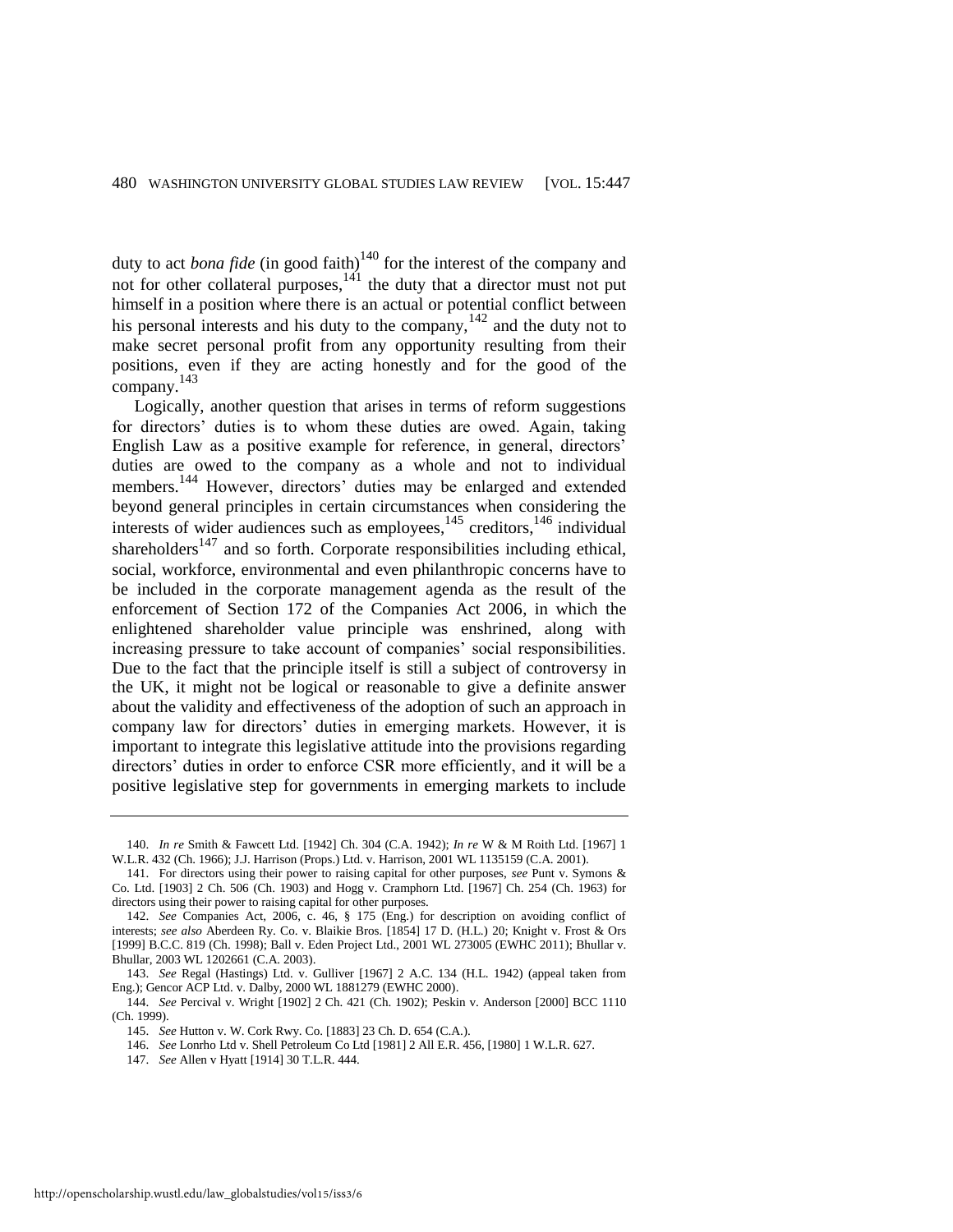various stakeholders' interests in the directors' fiduciary duties. It would be sensible to remind directors that as well as the interests of shareholders, they also have to consider the interests of other constituencies who are part of the company and have certain claims, either fixed or residual, on the corporations' profits.

Third, mandatory information disclosure on both financial aspects and non-financial issues such as environmental matters, company employees and social and community issues will also greatly enhance the efficiency of corporate governance in emerging markets. Information disclosure at a mandatory level is one part of a combination that makes corporate responsibilities towards various constituencies possible and enforceable. Beattie and McInnes argue that mandatory rules will help to produce narrative disclosures of a higher quality, which will lead to an increase in the amount of disclosure and reduce variability by an absolute amount attributable to the size of the company.<sup>148</sup> While the reporting system is still underdeveloped, it is necessary to further enhance sustainability reporting and CSR reports in a more enforceable manner, adopting a more systematic and standardized format in comparison with traditional economic reporting.<sup>149</sup> Europe is a good example, where CSR-related information disclosure requirements under the existing framework are applicable to both listed and other types of companies. The Transparency Directive regulates the ongoing periodic disclosure of listed companies, making it mandatory for companies to draw up their annual reports (or management reports for listed companies) in accordance with the provisions of the accounting company law directives concerning annual reports.<sup>150</sup> The Modernization Directive modifies the company law directive on annual accounts, making the disclosure of certain nonfinancial key performance indicators mandatory under EU law, including an annual report on environmental and employee issues.<sup>151</sup> Looking at a

<sup>148.</sup> VIVIEN BEATTIE & BILL MCINNES, NARRATIVE REPORTING IN THE UK AND THE US-WHICH SYSTEM WORKS BEST? 15 (2006).

<sup>149.</sup> Ataur Rahman Belal & Vasily Lubinin, *Corporate Social Disclosure (CSD) in Russia*, *in* GLOBAL PRACTICE OF CORPORATE SOCIAL RESPONSIBILITY 165, 165 (Samuel O. Idowu & Walter Leal Filho eds., 2008).

<sup>150.</sup> Directive 2004/109/EC, of the European Parliament and of the Council of 15 December 2004 on the Harmonization of Transparency Requirements in Relation to Information About Issuers Whose Securities Are Admitted to Trading on a Regulated Market and Amending Directive 2001/34/EC, art. 4, 2004 O.J. (L390) 38, 45.

<sup>151.</sup> *See* Directive 2003/51/EC, of the European Parliament and of the Council of 18 June 2003 Amending Directives 78/660/EEC, 83/349/EEC, 86/635/EEC and 91/674/EEC on the Annual and Consolidated Accounts of Certain Types of Companies, Banks and Other Financial Institutions and Insurance Undertakings, 2003 O.J. (L178) 16, 20.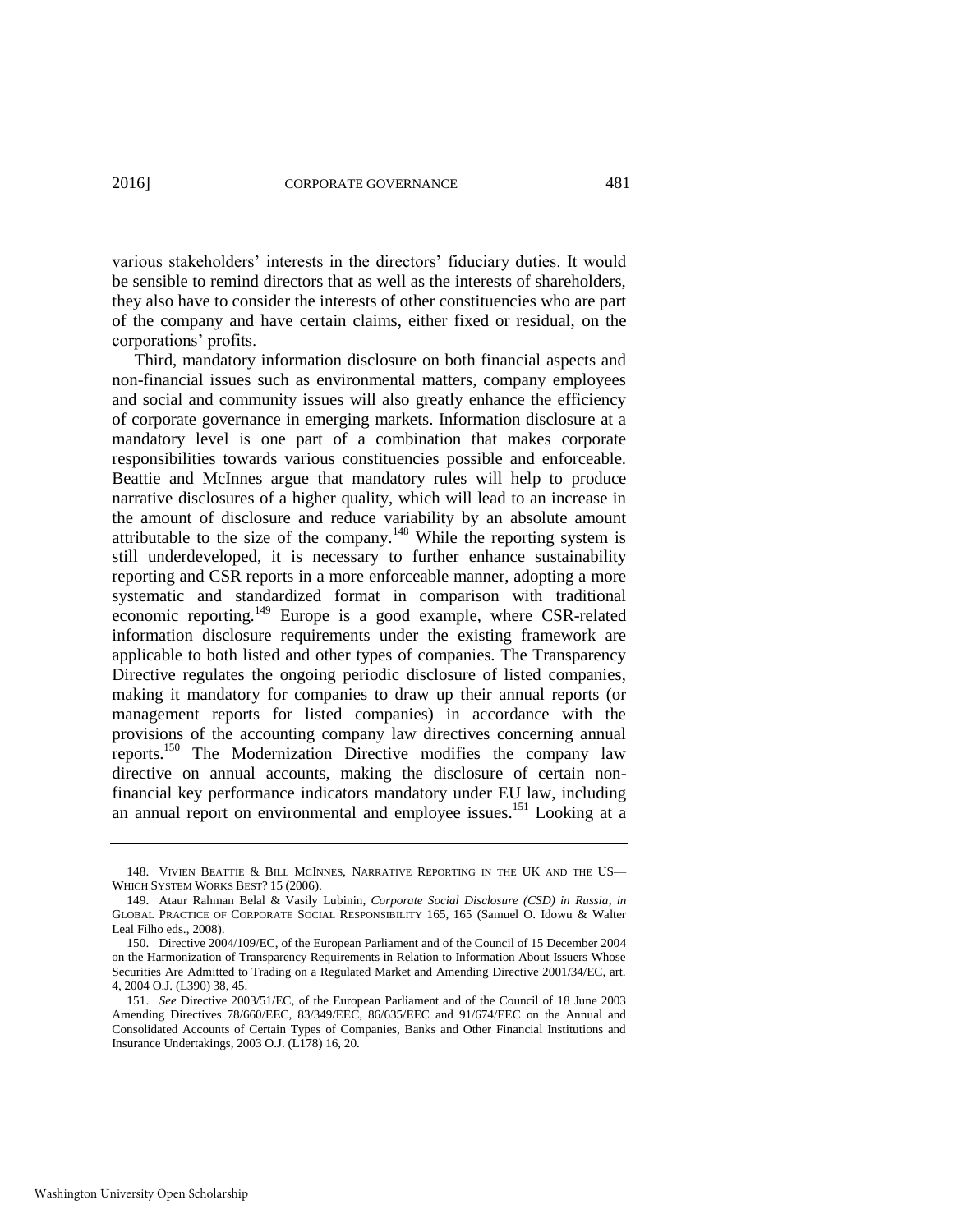regulatory perspective, it is crucial that while the EU initially shied away from mandatory regulation in relation to CSR, it embraced indirect encouragement in the form of a non-financial reporting requirement applicable to large scale undertakings in 2014. Predicated as a regulatory driver for transparent corporate engagement with sustainability within the EU, mandatory narrative reporting will be introduced as a means to implement the Directive on Non-Financial Information and Diversity Information ("the Non-Financial Reporting Directive").<sup>152</sup> The introduction of mandatory sustainability reporting and the enforcement and practice of this information disclosure requirement can be contextualised with a broader EU regulatory focus concerning corporate governance matters. The adoption of similar mandatory requirements will promote the transparency and accountability of corporate governance in emerging markets. Positively, corporate law related reform in China has set a progressive example. The current business inspection system was changed in February 2014. Instead, an annual reporting system will be introduced in China with annual reports open to public inspection.<sup>153</sup>

Fourth, the legitimacy of cross-listing by having access to foreign capital markets has been widely recognized as an incentive to improve corporate governance.154 Cross-listing securities is an efficient way to access international financial markets and is always related to improved corporate governance practices in a stronger investment environment with higher requirements for information disclosure and corporate governance rules.<sup>155</sup> Voluntarily embracing the stronger regulatory regimes may also help companies to improve their corporate governance. Soft laws, including regulations for stock exchanges and corporate governance codes required by the host exchange, may also help.<sup>156</sup> As far as companies in emerging markets are concerned, the cross-listing through American Depositary Receipts programs is associated with more cross-border flows

<sup>152.</sup> Directive 2014/95/EU of the European Parliament and of the Council of October 22, 2014, amending Directive 2013/34/EU as regards disclosure of non-financial and diversity information by certain large undertakings and groups OJ L 330/1. Member States must introduce the non-financial reporting regime by December 6, 2016.

<sup>153.</sup> Notice of the State Administration for Industry and Commerce on Ceasing the Annual Enterprise Inspection (State Administration for Industry and Commerce, 2014) (Lawinfochina) (China).

<sup>154.</sup> Rene M. Stulz, *Globalization, Corporate Finance, and the Cost of Capital*, 12 J. APPLIED CORP. FIN. 8 (1999).

<sup>155.</sup> John C. Coffee, *Do Norms Matter? A Cross-Country Evaluation*, 149 U. PA. L. REV. 2151 (2001).

<sup>156.</sup> Amir N. Licht, *Legal Plug-Ins: Culture Distance, Cross-Listing, and Corporate Governance Reform*, 22 BERKELEY J. INT'L L. 195, 197, 201–02 (2004).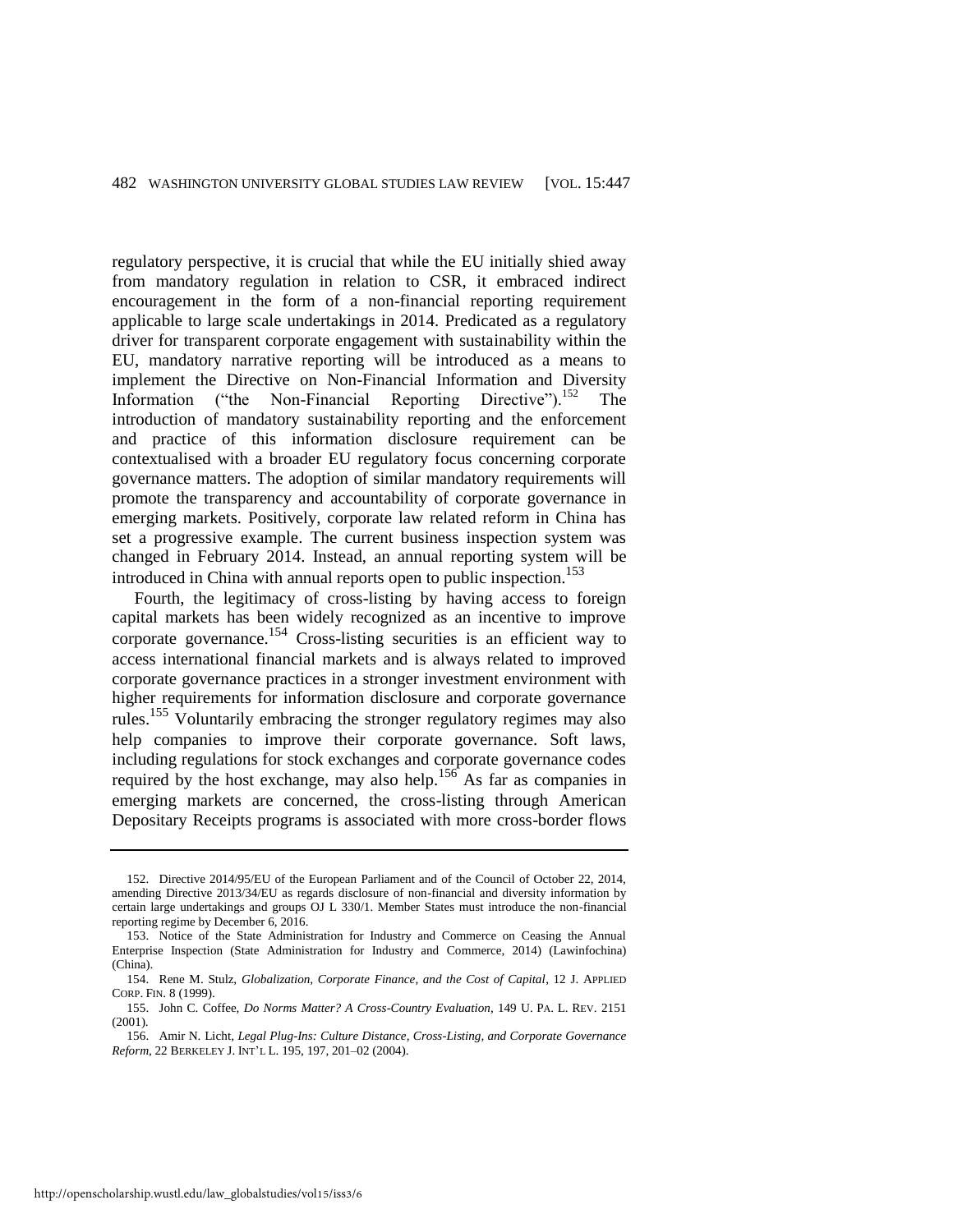and greater integration in globalized capital markets.<sup>157</sup> South Korea is a good example of enhanced cross-listing, where listed companies are given the option to cross-list in nine foreign stock markets, including NESE, NASDAQ, AMEX, and stock markets in London, Frankfurt, Paris, Tokyo, Hong Kong and Singapore, as part of the country's modernization, globalization and convergent corporate governance practice. It is argued that cross-listing, as a form of regional market integration scheme, will facilitate and enhance competition among stock exchanges, including competition for more sound regulatory framework between the home market and the host market, and/or harmonization and convergence as a result.158 This is particularly important for internationalization of corporate governance scheme in emerging market for the reason that the stock markets in emerging market have remained effectively isolated despite the rapid integration of economy into the world system in the areas such as international trade, globalization of capital markets, corporate governance convergence.<sup>159</sup>

Fifth, effective auditing and an independent external auditor will help safeguard to protect accounting information and ensure fairer and more efficient corporate governance. Independent auditors are expected to be neutral and free from all influence, either directly or indirectly, from those affected by their work. An auditor required "to be free from situations and relationships which would make it probable that a reasonable and informed third party would conclude that the auditor's objectivity is either impaired or could be impaired."<sup>160</sup> The relationship between boards of directors and shareholders gives rise to an agency problem, and financial statements verified by independent auditors are prepared to ensure corporate governance accountability and to promote efficiency in corporate governance. For example, it is argued that problems arising from concentrated ownership can be mitigated by effective auditing.<sup>161</sup> This is

<sup>157.</sup> G. Andrew Karolyi, *The Role of American Depositary Receipts in the Development of Emerging Equity Markets*, 86 REV. ECON. & STAT. 670 (2004).

<sup>158.</sup> Hwa-Jin Kim, *Cross-Listing of Korean Companies on Foreign Exchange: Law and Policy*, 3 J. KOREAN L. 1, 13 (2003).

<sup>159.</sup> Wei Huang & Tao Zhu, *Foreign Institutional Investors and Corporate Governance in Emerging Markets: Evidence of a Split-share Structure Reform in China*, 32 J. CORP. FIN. 312, 313 (2015).

<sup>160.</sup> IAIN GRAY & STUART MANSON, THE AUDIT PROCESS: PRINCIPLES, PRACTICE AND CASES 98–99 (2008).

<sup>161.</sup> Joseph P. H. Fan & T.J. Wong, *Do External Auditors Perform a Corporate Governance Role in Emerging Markets? Evidence from East Asia*, 43 J. ACCT. RES. 35 (2005); Ferdinand A Gul, Jeong-Bon Kim & Annie A. Qiu, *Ownership Concentration, Foreign Shareholding, Audit Quality, and Stock Price Synchronicity: Evidence from China*, 95 J. FIN. ECON. 425 (2010).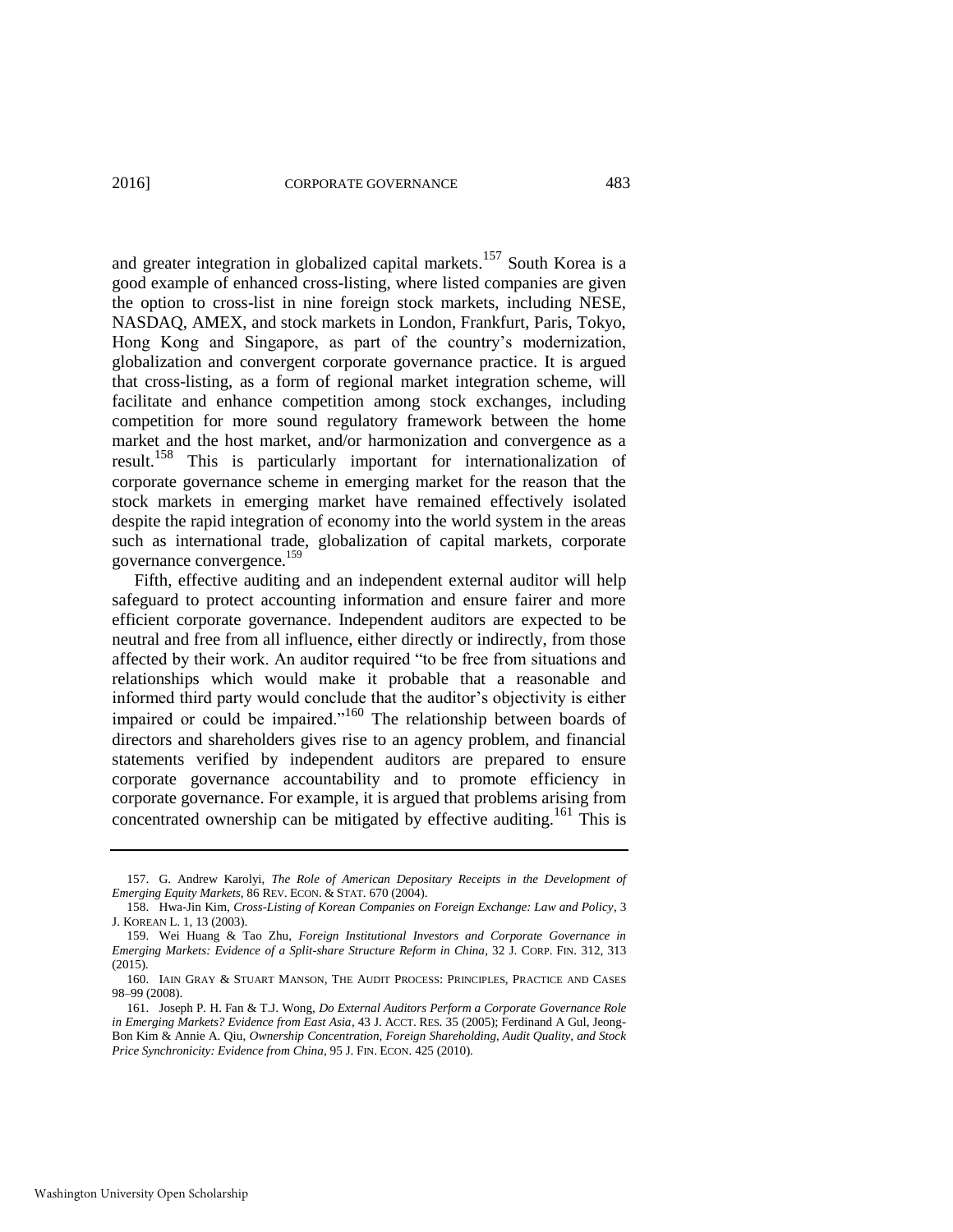regarded one of the most important issues, especially after the collapse of the Enron Company and others in the United State during the early years of this century, and legislations or proposals for legislation have been introduced or suggested for regulatory purposes.<sup>162</sup> As the result of these scandals, the Sarbanes-Oxley Act was introduced in the US to ensure successful auditing and management. "Proposal for a Regulation of the European Parliament and of the Council on Specific Requirements Regarding Statutory Audit of Public Interests Entity 2011," is another good example of legal responses to corporate scandals or financial crisis, this case based on the experience of the financial crisis which began in  $2008<sup>163</sup>$  Related legislative experience in emerging markets is far from competent, while issues of independence have always been ignored.

Lastly, a more efficient derivative claim action should be embedded in corporate law to protect the interests of minority shareholders in order to achieve fairer corporate governance mechanisms in emerging markets. Derivative action is an exception to the rule in proper plaintiff rule and majority rule in company law.<sup>164</sup> If a shareholder can establish that the action harming the company constitutes a fraud on the minority and that the wrongdoers control the company, he or she will be permitted to take derivative proceedings which are derived from the company.<sup>165</sup> The

<span id="page-38-0"></span><sup>162.</sup> *See* JOHN C. COFFEE, GATEKEEPERS: THE PROFESSIONS AND CORPORATE GOVERNANCE 32– 36, 225–56 (2006). *See also* Joseph E. Murphy, *Can the Scandals Teach Us Anything? Enron, Ethics and Lessons for Lawyers*, 12 BUS. L. TODAY 11 (2003); Joel Seligman, *No One Can Serve Two Masters: Corporate Law and Security Law After Enron*, 80 WASH. U. L.Q. 449, 467 (2002); William S. Lerach, *Plundering America: How American Investors Got Taken for Trillions by Corporate Insiders—The Rise of the New Corporate Kleptocracy,* 8 STAN. J.L. BUS*.* & FIN. 86, 122 (2002); Simon Deakin, *The Coming Transformation of Shareholder Value*, 13 CORP. GOVERNANCE 11 (2005); AFTER ENRON, IMPROVING CORPORATE LAW AND MODERNIZING SECURITIES REGULATION IN EUROPE AND THE US 11 (J. Armour & J.A. McCahery eds., 2006); John R. Kroger, *Enron, Fraud, and Securities Reform: An Enron Prosecutor's Perspective*, 76 U. COLO. L. REV. 57 (2005); Geoffrey P. Miller, *Catastrophic Financial Failures: Enron and More*, 89 CORNELL L. REV. 423 (Jan. 2004); Karolina Eriksson, *Corporate Governance in the European Union Post-Enron*, 15 BOND L. REV. (2003).

<sup>163.</sup> European Parliament, Proposal for a Regulation of the European Parliament and of the Council on Specific Requirements Regarding Statutory Audit of Public-interest Entities (Nov. 30, 2011), http://ec.europa.eu/internal\_market/auditing/docs/reform/COM\_2011\_779\_en.pdf*.*

<sup>164.</sup> *See* Foss v. Harbottle [1843] 2 Hare 461; Kenneth W. Wedderburn, *Shareholders' Rights and the Rule in Foss v. Harbottle*, 16 CAMBRIDGE L.J. 194 (1957); A.J. BOYLE, MINORITY SHAREHOLDERS' REMEDIES (2009); Jingchen Zhao, *A More Efficient Derivative Action System in China: Challenges and Opportunities Through Corporate Governance Theory*, 64 N. IR. LEGAL Q. 233 (2013); Andrew Keay, *Assessing and Rethinking the Statutory Scheme for Derivative Actions under the Companies Act 2006*, 16 J. CORP. L. STUD. 39 (2016); Andrew Keay, Joan Loughrey, *Something Old, Something New, Something Borrowed: An Analysis of the New Derivative Action under the Companies Act 2006*, 124 L.Q. REV. 469 (2008).

<sup>165.</sup> Andrew Keay & Joan Loughrey, *Derivative Proceedings in a Brave New World for Company Management and Shareholders*, 3 J. BUS. L. 151, 151–52. (2010)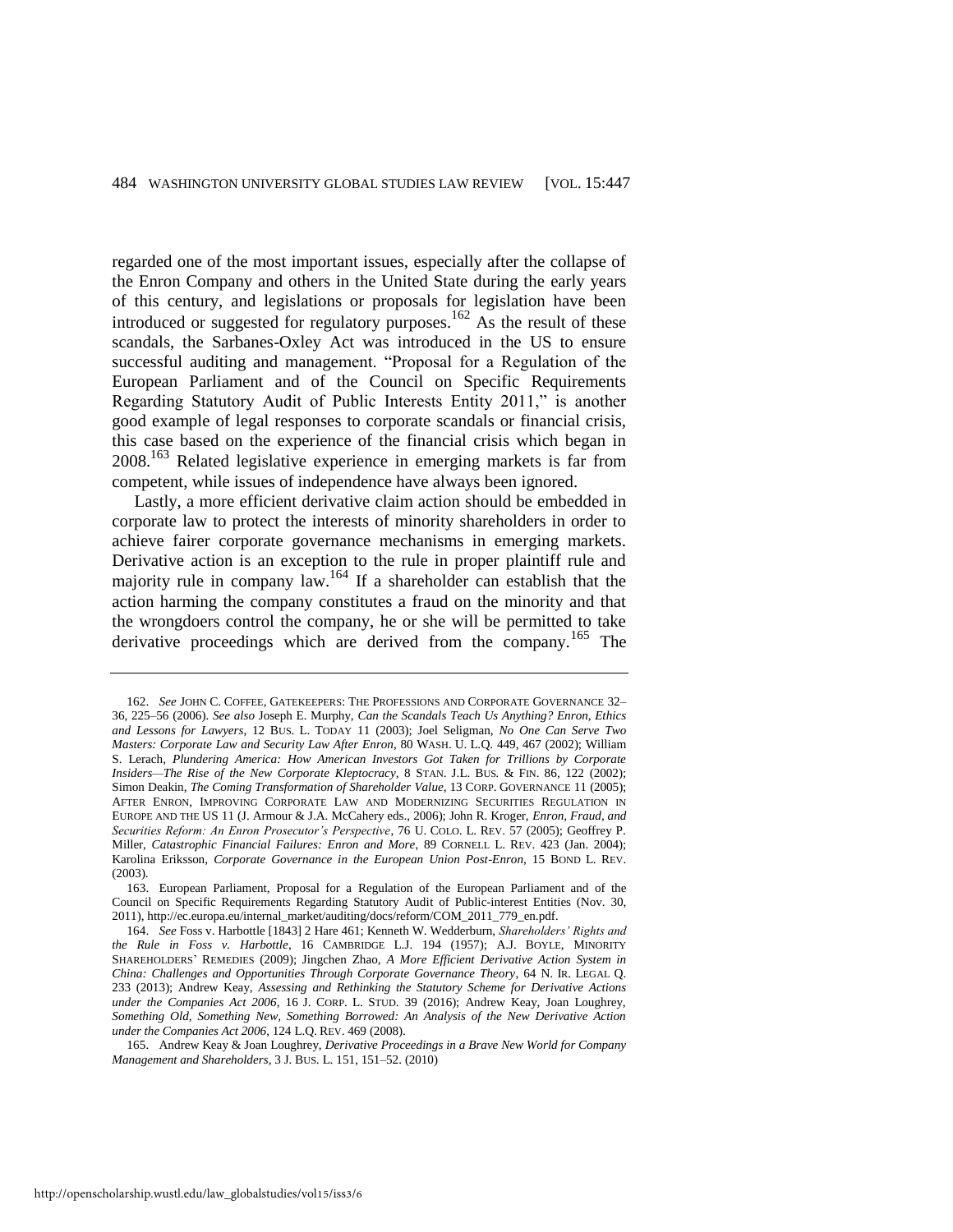system is designed to overcome certain inadequacies of common law in the area of shareholder remedies, including the prohibitive cost of litigation, the restrictive standing requirement, and the uncertainties of the rule and exceptions.<sup>166</sup> Statutory derivative action is designed to make the rule more practical and feasible,  $167$  and it has been adopted in jurisdictions such as the UK,<sup>168</sup> Australia,<sup>169</sup> Canada<sup>170</sup> and New Zealand.<sup>171</sup> It is widely accepted that the derivative action rule has a number of functions which can facilitate the development of a more sound corporate governance system, in particular by deterring directors from misusing their power by holding them accountable for their misconduct.<sup>172</sup> The system is related to the control of the corporate form in which plaintiff shareholders theoretically act in the collective interests of all shareholders, employing a legal mechanism to address the agency problem between the directors and the shareholders. In emerging markets where the agent-principal problem and principal-principal conflict are equally important, private enforcement of shareholder action will provide an alternative to regulating and controlling corporate conduct.<sup>173</sup> The derivative claim system, together with the statutory derivative claim rule, plays a fundamental part in aligning the interests of directors and shareholders which makes the system work coherently with the other five legal reform proposals suggested here to promote corporate governance efficiency and competitiveness in emerging markets.

<sup>166.</sup> Ian M. Ramsay & Benjamin B. Saunders, *Litigation by Shareholders and Directors: An Empirical Study of the Statutory Derivative Action*, 10–14 (2006) (unpublished Melbourne Law School Legal Studies Research Paper No. 250).

<sup>167.</sup> *See* CORPORATE LAW ECONOMIC REFORM PROGRAM, DIRECTORS' DUTIES AND CORPORATE GOVERNANCE: FACILITATING INNOVATION AND PROTECTING INVESTORS (1997), http://archive. treasury.gov.au/documents/283/PDF/full.pdf.

<sup>168.</sup> *See* Companies Act, 2006, 7, 236 (Eng.). *See also* Keay & Loughrey, *supra* note [165;](#page-38-0)  Mahmoud Almadani, *Derivative Actions: Does the Companies Act 2006 Offer a Way Forward*?, 30 COMPANY LAW. 131 (2009).

<sup>169.</sup> *Corporations Act 2001* (Cth) § 231 (Austl.).

<sup>170.</sup> *See* Canada Business Corporations Act, R.S.C. 1985, c C-44 (Can.).

<sup>171.</sup> *See* Companies Act 1993 §§ 165–66 (N.Z.). *See also* Peter Prince, *Australia's Derivative Action: Using the New Zealand Experience*, 18 CO. SECURITIES L.J. 493 (2000), Susan Watson & Owen Morgan, *A Matter of Balance: The Statutory Derivative Action in New Zealand*, 19 COMPANY LAW. 236 (1998).

<sup>172.</sup> *See, e.g.*, ARAB REISBERG, DERIVATIVE ACTIONS AND CORPORATE GOVERNANCE: THEORY AND OPERATION, CH. 2, 4, 5 (2007); Zhong Zhang, *Shareholder Derivative Action and Good Corporate Governance in China: Why the Excitement is Actually for Nothing*, 28 UCLA PAC. BASIN L.J. 174 (2010-2011); DAN W. PUCHNIAK, HARALD BAUM & MICHAEL EWING-CHOW, THE DERIVATIVE ACTION IN ASIA: A COMPARATIVE AND FUNCTIONAL APPROACH (2012).

<sup>173.</sup> William Kaplan & Bruce Elwood, *The Derivative Action: A Shareholder's 'Bleak House?',* 36 UNIV. BRITISH COLUMBIA L. REV. 443, 443 (2003).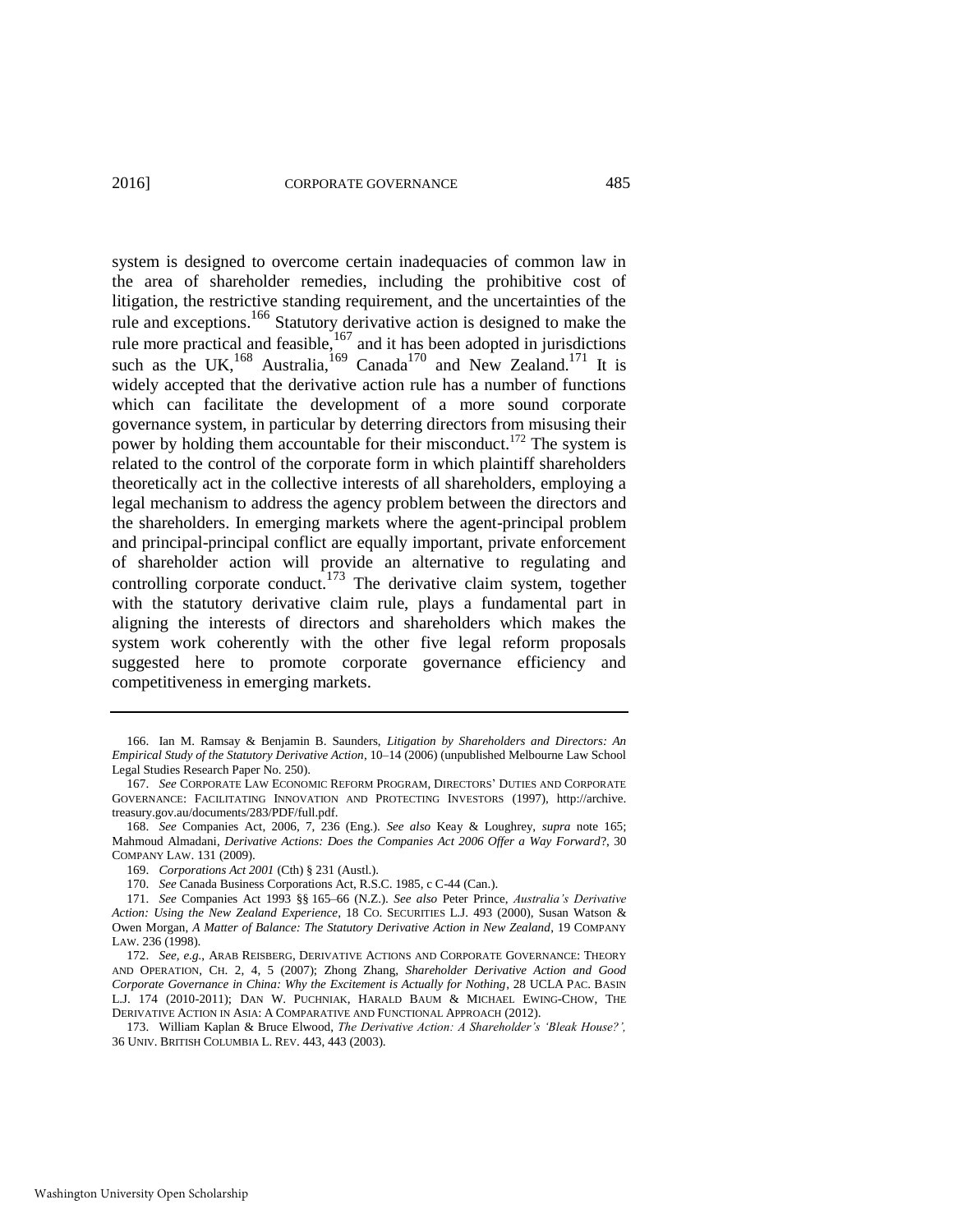# V. PATH DEPENDENCE THEORY AND THE UNIQUENESS OF ENFORCING LEGAL RESPONSES IN INDIVIDUAL COUNTRIES WITH EMERGING MARKETS

<span id="page-40-0"></span>As Coffee states, "corporate governance is more than simply a technology";<sup>174</sup> it is "infused with politics and shaped by history; it is not a variable that a firm can simply elect or contract around."<sup>175</sup> Path dependence, a comparatively new theory originating in the 1980s, suggests "that an outcome or decision is shaped in specific and systematic ways by the historical path leading to it," as well as by other factors within the socio-economic context.<sup>176</sup> The theory of path dependence attributes national differences in corporate law and corporate governance models to the divergent historical and social underpinnings of different jurisdictions. The insight of path dependence is captured by Moore and Lewis, who state that "the lesson of history . . . is that while markets have always been there, they have always operated in the context of geography, religion, language, folk ways, families, armies, and government, never in a vacuum." <sup>177</sup> While convergence theorists predict that countries, especially countries with weak legal systems, will adopt certain legal rules that have been demonstrably efficient in other jurisdictions, theorists who adhere to path dependence normally argue that divergence will still exist because legal rules are shaped by pre-existing political and social forces.<sup>178</sup> In many ways, "the law is in thrall to history and not merely as a matter of judicial psychology."<sup>179</sup>

Path dependence theory can be regarded as a theoretical base for the adoption of a series of reform suggestions proposed in this article, with unique national characteristics shaping a particular country's corporate governance model, corporate law background, enforcement process, shareholder structure, civil procedure law, and stage of economic development. Since a variety of economic, social and political factors help to explain why corporate governance in emerging markets has become an

<sup>174.</sup> John C. Coffee, *The Future as History: The Prospects for Global Convergence in Corporate Governance and Its Implications*, 93 NW. U. L. REV. 641, 646 (1999).

<sup>175.</sup> *Id.*

<sup>176.</sup> Oona A. Hathaway, *The Course and Pattern of Legal Change in a Common Law System,* 88 IOWA L. REV. 101, 103–04 (2001).

<sup>177.</sup> KAL MOORE & DAVID LEWIS, FOUNDATIONS OF THE CORPORATE EMPIRE: IS HISTORY REPEATING ITSELF 219 (2000).

<sup>178.</sup> Katharina Pistor, *Patterns of Legal Changes: Shareholder and Creditor Rights in Transition Economies*, 1 EUR. BUS. ORG. L. REV. 59, 4 (2004).

<sup>179.</sup> Richard A. Posner, *Past-Dependency, Pragmatism, and Critique of History in Adjudication and Legal Scholarship*, U. CHI. L. REV. 573, 583 (2000); *see also* RICHARD A. POSNER, FRONTIERS OF LEGAL THEORY 153–60 (New York: Harvard University Press 2004).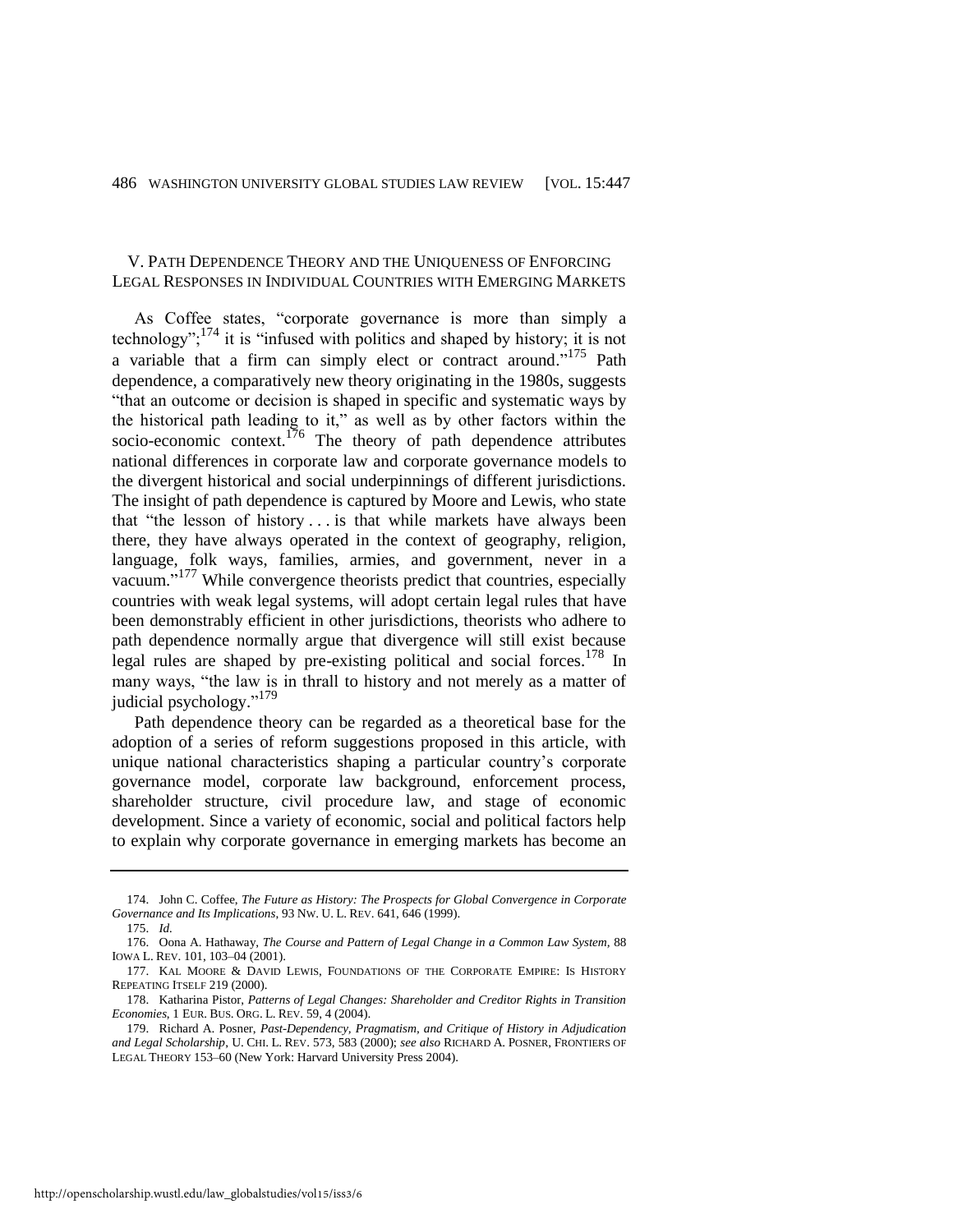increasingly prominent theme in business, academic and policy circles, path dependence related factors have a big impact on shaping corporate governance in countries with emerging markets, and sometimes even make corporate governance models unique. It has been argued by Bebchuk and Roe that the initial ownership structure in a country will directly influence the subsequent development of ownership structure and laws.<sup>180</sup> They developed path dependence theory to suggest that the interested parties possessing the power to influence ownership structure and corporate law will have both the incentive and the power to impede changes that might improve efficiency, but which are contrary to their private control interests.<sup>181</sup>

<span id="page-41-3"></span><span id="page-41-1"></span>Path dependence theorists argue in favor of this disparity using legal, political and cultural variables. There are hundreds of legal systems around the world, and researchers always group them by legal families based on criteria such as the geography, language, official ideology and religion. The two main legal families are the common law world and civil law system.<sup>182</sup> Within emerging markets, for example, Bangladesh, Pakistan and India belong to the common law family, while Brazil, China, the Czech Republic, Russia and Turkey are civil law countries. The legal origin of laws is regarded as the primary factor that affects almost all other variables that have an impact on corporate governance.<sup>183</sup> Apart from the legal origins, corporate governance systems in each emerging market jurisdictions also vary in the context of the widespread diffusion of regulatory agencies. These agencies always have the triple roles of regulator, promoter and supervisor. Their roles are always unique in each jurisdiction, depending on the shareholding structure and the degree of government interference in listed companies. Roe argued that political factors are key for differing ownership structure and corporate governance models.<sup>184</sup> Peter Gourevitch also suggests a link between political

<span id="page-41-2"></span>

<span id="page-41-0"></span><sup>180.</sup> Lucian Bebchuk & Mark J. Roe, *A Theory of Path Dependence in Corporate Governance and Ownership*, 52 STAN. L. REV. 127, 139 (2000).

<sup>181.</sup> *Id*. at 132.

<sup>182.</sup> Hamadi Matoussi & Maha Khemakhem Jardak, *International Corporate Governance and Finance: Legal, Culture and Political Explanations*, 47 INT'L J. ACCT. 1, 5 (2012)

<sup>183.</sup> *See* Rafael LaPorta, Florencio Lopez-de-Silanes & Andrei Shleifer, *Corporate Ownership around the World*, 54 J. FINANCE 471(1999); Rafael LaPorta, Florencio Lopez-de-Silanes, Andrei Shleifer, & Robert Vishny, *Investor Protection and Corporate Governance*, 58 J. FIN. ECON. 3 (2000); Rafael La Porta, Florencio Lopez-de-Silanes & Andrei Shleifer, *The Economic Consequences of Legal Origins*, 46 J. ECON. LIT. 285 (2008).

<sup>184.</sup> MARK J. ROE, POLITICAL DETERMINANTS OF CORPORATE GOVERNANCE: POLITICAL CONTEXT, CORPORATE IMPACT (2003); MARK J. ROE, CORPORATE GOVERNANCE: POLITICAL AND LEGAL PERSPECTIVES (2005); Mark J. Roe & Jordan I. Siegel, *Political Instability: Its Effects on*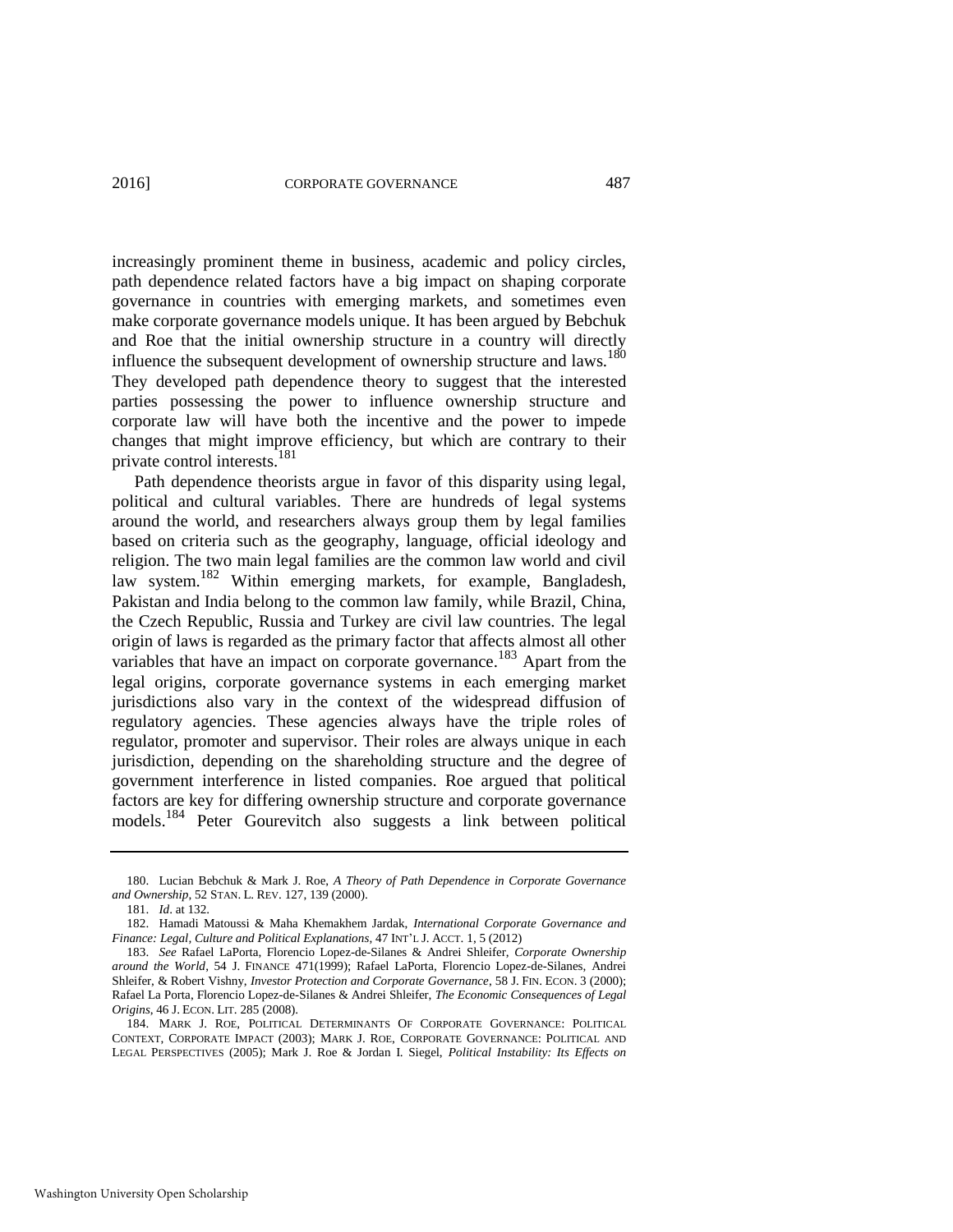mechanisms, corporate governance and share ownership, interest group preference and cross-class coalitions between shareholders, directors and employees on the one hand, and political institutions including electoral law, legislative-executive relations and the number of political parties on the other.<sup>185</sup> Obviously, these political elements differ dramatically between countries with emerging markets. However, the central element in the political impact of the regulation of corporate governance lies in the differing extent to which the political climate of a jurisdiction is conducive to the pursuit of shareholder wealth and market-oriented policies.<sup>186</sup> This also has an impact on different legislative philosophies of corporate law in terms of directors' duties and mandatory information disclosure for stakeholder protection.

Amir Licht is in the top tier in terms of developing the cross-cultural theory of the role of culture in the development of corporate governance and financial regulation.<sup>187</sup> Cultural elements including ethnicity, customs, beliefs, shared values, and religion are regarded as primary factors that affect effective systems of corporate governance.<sup>188</sup> For example, the impact of g*uanxi* and r*enqing* in China will make the related corporate governance reform different from that in other emerging markets.<sup>189</sup> The Confucian philosophy has a wide impact in defining the corporate governance agenda in China, South Korea and Japan.<sup>190</sup> The strongly authorized cultural embeddedness and hierarchy in Eastern European

*Financial Development, Its Roots in the Severity of Economic Inequality*, 39 J. COMP. ECON. 279 (2011).

<sup>185.</sup> Peter A Gourevitch, *The Politics of Corporate Governance Regulation*, 112 YALE L.J. 1829, 1853 (2003).

<sup>186.</sup> ROE, *supra* not[e 184,](#page-41-0) at 21–22.

<sup>187.</sup> Amir N. Licht, *The Mother of All Path Dependencies: Towards a Cross-cultural Theory of Corporate Governance Systems*, 26 DEL. J. CORP. L. 147 (2001); *see also* Amir N. Licht, Chanan Goldschmidt & Shalom H. Schwartz, *Culture, Law and Corporate Governance*, 25 INT'L REV. L. & ECON. 229 (2005); Amir N. Licht, *Culture and Law in Corporate Governance*, ECGI Working Paper Series in Law, Law Working Paper No. 247/2014 Mar. 2014, *available at* [http://ssrn.com/abstract=](http://ssrn.com/abstract=2405538)  [2405538.](http://ssrn.com/abstract=2405538)

<sup>188.</sup> Matoussi, *supra* not[e 182,](#page-41-1) at 7.

<sup>189.</sup> *See* Jingchen Zhao & Shuangge Wen, *Gift Giving, Guanxi and Confucianism in a Harmonious Society: What Chinese Law could Learn from English Law on Aspects of Directors' Duties*, 34 COMPANY LAW. 381 (2013); Raymond S. Chan, Daniel Ho, Alex K.L. Lau & Angus Young, *Chinese Traditional Values Matter in Regulating China's Company Directors: Findings from an Empirical Research*, 34 COMPANY LAW. 146 (2013).

<sup>190.</sup> Lilian Miles, *The Application of Anglo American Corporate Practices in Societies Influenced by Confucian Values*, 111 BUS. & SOC'Y REV. 305 (2006); Lilian Miles and Say Hak Goo, *Corporate Governance in Asian Countries: Has Confucianism Anything to Offer?*, 118 BUS. & SOC'Y REV. 23 (2013); Patrick Kim Cheng Low & Sik Liong Ang, *Confucian Ethics, Governance and Corporate Social Responsibility*, 8 INT'L J. BUS. & MGMT. 30 (2013).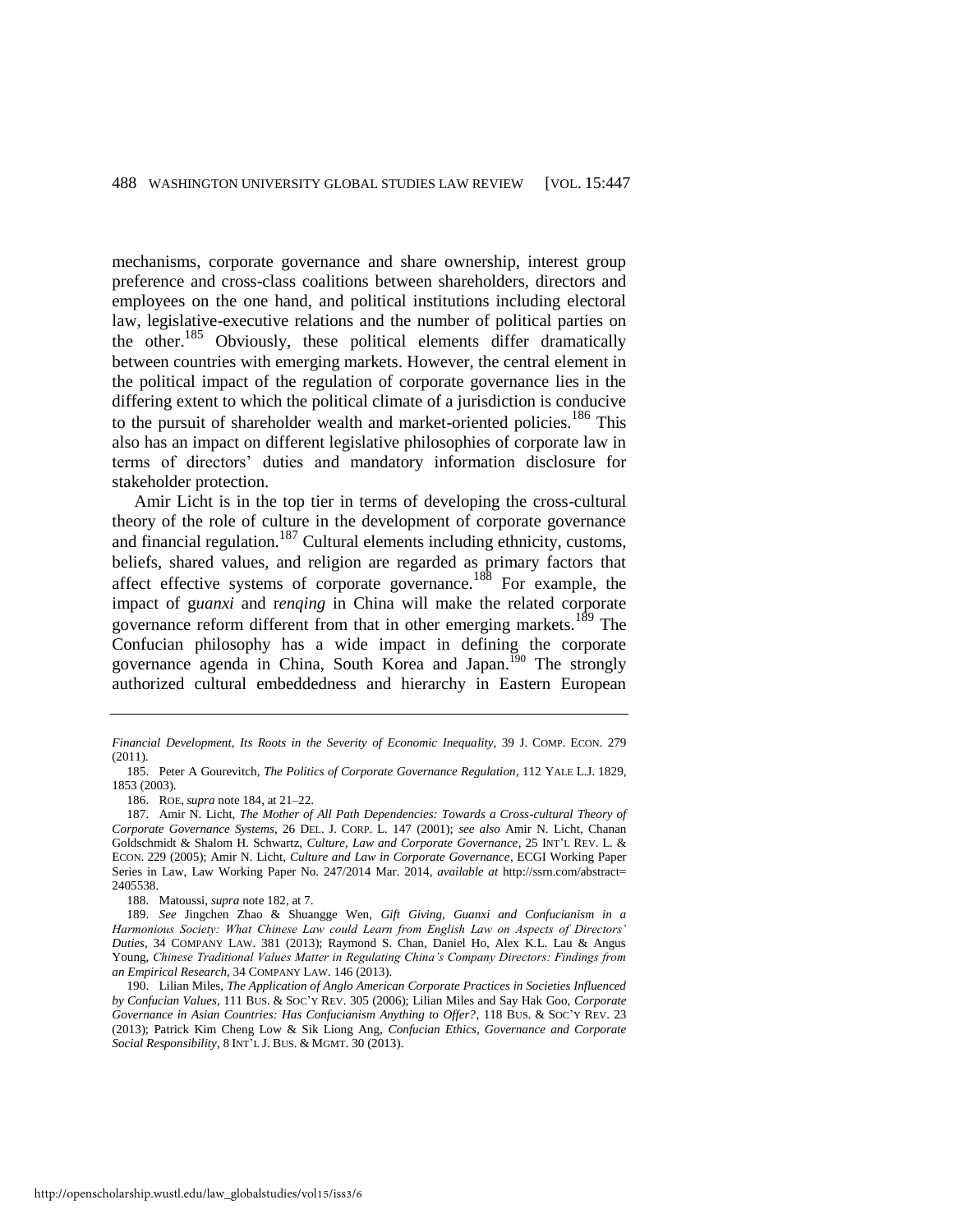countries that endured Communist rule are also rooted in those jurisdictions. Another example from a cultural perspective is a growing concern regarding the Islamic principles of corporate governance in proving justice, honest and fairness to ensure all parties, shareholders and other stakeholders in corporations receive their rights and dues.<sup>191</sup> As emerging markets becoming more important as dominating economies for inward investors from developed economies, these non-business elements may also influence the behavior of foreign MNCs in emerging markets.

National corporate governance systems exhibit significant variation in terms of the appointment of national regulatory agencies and civil servants, legal impediments for removing regulatory officials, the finance and staffing of regulatory agencies, and the execution of power authorized by law to overturn decisions made by regulators.<sup>192</sup> This variation is particularly distinct in emerging markets with SOEs and regulatory agencies at different levels. Civil servants act as directors, and regulations and guidelines are produced by agencies with unclear authorities. As part of the domestic legal and financial framework, a corporate law system has significant sources of path dependence, which include historical accidents as well as economic and political particulars of the domestic system.<sup>193</sup> The persistence of these sources significantly contributes to the stability of the domestic corporate governance system in any local socio-economic environment. Path dependence is an important phenomenon in law, and evidence of this is that the convergence of legal systems is much slower than the convergence of technology and economic institutions.<sup>194</sup> Therefore, in terms of legal responses to corporate governance problems in emerging markets, the strategy of legal reform is not to "create an ideal set of rules and then see how they can be enforced, but rather to enact the

<sup>191.</sup> Abdussalam Mahmoud Abu-Tapanjeh, *Corporate Governance from the Islamic Perspective: A Comparative Analysis with OECD Principles*, 20 CRITICAL PERSPECTIVES ON ACCOUNTING 556 (2009); *see also* Mervyn K. Lewis, *Islamic Corporate Governance*, 9 REV. ISLAMIC ECON. 5 (2005).

<sup>192.</sup> Ruth V. Aguilera, Michael Goyer & Luiz Richardo Kabbach-Castro, *Regulation and Comparative Corporate Governance*, *in* THE OXFORD HANDBOOK OF CORPORATE GOVERNANCE 23– 27 (2013)

<sup>193.</sup> Bebchuk et al., *supra* not[e 180,](#page-41-2) at 127.

<sup>194.</sup> Stan J. Liebowitz & Stephen E. Margolis, *The Fable of the Keys*, 33 J.L. & ECON*.* 1 (1990); Stan J. Liebowitz & Stephen E. Margolis, *Path Dependence, Lock-In and History*, 11 J.L. ECON. & ORG. 207 (1995); John Bell, *Path Dependence and Legal Development*, 87 TUL. L. REV. 787 (2013); Reinhard H. Schmidt & Gerald Spindler, *Path Dependence, Corporate Governance and Complementarity*, 5 INT'L FIN. 311 (2002); Thomas Clarke, *The Continuing Diversity of Corporate Governance: Theories of Convergence and Variety*, 16 EPHEMERA: THEORY & POL. ORG. 19 (Feb. 2016).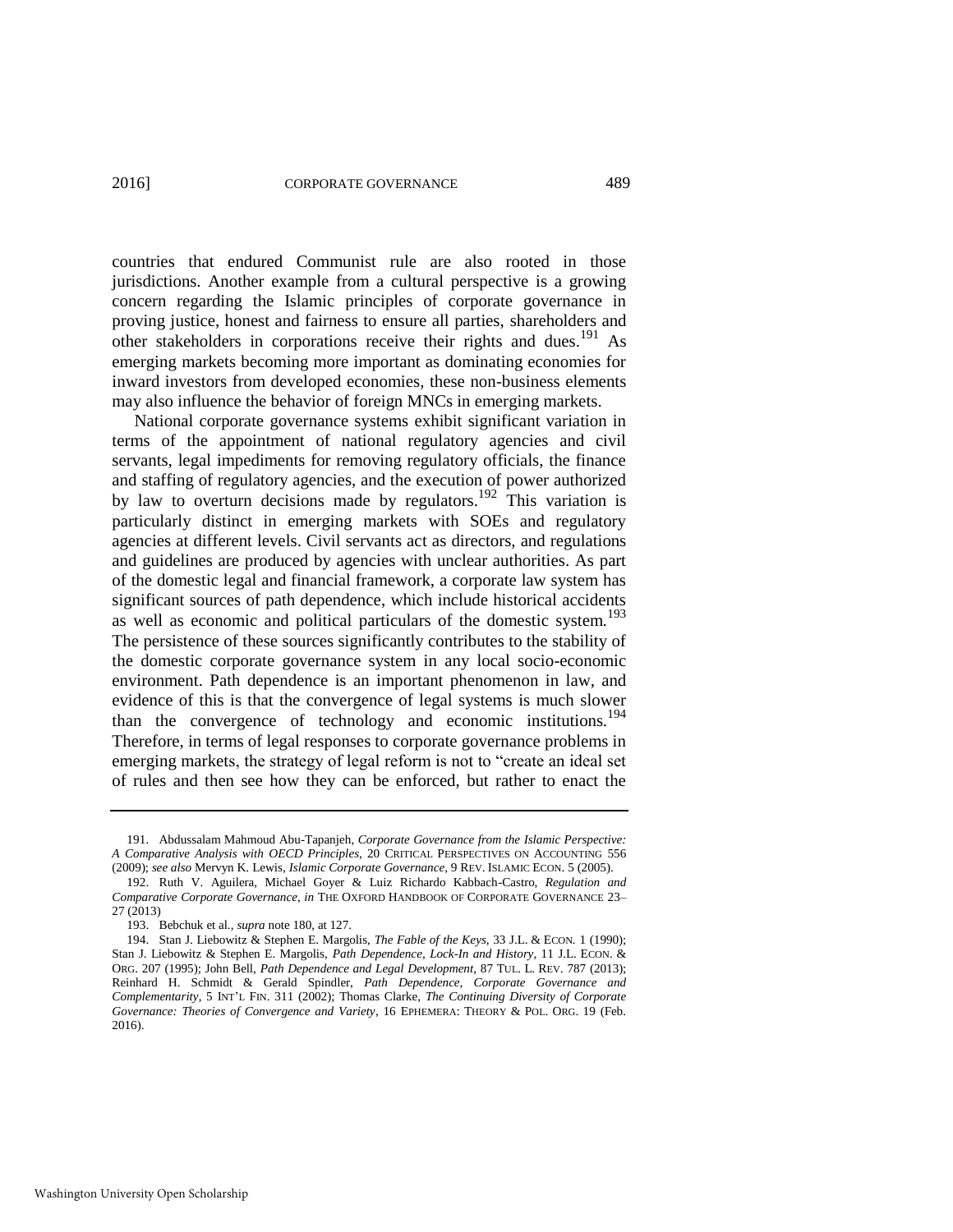rules that can be enforced with the existing enforcement structure."<sup>195</sup> It has been argued that principles of good and effective corporate governance are converging while variations in national company law and practice remain in accordance with the path dependence theory.<sup>196</sup> For applicable and sound corporate governance principles for emerging markets, this should be also be the case, if not even more so. Therefore, in spite of the common problems of corporate governance and reform suggestions for emerging markets, the ways of accommodating these reform suggestions in legislation will always depend on the history, culture, tradition and legal enforcement of a country. Even the legal reform suggestions that have been given largely depend on experiences from best practice in convergent sound corporate governance models, but the enforcement will be a unique process in every jurisdiction. Jacques tried to change some common prejudices from the Western world about China, for example by noting: "even if China moves in the direction of a more representative government and a more independent judiciary, as it probably will in the long term, it will surely do so in very much its own way, based on its own history and traditions, which will owe little or nothing to any Western inheritance."<sup>197</sup>

#### VI. CONCLUSION

At the level of the corporation, the importance of corporate governance for access to financing, valuation, the cost of capital and performance has been documented in various disciplines, using a variety of methodologies for countries with emerging markets, especially BRICs. It is not arguable that more sound corporate governance will lead to higher returns on equity and greater efficiency. The reform proposals described above were driven by forces including more sound corporate governance standards, more proficient investor protection, developed corporate law and securities

<sup>195.</sup> LaPorta, *supra* not[e 183,](#page-41-3) at 22.

<sup>196.</sup> Stephanie Maier, *How Global is Good Corporate Governance*?, RESEARCH BRIEFING OF ETHICAL INVESTMENT RESEARCH SERVICES (2005), http://www.eiris.org/files/research%20 publications/ howglobalisgoodcorpgov05.pdf. According to Hathaway, path dependence means, in broad terms, that an outcome or decision is shaped in specific and systematic ways by the historical path leading to it; *see* Hathaway, *supra* not[e 176,](#page-40-0) at 103–04; Sewell puts it simply when he states that "path dependent," that is, that what has happened at an earlier point in time will affect the possible outcomes of a sequence of events occurring at a later point in time"; *see* William H. Sewell Jr., *Three Temporalities: Toward an Eventful Sociology*, *in* THE HISTORIC TURN IN HUMAN SCIENCE 245, 262–63 (Terrence J. McDonald ed., 1996); path dependence plays a role in creating and maintaining differences in corporate structures in corporate governance, and minor divergences of corporate governance result from differences in history, culture, politics and traditions.

<sup>197.</sup> MARTIN JACQUES, WHEN CHINA RULES THE WORLD: THE END OF THE WESTERN WORLD AND THE BIRTH OF A NEW GLOBAL ORDER 122 (2d ed. 2012) Chapter 12.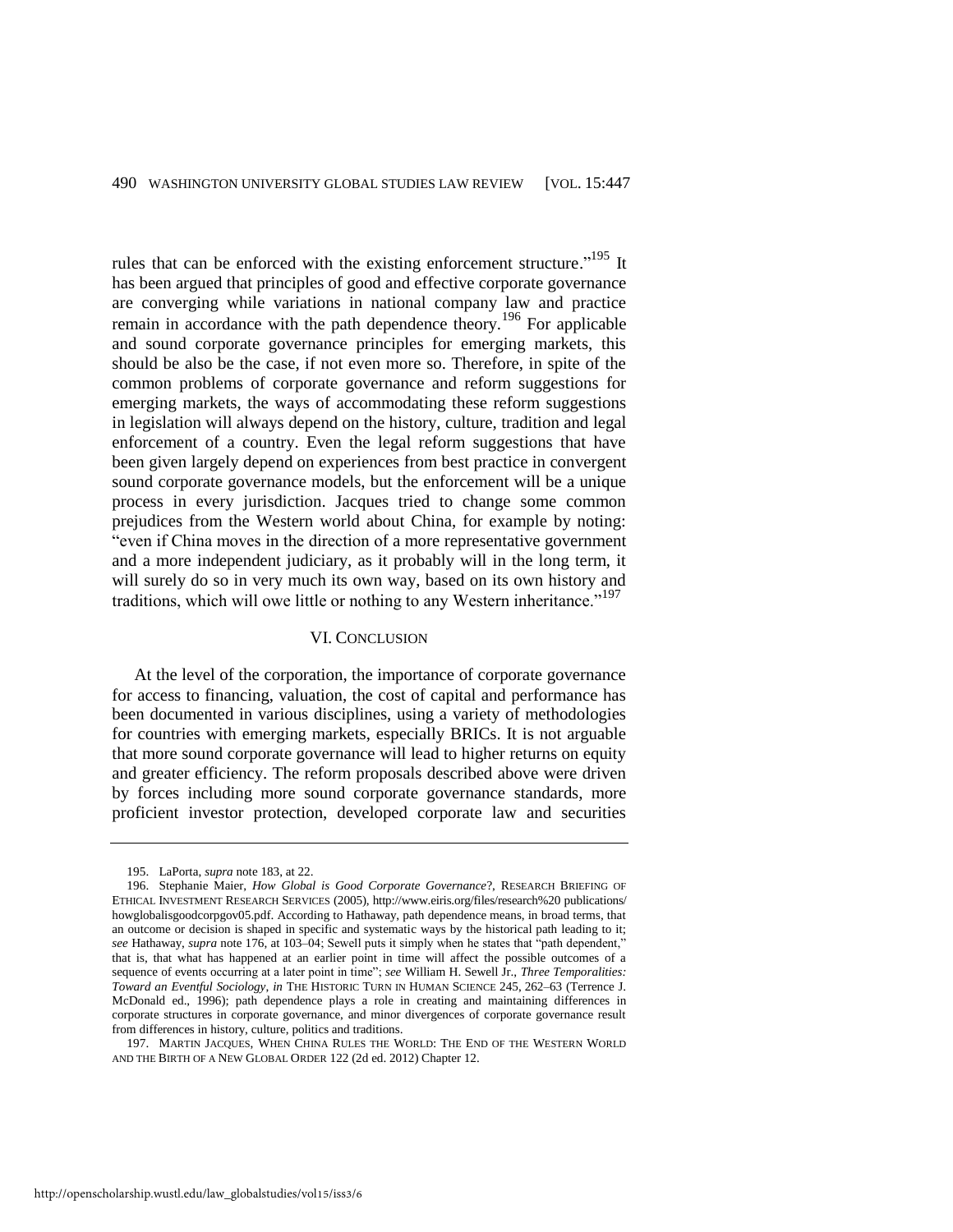regulation, and economically, socially and politically sustainable development. This article approached the issue of corporate governance in emerging markets from the viewpoint that the deficiencies of corporate governance in those jurisdictions can be promoted and enhanced in common legal reform proposals. However, this stance is prompted by the argument put forward by path dependence theorists that corporate governance regimes and the corporate law development of each jurisdiction with an emerging market is a product of its own heritage and value system, which is entrenched in a unique way of thinking and interwoven into its cultural identity. It is a mistake to measure efficiencies of corporate governance in emerging market in terms of a developed Western yardstick because the heritage and value systems of those jurisdictions are deeply entrenched in a unique way of thinking and individual cultural entities. The recent experience of the global financial crisis in 2008 and the Euro-zone crisis have exposed shortcomings and problems in the Western model and in rule-oriented rather than relationship-oriented corporate governance.<sup>198</sup> However, these failures that shook the economies of developing countries have also drawn attention to the weak corporate governance in emerging markets, especially in terms of raising capital and attracting foreign investors.

The relationship between corporate governance, legal enforcement, economic growth and the efficiency of investment allocation has been discussed in relation to emerging markets. According to the World Investment Report 2005, of the top six most attractive global business locations, five are emerging economies, including China, India, Russia, Brazil, and Mexico.<sup>199</sup> It is noted in the article that emerging markets tend to have weaker corporate governance systems. From this discussion, the author agrees that emerging markets are characterized by "an absence of norms, values of business standards caused by turbulent socio-economic and political conditions and with a weak legal system."<sup>200</sup> Companies in emerging markets are challenged by the markets' poor reputations and

<sup>198.</sup> Kun Luen Alex Lau & Angus Young, *Why China Shall Not Completely Transit from a Relation Based Governance Regime: A Chinese Perspective*, 21 CORPORATE GOVERNANCE: AN INTERNATIONAL REVIEW 577, 583 (2013); for arguments in favor of rule-based corporate governance systems in emerging markets, see Charles Oman, Steven Fries and Willem Buiter, *Corporate Governance in Developing, Transition and Emerging-Market Economies*, OECD 8–10 (2003), [http://willembuiter.com/oecd.pdf.](http://willembuiter.com/oecd.pdf) 

<sup>199.</sup> UNCTAD, *World Investment Report 2005* (2005), http://unctad.org/en/Docs/wir2005\_en.pdf. 200. Sanjay Peters, Mariah Miller & Sophia Kusyk, *How Relevant is Corporate Governance Corporate Social Responsibility in Emerging Markets, in* CORPORATE GOVERNANCE INTERNATIONAL JOURNAL OF BUSINESS IN SOCIETY 429, 233 (2011).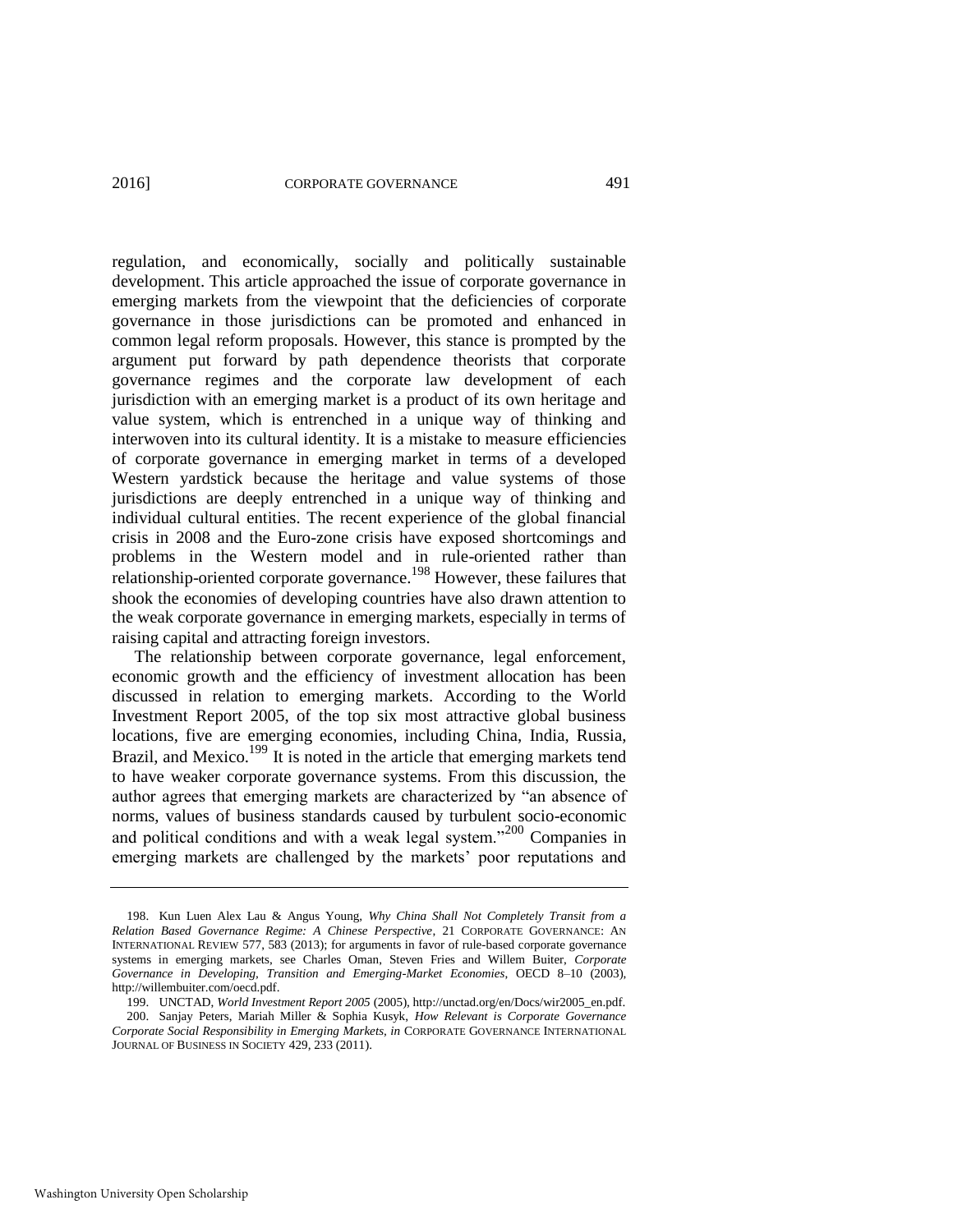their lack of accountability and transparency in terms of corporate governance. This article opens a new avenue for future development in emerging markets, especially from legal aspects. Focusing on corporate governance problems arising from state ownership, state control, board independence, and poor stakeholder and minority shareholder protection, several proposals were made at different levels. From a more generalized point of view, hybrid regulatory sources from government legislations and soft laws, including guidelines and regulations from government departments and agencies, were suggested as appropriate for emerging markets. Logically, these hybrid regulatory sources lead to a discussion of the positive impact of government intervention in the regulation of listed companies in emerging markets. At a more specific level in the corporate law domain, a series of elements were suggested, although they may already have been enforced individually in certain jurisdictions, including independent directors, employee representatives, more clearly-defined directors' duties (especially their duties toward stakeholders), mandatory information disclosure on CSR issues, legitimacy of cross-listing, effective auditing, and the appointment of independent external auditors, in order to promote corporate governance in emerging markets and facilitate responses to inefficiencies in emerging markets. These necessary measures should be taken to improve the enforcement and application of reform principles and rules in order to accomplish a full and successful reform. The author also recognizes that a one-size-fits-all approach to corporate governance will not work for countries with emerging markets. It is discussed that these legal reform proposals and standards will achieve most of the goals for the improvement of domestic corporate governance if they are adopted and enforced with a consideration for the market, laws, culture, history and governmental institutions that exist in the specific economy. There is an urgent need for countries with emerging markets to promote effective corporate governance rules and regulations, as well as to ensure the effective enforcement of these rules if they are to be competitive globally, using successful experiences and information to make their systems stronger and more efficient.

The BRICs have become an eminent economic force, and generally speaking, emerging economies have taken a large share of world trade in the last two decades. It is predicted that BRICs, particularly China and India but together with other countries with emerging markets, will continue their rise, while global economic patterns will continue to change